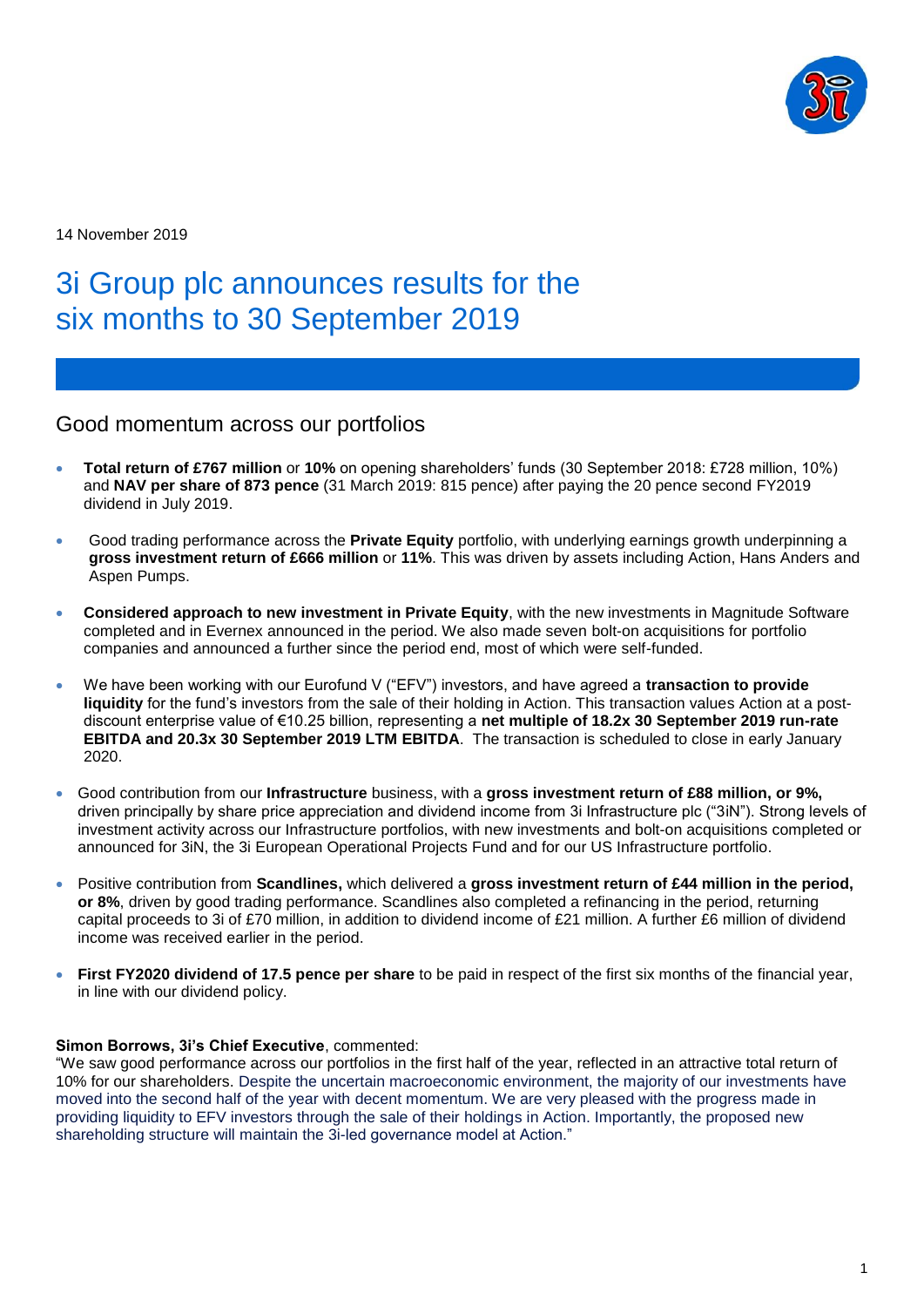# Summary financial highlights under the Investment basis

3i prepares its statutory financial statements in accordance with International Financial Reporting Standards as adopted by the European Union ("IFRS"). However, we also report a non-GAAP "Investment basis" which we believe aids users of our report to assess the Group's underlying operating performance. The investment basis (which is unaudited) is an alternative performance measure ("APM") and is described on page 18. Total return and net assets are the same under the Investment basis and IFRS and we provide a reconciliation of our Investment basis financial statements to the IFRS statements from page 19.

|                                                                    | Six months to/as | Six months to/as  | 12 months to/as |
|--------------------------------------------------------------------|------------------|-------------------|-----------------|
|                                                                    | at 30 September  | at 30 September   | at 31 March     |
| <b>Investment basis</b>                                            | 2019             | 2018              | 2019            |
| Total return                                                       | £767m            | £728m             | £1,252m         |
| % return on opening shareholders' funds                            | 10%              | 10%               | 18%             |
| Dividend per ordinary share                                        | 17.5p            | 15.0 <sub>p</sub> | 35.0p           |
|                                                                    |                  |                   |                 |
| Gross investment return                                            | £798m            | £789m             | £1,407m         |
| As a percentage of opening 3 portfolio value                       | 11%              | 12%               | 21%             |
|                                                                    |                  |                   |                 |
| Cash investment                                                    | £312m            | £779m             | £859m           |
| Realisation proceeds                                               | £71m             | £1,057m           | £1,242m         |
| Realised profit in the period <sup>1</sup>                         |                  | £75m              | £132m           |
| Money multiple on full realisations in Private Equity <sup>2</sup> | n/a              | 4.8x              | 3.0x            |
| 3i portfolio value                                                 | £8,551m          | £7,119m           | £7,553m         |
| Gross debt                                                         | £575m            | £575m             | £575m           |
| Net cash                                                           | £50 <sub>m</sub> | £512m             | £495m           |
| Liquidity                                                          | £975m            | £1,437m           | £1,420m         |
| Diluted net asset value per ordinary share                         | 873p             | 776p              | 815p            |

1 Realised profits over opening value on the disposal of investments.

2 Cash proceeds over cash invested.

#### **Disclaimer**

These half-year results have been prepared solely to provide information to shareholders. They should not be relied on by any other party or for any other purpose. These half-year results may contain statements about the future, including certain statements about the future outlook for 3i Group plc and its subsidiaries ("3i" or "the Group"). These are not guarantees of future performance and will not be updated. Although we believe our expectations are based on reasonable assumptions, any statements about the future outlook may be influenced by factors that could cause actual outcomes and results to be materially different.

#### **Enquiries:**

| Silvia Santoro, Group Investor Relations Director | 020 7975 3258 |
|---------------------------------------------------|---------------|
| Kathryn van der Kroft, Communications Director    | 020 7975 3021 |

A PDF copy of this release can be downloaded from **[www.3i.com/investor-relations](http://www.3i.com/investor-relations)**

For further information, including a live videocast of the results presentation at 10.00am on 14 November 2019, please visit **[www.3i.com](http://www.3i.com/)**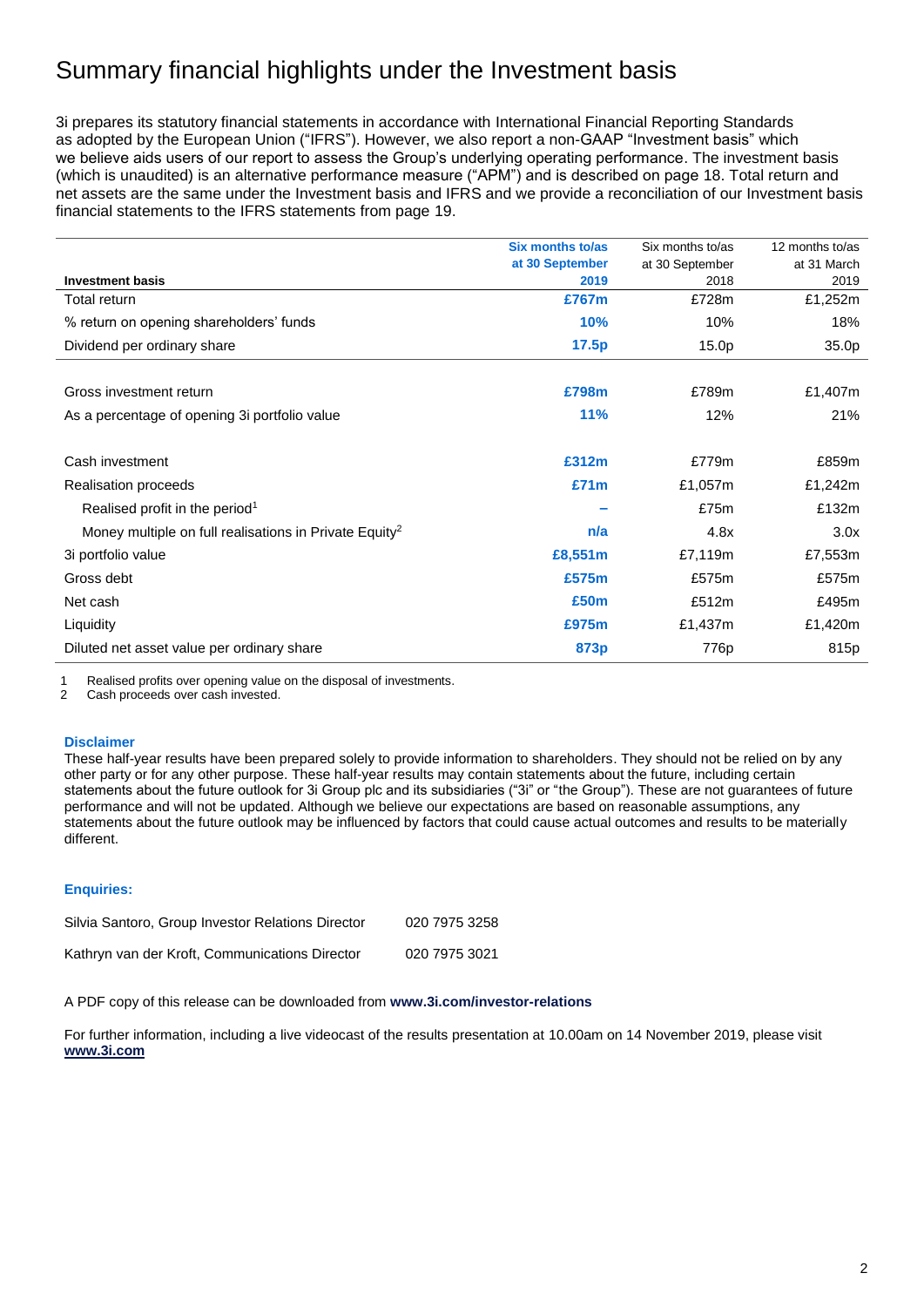# Half-year report

# Chief Executive's review

## **Introduction**

Our portfolio performed well in the six months to 30 September 2019 generating a total return of £767 million, or 10% (September 2018: £728 million, or 10%) on opening shareholders' funds. There has been little change in the high level of competition for good mid-market private equity and infrastructure assets and so we have maintained our cautious positioning on new investment. We made one new investment and signed a second in Private Equity, and made three new investments in Infrastructure, including a proprietary capital investment in the US, for which we have already signed a significant bolt-on investment in October 2019. As expected, there were no material realisations in Private Equity in the period, whilst Scandlines completed an earlier than anticipated successful refinancing and distribution in August 2019.

NAV per share increased to 873 pence (31 March 2019: 815 pence), after the payment of the second FY2019 dividend of 20 pence in July 2019.

## Private Equity

The macro-economic picture has clearly deteriorated this year with slowing growth in Europe and China. Consumer and investor confidence has also pulled back with weaker consumer spending and a reduction in flow in financial markets. Despite this deterioration in the macro economy, 91% (September 2018: 88%) of our top 20 investments by value grew earnings in the first half, although we have seen trading slow in a number of industrial investments, particularly those with exposure to the automotive sector.

## **Action performance**

Action, our largest Private Equity investment, delivered another period of very strong growth. In the ten months to the end of October 2019, Action generated strong like-for-like ("LFL") sales growth of 5.6% and opened 148 net new stores, taking its total to 1,473 stores across seven countries. Action has opened three new distribution centres ("DCs") this year including its first DC in Poland, an important milestone in its expansion in that country. Action's supply chain has performed well this year with good stock availability across all markets. Over the next 12 months it plans to open two further DCs, one in Slovakia and its fourth in France. This extensive network of DCs across Europe strengthens its supply chain capabilities for existing stores and provides the foundation for further expansion across existing and new geographies.

## **Proposed Action transaction**

3i has facilitated an Action transaction that provides liquidity to those investors in EuroFund V ("EFV") who need to exit as the fund comes to the end of its life. Action's strong management, ability to produce compounding growth, and excellent cash flow generation continue to make the company a very attractive long-term investment. As a result, a number of LP investors in EFV have decided to reinvest in Action, in some cases increasing their shareholdings. EFV's investment in Action is to be sold to new 3i managed entities, the 3i 2020 Co-investment vehicles, that in addition to reinvesting LP investors, will be backed by new institutional investors and 3i.

The transaction values Action at a post discount enterprise value of €10.25 billion, a net multiple of 18.2x 30 September 2019 run-rate EBITDA and 20.3x 30 September 2019 LTM EBITDA. This is an exceptional return for EFV investors, delivering a gross 31.3x euro money multiple, or a 75% gross IRR over the eight years since the original investment. The transaction is scheduled to close in early January 2020, triggering the payment of EFV carry to 3i Group.

Prior to the transaction, Action is also expected to complete an additional all senior €625 million refinancing which, together with surplus cash in the business, will generate a total distribution of c.€745 million to all pre-sale shareholders. We intend to reinvest 3i's share of these proceeds back into Action, along with the excess of the EFV carry receivable over the amounts payable to the participants in the corresponding EFV carry payable arrangement.

Although the final position will not be known until completion, we expect to increase our net investment in Action to just under 50%. Importantly, the transaction preserves the 3i-led governance model that has been so instrumental in the stewardship and value creation of Action from the business since the investment was made in 2011.

## **Other portfolio performance and activity**

We have constructed a Private Equity portfolio that includes a number of platform assets which are capable of growth through acquisition as well as organically. Following Hans Anders' acquisition of eyes + more in January 2019, the combined business has performed well, with good like-for-like sales growth in the year to date, on-budget store roll out and operational synergies starting to come through into performance. Aspen Pumps has had a strong half,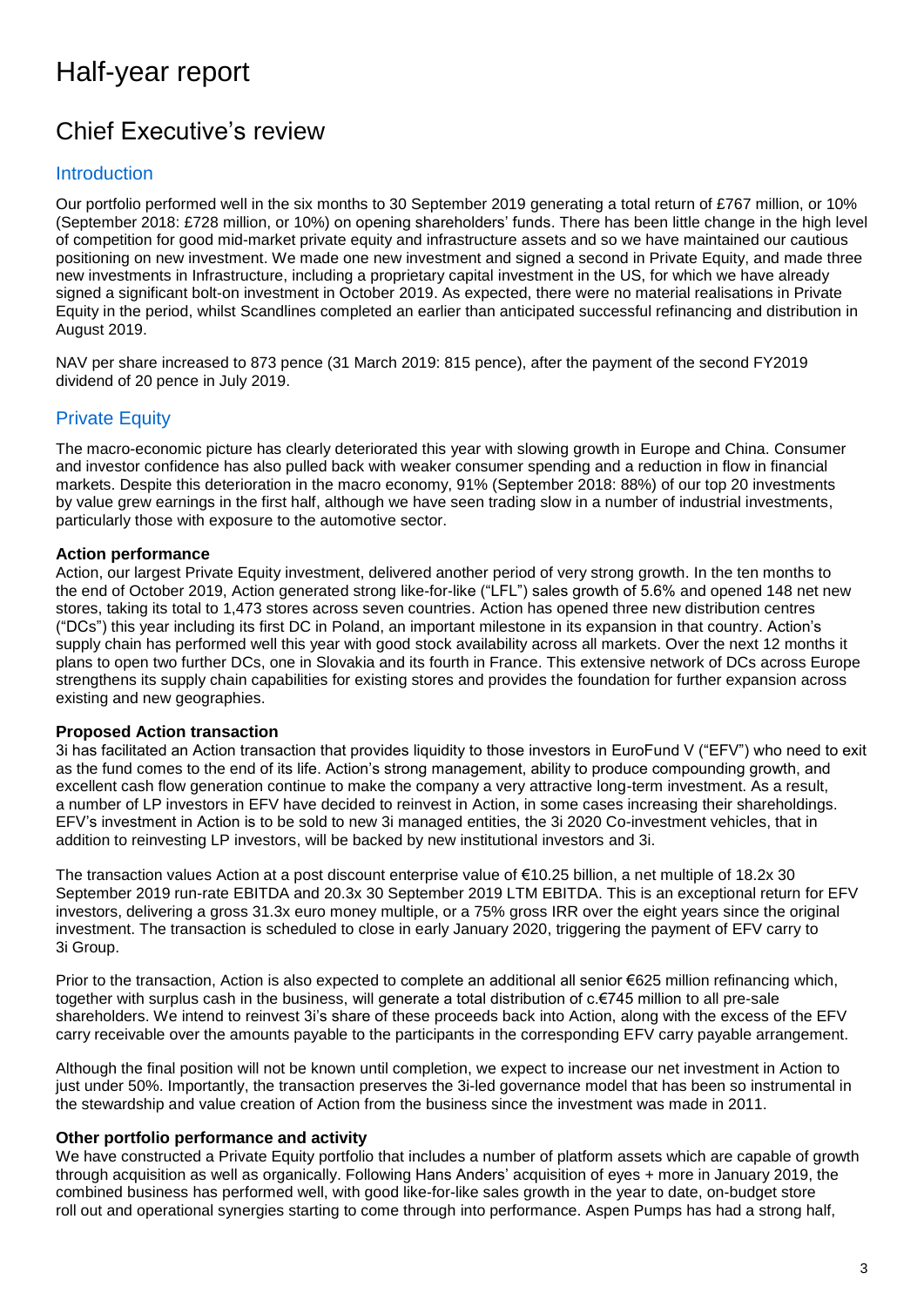with good organic growth in the core business, and has integrated a number of bolt-on acquisitions, which have strengthened its performance across all product categories and the majority of its geographies. Outside of the newer investment vintages, we maintain minority stakes in Tato and AES, two long-standing UK assets, both of which performed well in the period.

Our goal is to buy companies which benefit from long-term secular growth trends and to apply disciplined, active management to these portfolio companies to maximise shareholder returns. We are, however, not immune to the more challenging macro-economic headwinds across Europe. The team at Schlemmer continues to work through operational challenges against a deteriorating automotive industry backdrop. Formel D and Q Holding also saw a reduction in the rate of growth as a result of contracting volumes in the automotive sector.

As proprietary capital investors, we are not under pressure to exit investments when market conditions are unfavourable or when we believe a longer-term hold would yield greater returns for shareholders. Excluding Action, 87% of the remaining value of our Private Equity portfolio is within our more recent 2013-16 and 2016-19 vintages, with very few legacy assets remaining following the significant number of exits completed over the past few years. This means that many of our newer investments are still in the active management phase of the investment life cycle, as we build value either organically or through bolt-on acquisitions. As a result, no Private Equity investments were sold in the first half. However, we expect an increase in realisation activity from the Private Equity portfolio in the second half, subject to market conditions.

We remained selective and disciplined in our investment approach, completing one new Private Equity investment in Magnitude Software, a business and technology services provider assisting corporates with data management within their SAP and Oracle systems. We also signed the acquisition of Evernex, headquartered in France, which provides third-party maintenance services for data centre infrastructure. This investment, of c.£214 million, completed at the end of October 2019. We also continued our focus on buy-and-build opportunities, with seven bolt-on acquisitions for our portfolio companies of which, one, Lampenwelt's acquisition of Lampenlicht/QLF, required further funding from 3i. This buy-and-build momentum has continued into October as Formel D completed the acquisition of CPS Quality.

## **Infrastructure**

3i Infrastructure plc ("3iN") performed strongly in the period with a 7% increase in the share price to 295 pence at 30 September 2019 (March 2019: 275 pence) and provided good dividend and fee income to 3i. The team completed investments in Joulz, which owns and provides essential energy infrastructure equipment and services in the Netherlands, and in Ionisos, a leading owner and operator of cold sterilisation facilities headquartered in France.

In July 2019, we completed our second US infrastructure investment, the £86 million acquisition of Regional Rail, which owns and operates short-line freight railroads and rail-related businesses throughout the Mid-Atlantic US. At the end of October 2019, we also announced the significant bolt-on acquisition of Pinsly Railroad Company's Florida operations for Regional Rail, which will be funded by 3i when it completes in Q4 FY2020. Our European Operational Projects Fund continues to grow. In October 2019, we announced a €70 million acquisition of an 80% stake in Sociedad Concesionaría Autovía Gerediaga Elorrio, S.A. ("AGESA"), a Spanish motorway PPP, meaning that on completion the fund will have deployed over 50% of its total commitments.

## Corporate Assets

One of the reasons we decided to reinvest into Scandlines last year is its ability to generate a good cash yield to 3i over the longer term. In August 2019, and earlier than anticipated, Scandlines successfully refinanced a large portion of its debt, returning £91 million of total proceeds to 3i. Since our reinvestment in June 2018, Scandlines has already returned over 20% of our reinvestment amount.

## Balance sheet and dividend

We closed the period with net cash of £50 million (31 March 2019: net cash of £495 million). In line with our dividend policy, we will pay a first FY2020 dividend of 17.5 pence, which is 50% of our total FY2019 dividend. This first FY2020 dividend will be paid to shareholders on 8 January 2020.

## **Outlook**

Our investment teams remain busy while being cautious in their review of new investment opportunities.

Our portfolio overall is performing well and the majority of our investments have decent momentum going into the second half.

**Simon Borrows Chief Executive**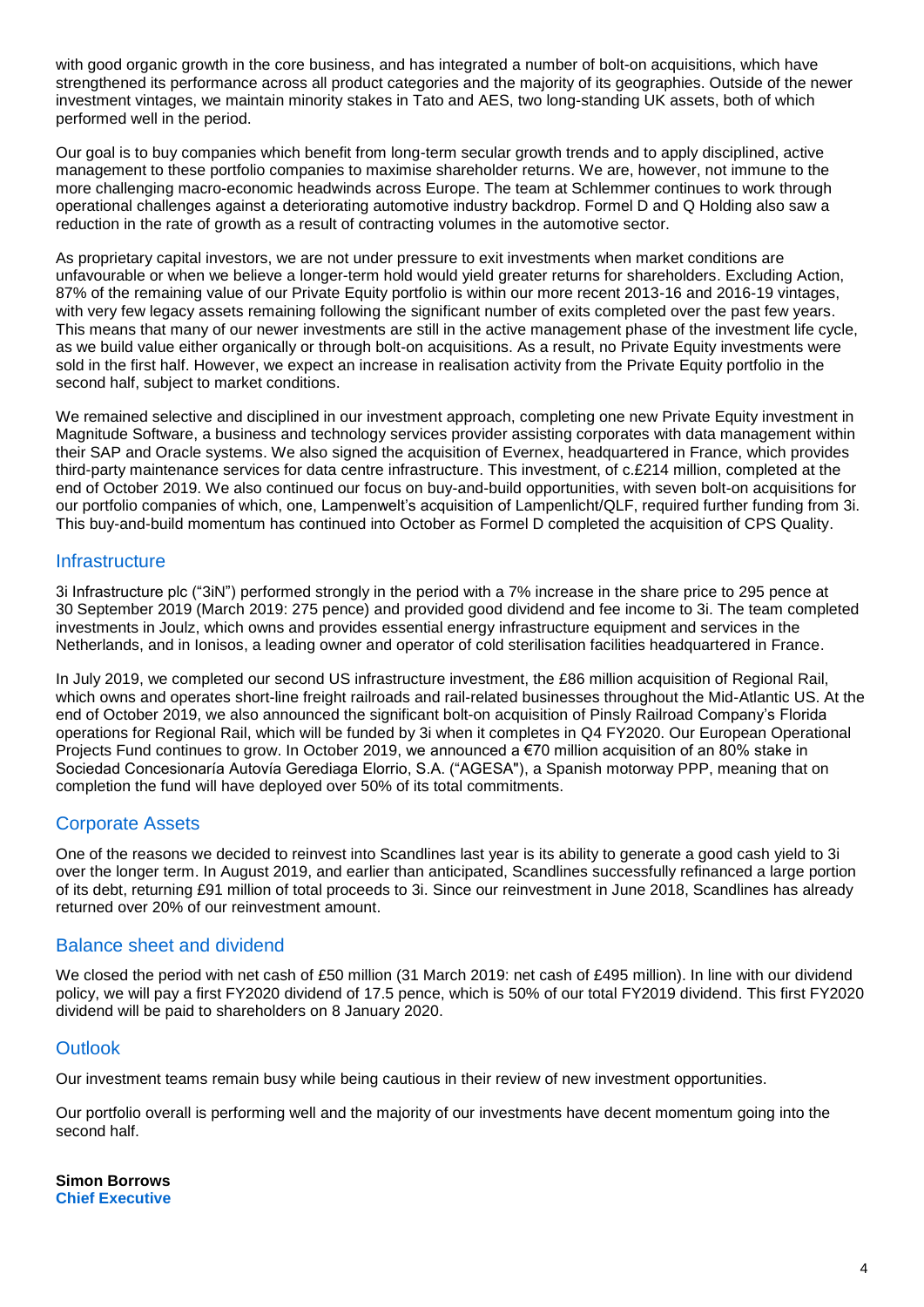## Business and financial review

## **Private Equity**

The Private Equity business generated a gross investment return of £666 million (September 2018: £667 million), or 11% of the opening portfolio value (September 2018: 11%), including a gain on foreign exchange of £176 million (September 2018: £116 million). Action's trading performance was strong, and the momentum in the rest of the Private Equity portfolio remains generally good, albeit with some more mixed performance from those investments challenged by macro-economic headwinds, for example in the automotive sector.

**Table 1: Gross investment return** for the six months to 30 September

|                                                            | 2019 | 2018 |
|------------------------------------------------------------|------|------|
| Investment basis                                           | £m   | £m   |
| Realised profits over value on the disposal of investments |      | 75   |
| Unrealised profits on the revaluation of investments       | 429  | 417  |
| <b>Dividends</b>                                           |      |      |
| Interest income from investment portfolio                  | 52   | 52   |
| Fees receivable                                            |      |      |
| Foreign exchange on investments                            | 176  | 116  |
| <b>Gross investment return</b>                             | 666  | 667  |
| Gross investment return as a % of opening portfolio value  | 11%  | 11%  |

## Investment

#### **Table 2: Private Equity cash investment** in the six months to 30 September 2019

|                                        |            |                                                                      |                  |              | <b>Proprietary</b> |
|----------------------------------------|------------|----------------------------------------------------------------------|------------------|--------------|--------------------|
|                                        |            |                                                                      |                  | <b>Total</b> | capital            |
|                                        |            |                                                                      |                  | investment   | investment         |
| Investment                             | Type       | Business description                                                 | Date             | £m           | £m                 |
| Magnitude<br>Software                  | <b>New</b> | Leading provider of unified application<br>data management solutions | May 2019         | 139          | 139                |
| EFV LP stakes                          | Further    | Acquisition of stakes in EFV                                         | June 2019        | 61           | 61                 |
| Schlemmer                              | Further    | Manufacturer of cable management                                     | April 2019 and   |              |                    |
|                                        |            | solutions for the global automotive                                  | September 2019   |              |                    |
|                                        |            | industry                                                             |                  | 10           | 10                 |
| Lampenwelt                             | Further    | Online lighting specialist retailer                                  | <b>July 2019</b> | 8            | 8                  |
| Other                                  | n/a        | n/a                                                                  | n/a              | 3            |                    |
| <b>Total Private Equity investment</b> |            |                                                                      |                  | 221          | 221                |

In the first half, we completed the £139 million new investment in Magnitude Software, and in July 2019 we signed our c.£214 million new investment in Evernex which completed at the end of October 2019 and will be the first in the new 2019-22 vintage of investments.

In June 2019, we purchased three additional LP stakes in EFV at the March 2019 valuation, with 3i's investment totalling £61 million. In April, we provided additional funding of £8 million to Schlemmer to support its operational restructuring and, in September, we also acquired equity from Schlemmer management for a value of £2 million.

We continued our focus on our buy-and-build acquisitions for a number of our portfolio companies, most of which were self-funded, with the exception of Lampenwelt's acquisition of Lampenlicht/QLF, for which we provided £8 million of further funding.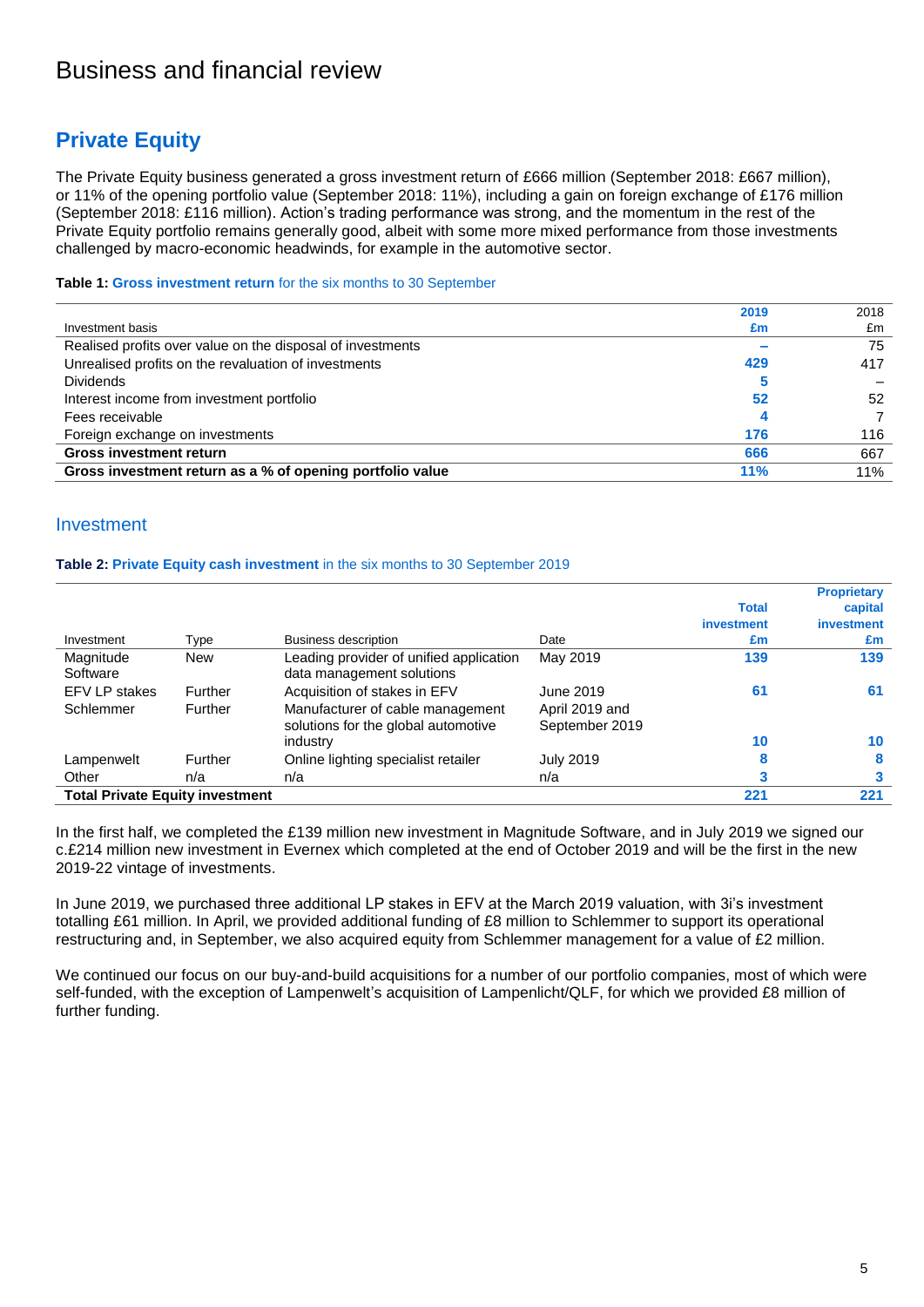#### **Table 3: Private Equity bolt-on acquisitions** in the six months to 30 September 2019

|            |                                                |                                                                                                                                                           |                  | <b>Proprietary</b><br>capital |
|------------|------------------------------------------------|-----------------------------------------------------------------------------------------------------------------------------------------------------------|------------------|-------------------------------|
|            | Name of                                        |                                                                                                                                                           |                  | investment                    |
| Asset      | acquisition                                    | <b>Business description</b>                                                                                                                               | Date             | £m                            |
| Lampenwelt | Lampenlicht/<br>QLF                            | One of the leading online lighting players in the Benelux                                                                                                 | <b>July 2019</b> | 8                             |
| Aspen      | TNC.                                           | Manufacturer of clips                                                                                                                                     | April 2019       |                               |
| Christ     | Valmano                                        | Online retailer of jewellery and watches in Germany                                                                                                       | May 2019         |                               |
| Havea      | Pasquali                                       | A leading pharmaceutical company in Italy                                                                                                                 | May 2019         |                               |
| Basic-Fit  | Fitland                                        | The third largest fitness operator in the Dutch market by<br>number of clubs with a network of 37 clubs                                                   | <b>July 2019</b> |                               |
| Dynatect   | Thodacon                                       | A leading provider of waywipers and other critical components<br>for the industrial machining and automation markets based in<br>China                    | August 2019      |                               |
| Formel D   | Vdynamics                                      | A German automotive engineering service provider focused on<br>physical and virtual testing of automotive software and ECUs<br>(electronic control units) | September 2019   |                               |
|            | <b>Total Private Equity bolt-on investment</b> |                                                                                                                                                           |                  | 8                             |

In October 2019, we continued our buy-and-build strategy, with Formel D completing the acquisition of CPS Quality, a specialist in quality control activities with a focus on the automotive industry.

There were no material realisations from the Private Equity portfolio in the period to 30 September 2019.

## Portfolio performance

#### **Table 4: Unrealised profits/(losses) on the revaluation of Private Equity investments<sup>1</sup>**in the six months to 30 September

|                                                     | 2019 | 2018          |
|-----------------------------------------------------|------|---------------|
|                                                     | £m   | £m            |
| <b>Action</b>                                       |      |               |
| Earnings growth                                     | 381  | 271           |
| Multiple movements                                  |      |               |
| <b>Earnings based valuations (excluding Action)</b> |      |               |
| Earnings growth                                     | 90   | 71            |
| Multiple movements                                  | (19) | 30            |
| Other bases                                         |      |               |
| Discounted cash flow                                |      | $\mathcal{P}$ |
| Other movements in unquoted investments             | (11) | (7)           |
| Quoted portfolio                                    | (12) | 50            |
| <b>Total</b>                                        | 429  | 417           |

1 More information on our valuation methodology, including definitions and rationale, is included in our Annual report and accounts 2019 on pages 157 to 158.

#### **Action valuation and performance**

Having made significant investment in its DC infrastructure and its planning, IT and purchasing functions, Action performed strongly in the nine months to the end of September 2019, delivering very good earnings growth, reflected in the £381 million (September 2018: £271 million) earnings-driven value growth shown in Table 4. As the largest Private Equity investment by value, it represented 47% of the Private Equity portfolio (31 March 2019: 45%).

At 30 September 2019, we did not change the methodology we use to value Action, using run-rate earnings to 30 September 2019 and a post discount run-rate multiple of 18.0x (31 March 2019: 18.0x). This results in a value of £3,243 million (31 March 2019: £2,731 million).The EFV transaction valuation which is described in the CEO statement is marginally ahead of this 30 September 2019 valuation. We intend to maintain our current valuation methodology going forward.

## **Earnings growth (excluding Action)**

The implementation of buy-and-build plans is contributing to good earnings growth for a number of our investments. Hans Anders, the value for money optical retailer, performed well with organic growth in the underlying business and in eyes + more, an acquisition it completed in January 2019. Aspen Pumps and Royal Sanders are also examples of assets which completed recent bolt-on acquisitions that are performing well and recognising beneficial synergies. Two of our longest standing investments in the portfolio, Tato and AES, made good progress in the period.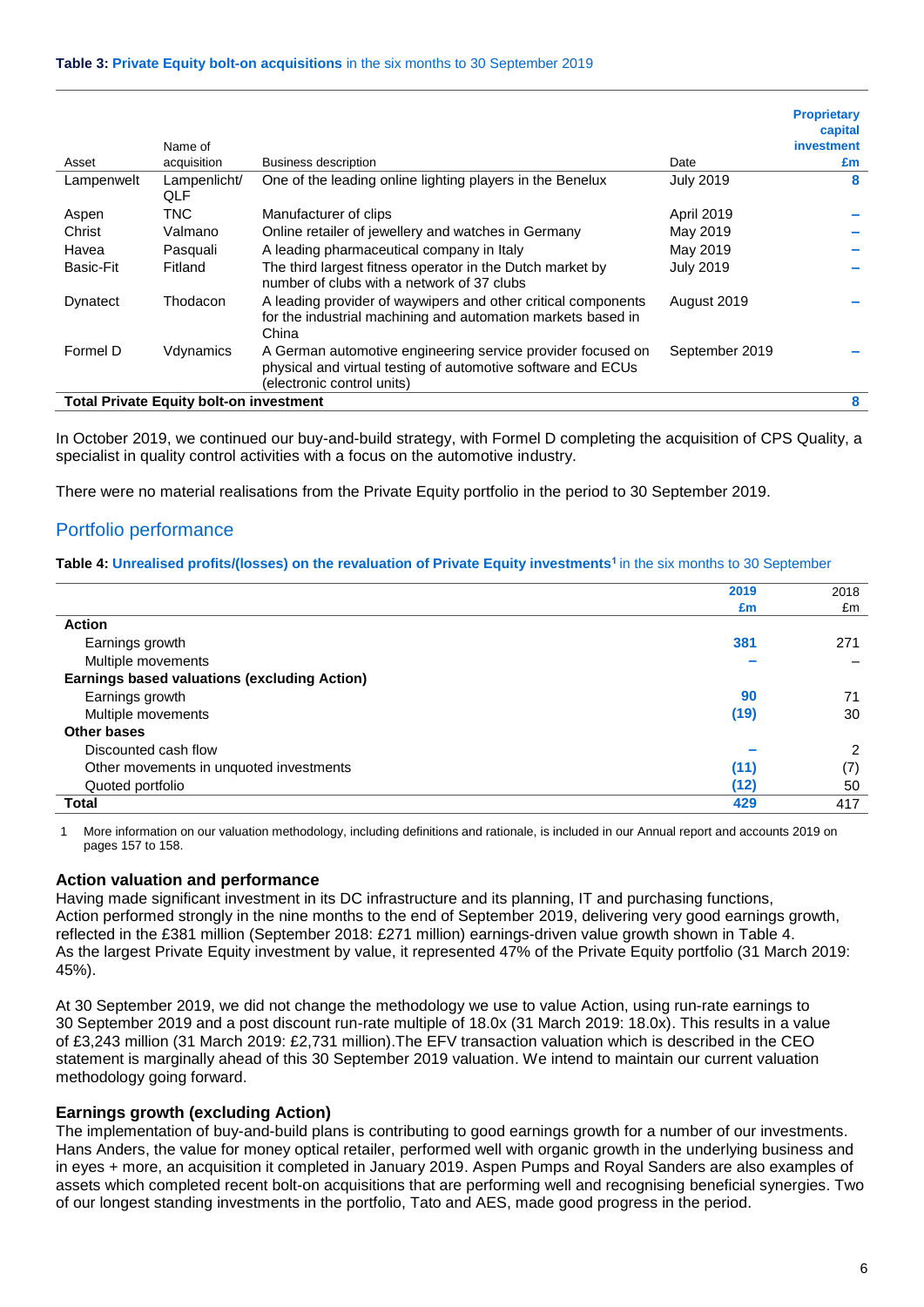A combination of market and operational challenges continued to impact Schlemmer's profitability and this was reflected in the decline in its earnings and a reduction in the multiple used to value our investment. As a result, we recognised a £35 million reduction in value on the asset in the period.

Overall, 91% of the top 20 assets by value (including Action) in our Private Equity portfolio grew their earnings in the period (September 2018: 88%). Two investments were valued using forecast earnings at 30 September 2019 (31 March 2019: one), representing 3% of the Private Equity portfolio by value (31 March 2019: 1%).

### **Table 5: Portfolio earnings growth of the top 20 Private Equity investments<sup>1</sup>**

| Last 12 months' earnings growth <sup>2</sup> | <b>Number of companies</b><br>at 30 September 2019 | 3i carrying value<br>at 30 September 2019<br>£m |
|----------------------------------------------|----------------------------------------------------|-------------------------------------------------|
| $< 0\%$                                      |                                                    | 586                                             |
| $0 - 9%$                                     |                                                    | 963                                             |
| $10 - 19%$                                   |                                                    | 4,336                                           |
| $>20\%$                                      |                                                    | 774                                             |

1 This represents 96% of the Private Equity portfolio by value (31 March 2019: 97%). ACR is excluded from this analysis because earnings are not its relevant valuation measure.

2 Calculated using valuation earnings in the top 20 investments, of which 17 used EBITDA, 2 used EBITA and 1 used run-rate earnings.

The weighted average net debt in the portfolio decreased to 3.7x valuation earnings at 30 September 2019 (31 March 2019: 3.9x) predominantly due to the strong performance and cash generation of Action. Excluding Action, which was in the 3-4x category at the end of the period, weighted average net debt was 3.8x (31 March 2019: 3.7x). Table 6 shows the ratio of net debt to valuation earnings by portfolio value at 30 September 2019.

### **Table 6**: **Ratio of net debt to valuation earnings<sup>1</sup>**

|                                         |                            | 3i carrying value    |
|-----------------------------------------|----------------------------|----------------------|
|                                         | <b>Number of companies</b> | at 30 September 2019 |
| Ratio of net debt to Valuation earnings | at 30 September 2019       | £m                   |
| < 1x                                    | $\sim$                     | $\sim$               |
| $1 - 2x$                                |                            | 510                  |
| $2 - 3x$                                |                            | 334                  |
| $3 - 4x$                                |                            | 3,750                |
| $4 - 5x$                                |                            | 976                  |
| $5 - 6x$                                |                            | 594                  |

1 This represents 89% of the Private Equity portfolio by value (31 March 2019: 88%). Quoted holdings, deferred consideration and companies with net cash are excluded from the calculation.

## **Multiple movements**

For each of our assets valued on an earnings basis we considered the impact of the new lease accounting standards, IFRS 16 and Accounting Standards Codification 842 and, where appropriate, made adjustments to aid the comparability of multiples. It is clear that it will take some time for the effect of these new standards to be fully absorbed into comparable multiples and so we are keeping our policy under review. More importantly, in setting or changing a multiple, we consider a number of factors such as relative performance, investment size, comparable recent transactions and exit plans, and monitor external equity markets.

As a result, at 30 September 2019, we selected multiples that were lower than the comparable set in 14 out of 22 companies valued on an earnings basis (31 March 2019: 12 out of 21).

The run-rate multiple used to value Action at 30 September 2019 remained unchanged at 18.0x post liquidity discount (31 March 2019: 18.0x). As at 30 September 2019, a 1.0x movement in Action's post-discount multiple would increase or decrease the valuation of 3i's investment by £225 million (31 March 2019: £197 million).

Excluding Action, the weighted average EBITDA multiple decreased marginally to 11.7x before liquidity discount (31 March 2019: 11.8x) and was 11.0x after liquidity discount (31 March 2019: 11.1x). The pre-discount multiples used to value the portfolio ranged between 7.3x and 18.9x (31 March 2019: 7.5x to 18.9x) and the post-discount multiples ranged between 6.9x and 18.0x (31 March 2019: 7.1x to 18.0x).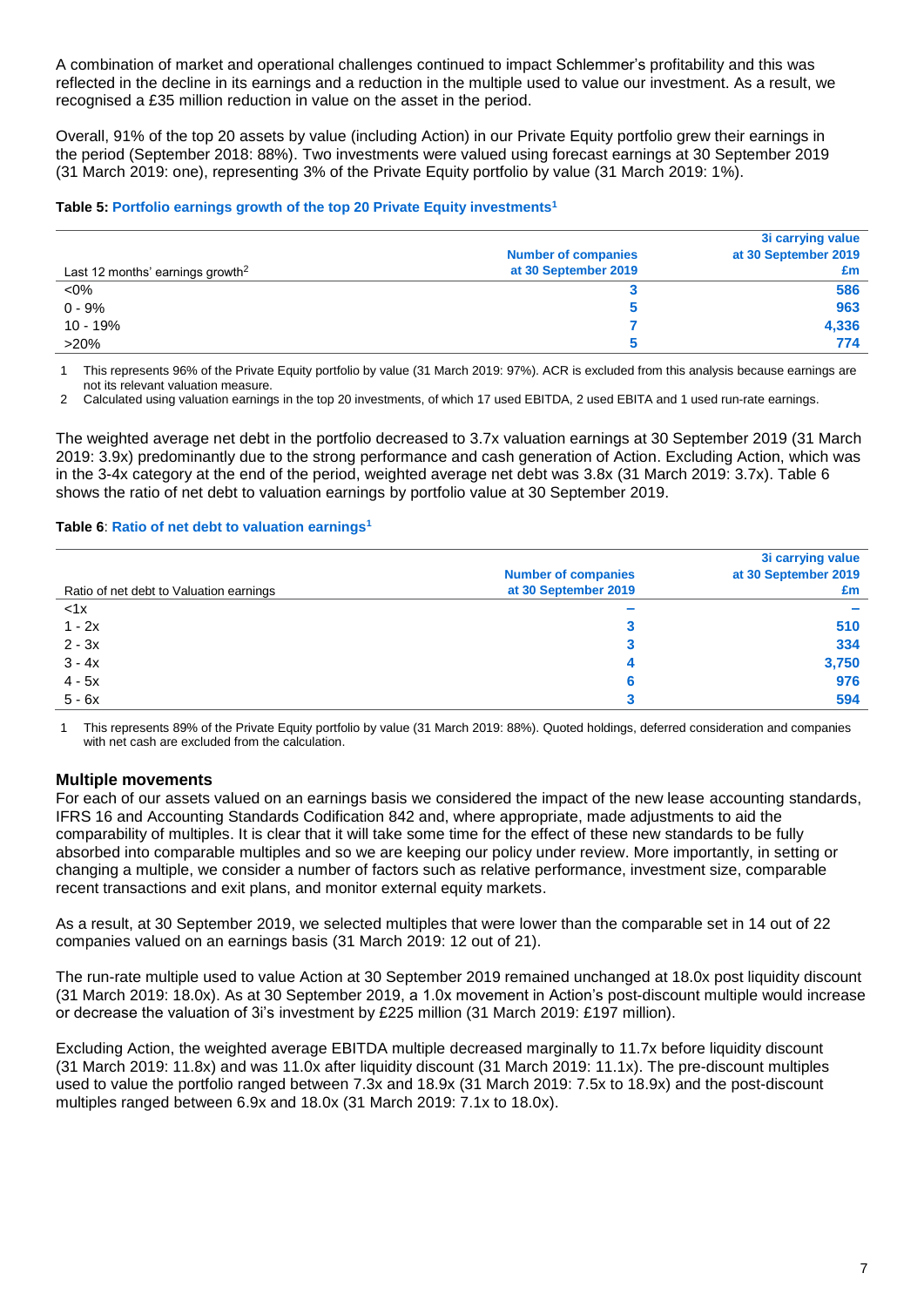## **Quoted portfolio**

Basic-Fit is currently the only quoted asset in the Private Equity portfolio. We recognised an unrealised value loss of £12 million from Basic-Fit in the period (September 2018: £50 million gain) as its share price decreased to €28.7 at 30 September 2019 (31 March 2019: €30.0). At 30 September 2019, our residual 18% shareholding was valued at £249 million (31 March 2019: 18% shareholding valued at £254 million).

## Private Equity proprietary capital

At 30 September 2019, the portfolio consisted of 33 assets (31 March 2019: 32 assets). The value of 3i's Private Equity proprietary capital increased to £6.9 billion (31 March 2019: £6.0 billion) due to the value growth, investment in the period and gains from foreign exchange translation.

### **Table 7: Private Equity proprietary capital**

|                       | <b>Proprietary capital value</b><br>30 September 2019 | <b>Vintage</b><br><b>Multiple</b> | Proprietary capital value<br>31 March 2019 | Vintage<br>Multiple |
|-----------------------|-------------------------------------------------------|-----------------------------------|--------------------------------------------|---------------------|
| Vintages <sup>1</sup> | £m                                                    | 30 September 2019                 | £m                                         | 31 March 2019       |
| Buyouts 2010-2012     | 3,115                                                 | 9.4x                              | 2,679                                      | 8.5x                |
| Growth 2010-2012      | 23                                                    | 2.1x                              | 25                                         | 2.1x                |
| 2013-2016             | 1.414                                                 | 2.4x                              | 1.325                                      | 2.3x                |
| 2016-2019             | 1,757                                                 | 1.2x                              | 1.503                                      | 1.2x                |
| Other                 | 594                                                   | n/a                               | 491                                        | n/a                 |
| <b>Total</b>          | 6,903                                                 |                                   | 6,023                                      |                     |

1 Assets included in these vintages are disclosed in the glossary on pages 42 and 43.

The value of the Private Equity portfolio including third-party capital increased to €10.7 billion (31 March 2019: €9.6 billion) due to the increase in Action's valuation and new investment in the period.

#### **Table 8**: **Private Equity proprietary capital by 3i office location**

|                    |                     | 3i carrying value    |
|--------------------|---------------------|----------------------|
|                    |                     | at 30 September 2019 |
| 3i office location | Number of companies | £m                   |
| Benelux            | 6                   | 4,199                |
| France             |                     | 187                  |
| Germany            | 5                   | 672                  |
| UK                 | 9                   | 732                  |
| US                 | 6                   | 954                  |
| Other              | 6                   | 159                  |
| <b>Total</b>       | 33                  | 6,903                |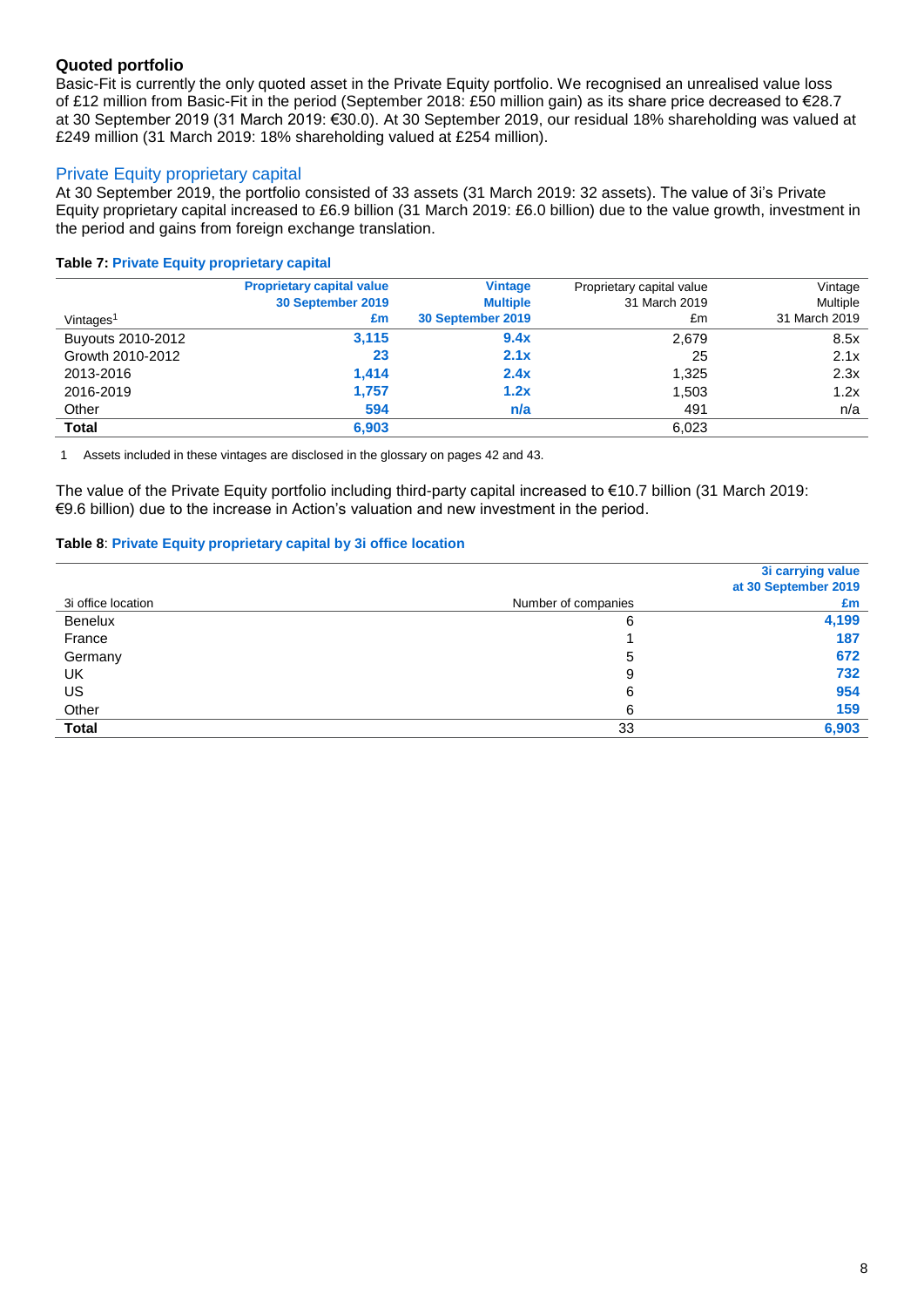## **Infrastructure**

The Infrastructure business generated a gross investment return of £88 million, or 9% of opening value in the period (September 2018: £107 million, 13%). This was mainly driven by 3iN's share price appreciation and dividend income. The value of 3i's proprietary capital invested in Infrastructure increased to £1,163 million in the first half (31 March 2019: £1,001 million) due to the increase in 3iN's share price and the new proprietary investment in Regional Rail.

#### **Table 9: Gross investment return** for the six months to 30 September

|                                                           | 2019 | 2018 |
|-----------------------------------------------------------|------|------|
| Investment basis                                          | £m   | £m   |
| Unrealised profits on the revaluation of investments      | 59   | 76   |
| <b>Dividends</b>                                          | 12   |      |
| Interest income from investment portfolio                 |      | 5    |
| Foreign exchange on investments                           | 17   | 15   |
| Movement in the fair value of derivatives                 | (5)  |      |
| <b>Gross investment return</b>                            | 88   | 107  |
| Gross investment return as a % of opening portfolio value | 9%   | 13%  |

## 3iN

On 11 October 2019, 3iN announced that it had completed a placing of 81 million shares (c.10% of its equity) at a price of 275 pence per share (representing a premium of c.19% on the March 2019 ex-dividend NAV per share), raising gross proceeds of c.£223 million. The proceeds were used to repay amounts drawn under 3iN's revolving credit facility and to provide liquidity for further investment. 3i, as the largest shareholder and Investment Manager of 3iN, was supportive of the 3iN board's objective of diversifying the company's shareholder base through the placing, and, accordingly, did not subscribe for new shares. 3i now has a 30% (31 March 2019: 33%) holding in 3iN.

The 3iN portfolio continued to perform well, generating a total return on opening NAV of 5.8% in the period (September 2018: 9%). The team completed new investments in Ionisos and Joulz, and assisted 3iN's portfolio company Valorem to acquire a 51% stake in Force Hydraulique Antillaise SAS.

3iN paid a management fee to 3i of £15 million for the six-month period to 30 September 2019 (September 2018: £15 million).

#### **Table 10: Unrealised profits/(losses) on the revaluation of Infrastructure investments<sup>1</sup>**in the six months to 30 September

|                     | 2019   | 2018 |
|---------------------|--------|------|
|                     | £m     | £m   |
| Quoted              | 53     | 82   |
| Discounted cashflow |        |      |
|                     |        |      |
| Fund<br>Other       | $\sim$ | (10) |
| Total               | 59     | 76   |

1 More information on our valuation methodology, including definitions and rationale, is included in our Annual report and accounts 2019 on pages 157 to 158.

3iN's share price performed well in the first half, increasing by 7% and closing at 295 pence on 30 September 2019 (31 March 2019: 275 pence). We recognised £53 million of unrealised value growth on our 3iN investment and £12 million of dividend income (September 2018: £82 million of unrealised value growth and £11 million of dividend income). At 30 September 2019, our investment in 3iN was valued at £794 million (31 March 2019: £744 million).

## US Infrastructure

In July 2019, we completed our £86 million investment in Regional Rail, our second investment in US infrastructure after Smarte Carte. At the end of October 2019, Regional Rail agreed the significant acquisition of Pinsly Railroad Company's Florida operations. This acquisition will be funded from 3i's balance sheet when it completes in Q4 FY2020.

Both Smarte Carte and Regional Rail were valued on a DCF basis at 30 September 2019. We recognised a small uplift on our valuation of Smarte Carte, in addition to £5 million of interest income received (September 2018: £5 million).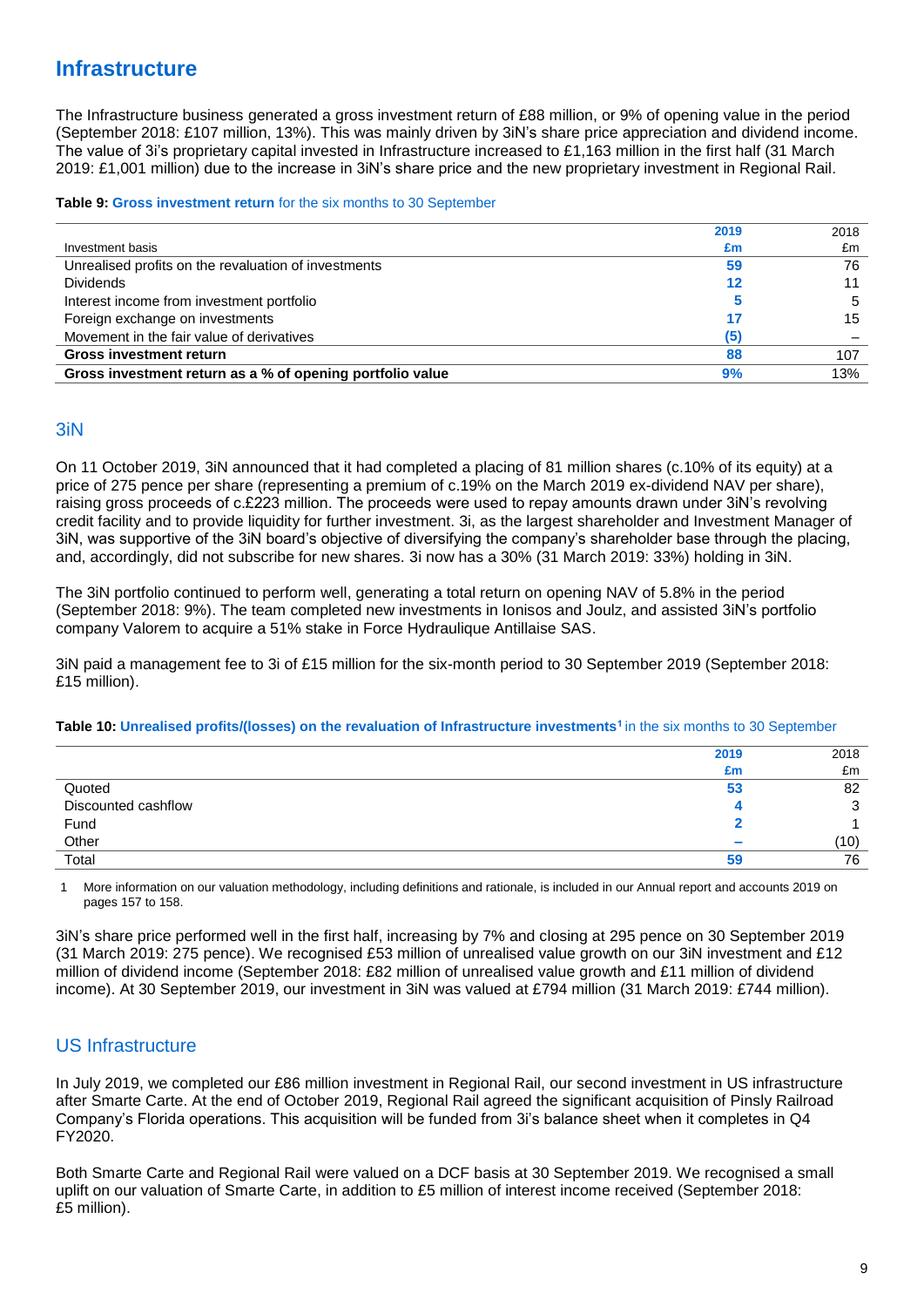We executed a short-term hedging programme to mitigate the foreign exchange translation risk of our investment in Regional Rail. We recognised a £5 million gain on foreign exchange translation for Regional Rail offset by a £5 million loss in the period from the movement on the fair value of these derivatives.

## Fund management

The 3i European Operational Projects Fund announced investments in four projects across Europe in April 2019 and in addition, at the end of October 2019, the Fund agreed to invest €70 million for the acquisition of an 80% stake in AGESA, the project company for the Gerediaga–Elorrio motorway in Spain. The completion of this acquisition will take investment to over 50% of the fund.

Infrastructure AUM increased to £4.6 billion (31 March 2019: £4.2 billion) and we generated fee income of £22 million from our fund management activities in the period (September 2018: £23 million).

**Table 11: Assets under management as at 30 September 2019**

|                                                     |               |            |                |                |               |            | <b>Fee</b>   |
|-----------------------------------------------------|---------------|------------|----------------|----------------|---------------|------------|--------------|
|                                                     |               |            |                |                |               |            | income       |
|                                                     |               |            |                |                | % invested at |            | earned in    |
|                                                     | Close         |            | 3i commitment/ | Remaining 3i   | September     | <b>AUM</b> | the period   |
| Fund/strategy                                       | date          | Fund size  | share          | commitment     | 2019          | £m         | £m           |
| 3iN <sup>1</sup>                                    | Mar 07        | n/a        | £794m          | n/a            | n/a           | 2.391      | 15           |
| 3i Managed Infrastructure<br><b>Acquisitions LP</b> | <b>Jun 17</b> | £698m      | £35m           | £5m            | 86%           | 788        | 3            |
| 3i European Operational<br><b>Projects Fund</b>     | Apr 18        | €456m      | €40m           | €26m           | 36%           | 156        |              |
| <b>BIIF</b>                                         | May 08        | £680m      | n/a            | n/a            | 90%           | 509        | $\mathbf{2}$ |
| 3i India Infrastructure Fund                        | Mar 08        | US\$1,195m | US\$250m       | <b>US\$35m</b> | 73%           | 113        |              |
| 3i managed accounts                                 | various       | n/a        | n/a            | n/a            | n/a           | 336        | 1            |
| US Infrastructure                                   | various       | n/a        | n/a            | n/a            | n/a           | 289        |              |
| Total                                               |               |            |                |                |               | 4.582      | $22 \,$      |

1 AUM based on the share price at 30 September 2019.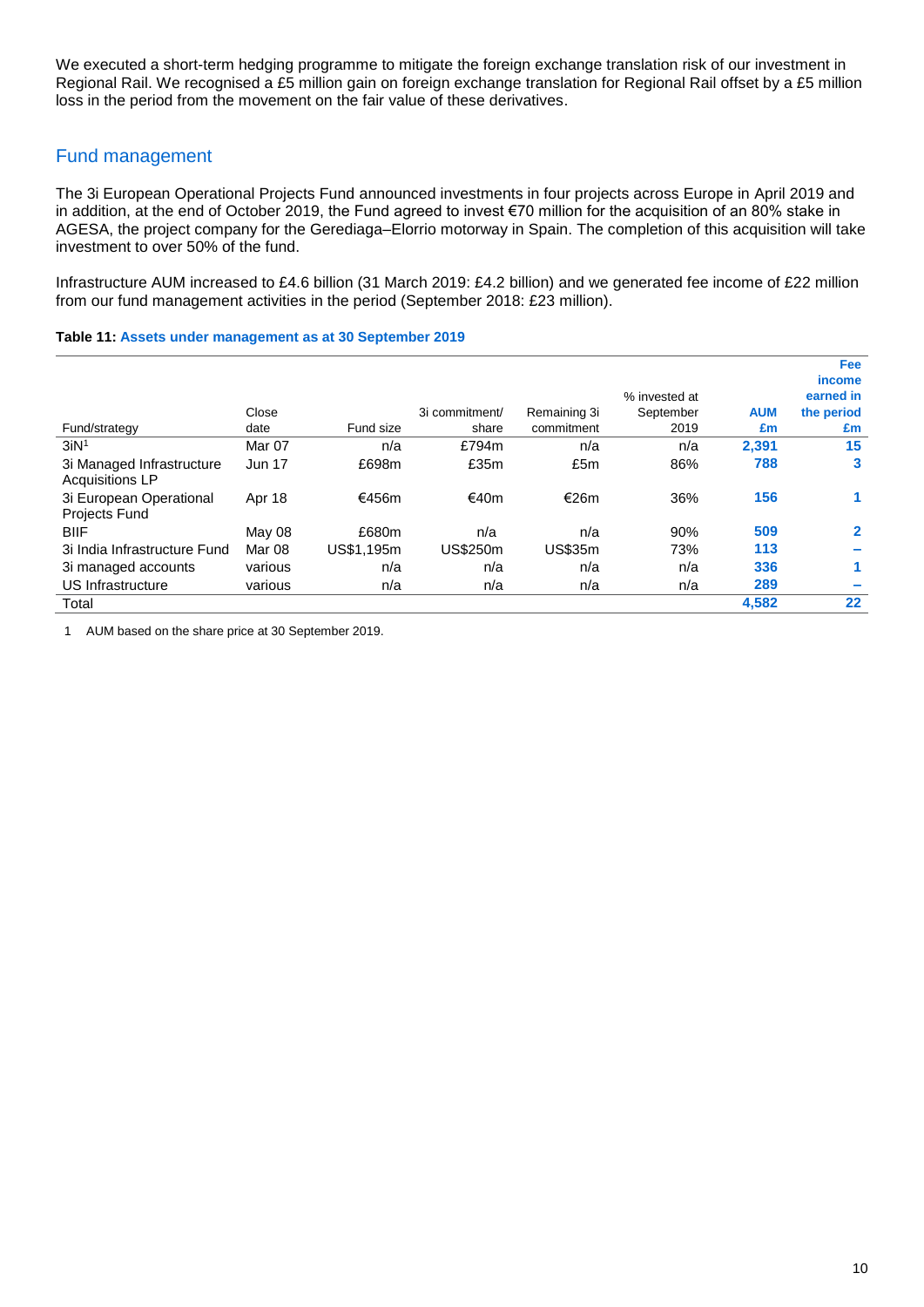## **Corporate Assets**

Scandlines performed well in the period, contributing a gross investment return of £44 million (September 2018: £15 million<sup>1</sup>) or 8% of opening portfolio value (September 2018: 3%<sup>1</sup>). The business also completed an investment grade debt refinancing in August 2019, returning cash proceeds to 3i of £91 million.

#### **Table 12: Gross investment return** for the six months to 30 September

|                                                              | 2019 | 2018 |
|--------------------------------------------------------------|------|------|
| Investment basis                                             | £m   | £m   |
| Unrealised profit / (loss) on the revaluation of investments | 10   | (15) |
| <b>Dividends</b>                                             | 27   | 22   |
| Foreign exchange on investments                              | 16   | 8    |
| Movement in the fair value of derivatives                    | (9)  |      |
| <b>Gross investment return</b>                               | 44   | 15   |
| Gross investment return as a % of opening portfolio value    | 8%   | 3%   |

1 September 2018 comparative is a three-month period from reinvestment in June 2018.

## Portfolio performance

In August 2019, Scandlines raised an investment grade debt facility, maintaining its BBB rating from Fitch and returning £70 million of capital proceeds to 3i, in addition to £21 million of dividend income. A further £6 million of dividend income was received earlier in the period. Since our reinvestment in June 2018, Scandlines has already returned 23% of our reinvestment amount.

Scandlines is valued on a DCF basis and we recognised unrealised value growth of £10 million (September 2018: £15 million loss) from the investment in the period, as the successful refinancing had a net positive impact on unrealised profit. Car segment revenues have grown year to date, driven by leisure tickets and border-shoppers on both routes. The freight segment experienced lower volumes in the half, consistent with a slowdown in freight transit between Germany and Scandinavia.

At 30 September 2019, Scandlines was valued at £485 million (31 March 2019: £529 million) and the reduction in value reflects the £70 million capital return.

## Foreign exchange

We hedge our investment in Scandlines for foreign exchange translation risks. We recognised a £7 million net gain on foreign exchange translation (September 2018: £8 million) including a £9 million fair value loss (September 2018: nil) from derivatives in our hedging programme.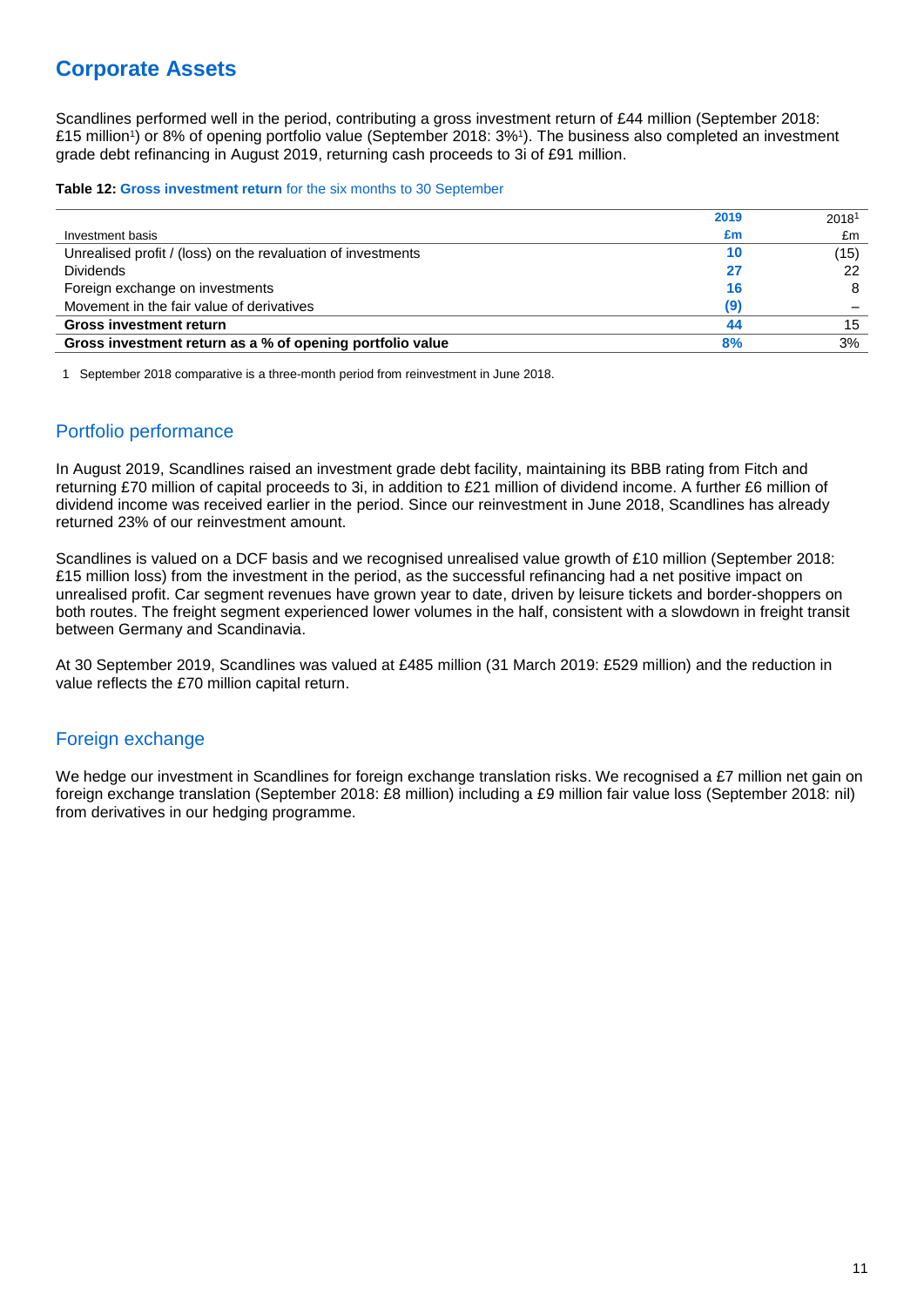## **Overview of financial performance**

3i generated a total return of £767 million, or a profit on opening shareholders' funds of 10%, in the six months to 30 September 2019 (September 2018: £728 million, or 10%). The diluted NAV per share at 30 September 2019 increased to 873 pence (31 March 2019: 815 pence) after the payment of the second FY2019 dividend of £194 million, or 20 pence per share (September 2018: £213 million, 22 pence per share).

#### **Table 13: Gross investment return** for the six months to 30 September

|                                                           | 2019 | 2018 |
|-----------------------------------------------------------|------|------|
| <b>Investment basis</b>                                   | £m   | £m   |
| <b>Private Equity</b>                                     | 666  | 667  |
| Infrastructure                                            | 88   | 107  |
| Corporate Assets                                          | 44   | 15   |
| <b>Gross investment return</b>                            | 798  | 789  |
| Gross investment return as a % of opening portfolio value | 11%  | 12%  |
|                                                           |      |      |
| Total comprehensive income ("Total return")               | 767  | 728  |
| Total return on opening shareholders' funds               | 10%  | 10%  |

Gross investment return was £798 million in the period (September 2018: £789 million) due to the strong earnings growth of Action, good levels of dividend income from Scandlines and 3iN and interest income generated from our more recent vintages. This also includes a £195 million net currency gain on translation of our investments (September 2018: £139 million gain). Further information on the Private Equity, Infrastructure and Scandlines valuations is included in their business reviews.

### Operating expenses

Operating expenses decreased to £60 million in the first six months of the year (September 2018: £62 million) as we remain disciplined in managing our costs.

#### **Table 14: Operating cash (loss)/profit** for the six months to 30 September

|                                       | 2019 | 2018 |
|---------------------------------------|------|------|
|                                       | £m   | £m   |
| Cash fees from external funds         | 19   | 30   |
| Cash portfolio fees                   |      | 6    |
| Cash portfolio dividends and interest | 55   | 37   |
| <b>Cash income</b>                    |      | 73   |
| Cash operating expenses               | (79) | (69) |
| <b>Operating cash (loss)/profit</b>   | 2    |      |

3i generated an operating cash loss of £2 million in the period (September 2018: £4 million profit). Cash income increased to £77 million (September 2018: £73 million) principally due to the £27 million of dividends received from Scandlines (September 2018: £22 million). Cash operating expenses incurred during the period increased to £79 million (September 2018: £69 million) principally due to higher variable compensation costs. Our cash operating expenses include £2 million of lease payments in relation to property; the costs are now shown as financing activities in the cash flow statement in accordance with IFRS 16 (September 2018: cash operating expenses include £2 million of operating lease payments under International Accounting Standards 17).

#### Foreign exchange

At 30 September 2019, 82% of the Group's assets were denominated in euros or US dollars (31 March 2019: 77%). The Group recorded a total foreign exchange gain of £196 million net of derivatives during the period (September 2018: £145 million gain) as sterling weakened significantly against most major currencies due to continued political uncertainty.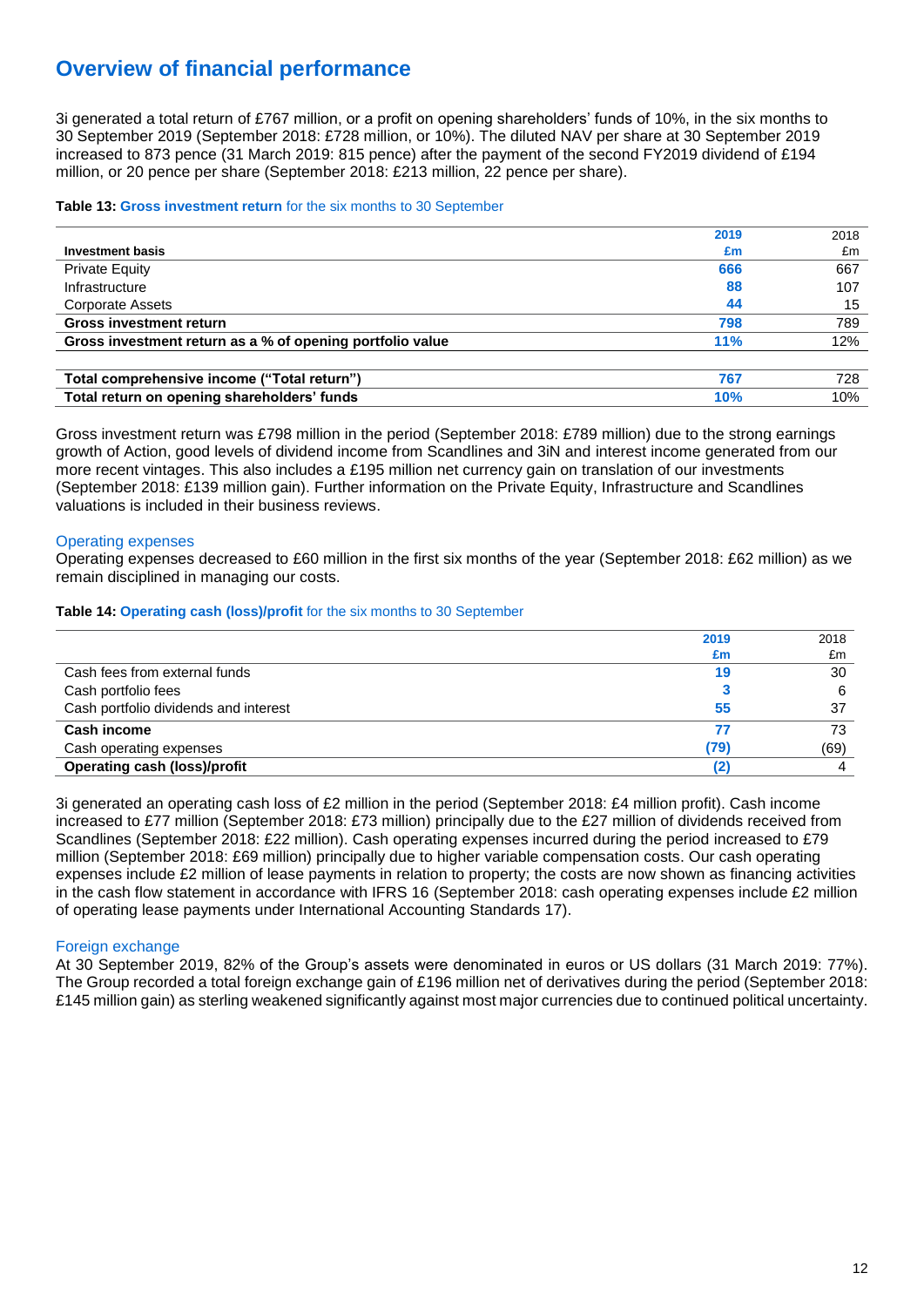|                          |         | <b>Net</b> |     | $1\%$       |
|--------------------------|---------|------------|-----|-------------|
|                          |         | assets     |     | sensitivity |
|                          | FX rate | £m         | %   | £m          |
| Sterling                 | n/a     | 1,386      | 16  | n/a         |
| Euro <sup>1</sup>        | 1.1306  | 5,492      | 65  | 50          |
| $US$ dollar <sup>1</sup> | 1.2329  | 1,397      | 17  | 13          |
| Danish krone             | 8.4414  | 165        | 2   |             |
| Other                    | n/a     | 35         |     | n/a         |
| <b>Total</b>             |         | 8,475      | 100 |             |

1 Sensitivity impact is net of derivatives.

#### Carried interest and performance fees payable and receivable

We pay carried interest to participants in plans relating to our proprietary capital invested. We also receive carried interest from third-party funds and pay a portion to participants in our carry plans. Carried interest at 30 September 2019 is calculated assuming that remaining assets in the portfolio were realised at their fair value at this date.

#### **Table 16**: **Carried interest and performance fees** for the six months to 30 September

| Consolidated statement of comprehensive income   | 2019 | 2018 |
|--------------------------------------------------|------|------|
|                                                  | £m   | £m   |
| Carried interest and performance fees receivable |      |      |
| <b>Private Equity</b>                            | 81   | 53   |
| <b>Total</b>                                     | 81   | 53   |
| Carried interest and performance fees payable    |      |      |
| <b>Private Equity</b>                            | (63) | (79) |
| Infrastructure                                   | (5)  | (4)  |
| <b>Total</b>                                     | (68) | (83) |
| Net carried interest receivable/(payable)        | 13   | (30) |

#### **Carried interest and performance fees receivable**

The continued good performance of Action, the largest investment in EFV, led to a corresponding increase of £82 million in the carried interest receivable from EFV (September 2018: £54 million) and contributed to the increase in EFV's fund gross multiple to 3.0x at 30 September 2019 (31 March 2019: 2.8x).

The overall carried interest and performance fees receivable increased to £684 million (31 March 2019: £640 million), after receipt of the £31 million 3iN performance fee in the period, which had been accrued for at 31 March 2019.

#### **Carried interest and performance fees payable**

In Private Equity, we typically accrue net carried interest payable at between 10% and 12% of gross investment return. We accrued carried interest payable of £63 million (September 2018: £79 million) for Private Equity in the period, of which £57 million relates to the team's share of carried interest receivable from EFV (September 2018: £35 million). The PE 2013-16 vintage is through its performance hurdle and is accruing carried interest payable.

Carried interest is paid to participants when the performance hurdles are passed in cash terms following cash proceeds received from a realisation, refinancing event or other cash distribution. Due to the time between investment and realisation, the schemes are usually active for a number of years and their participants are both current and previous employees of 3i. During the period, £32 million was paid to participants in the Private Equity plans (September 2018: £37 million) predominantly as a result of the OneMed and Etanco realisations in FY2019.

Overall, the effect of the income statement charge, the cash payments, as well as the currency translation meant that the balance sheet carried interest and performance fees payable increased to £1,020 million (31 March 2019: £970 million). As a result of the EFV transaction described in the CEO statement, it is expected that EFV's share, £481 million (31 March 2019: £413 million), of the accrued carried interest will become payable to participants in the Buyouts 2010-12 plan.

#### **EFV carried interest receivable and payable**

At 30 September 2019 the carried interest receivable accrued on 3i's balance sheet from EFV was £681 million (31 March 2019: £602 million). As a result of the EFV transaction described in the CEO statement, 3i should receive the carried interest receivable from EFV on completion which is expected in January 2020. The proceeds received will primarily be used to settle the amounts payable to the participants in the corresponding Buyouts 2010-12 carry payable plan.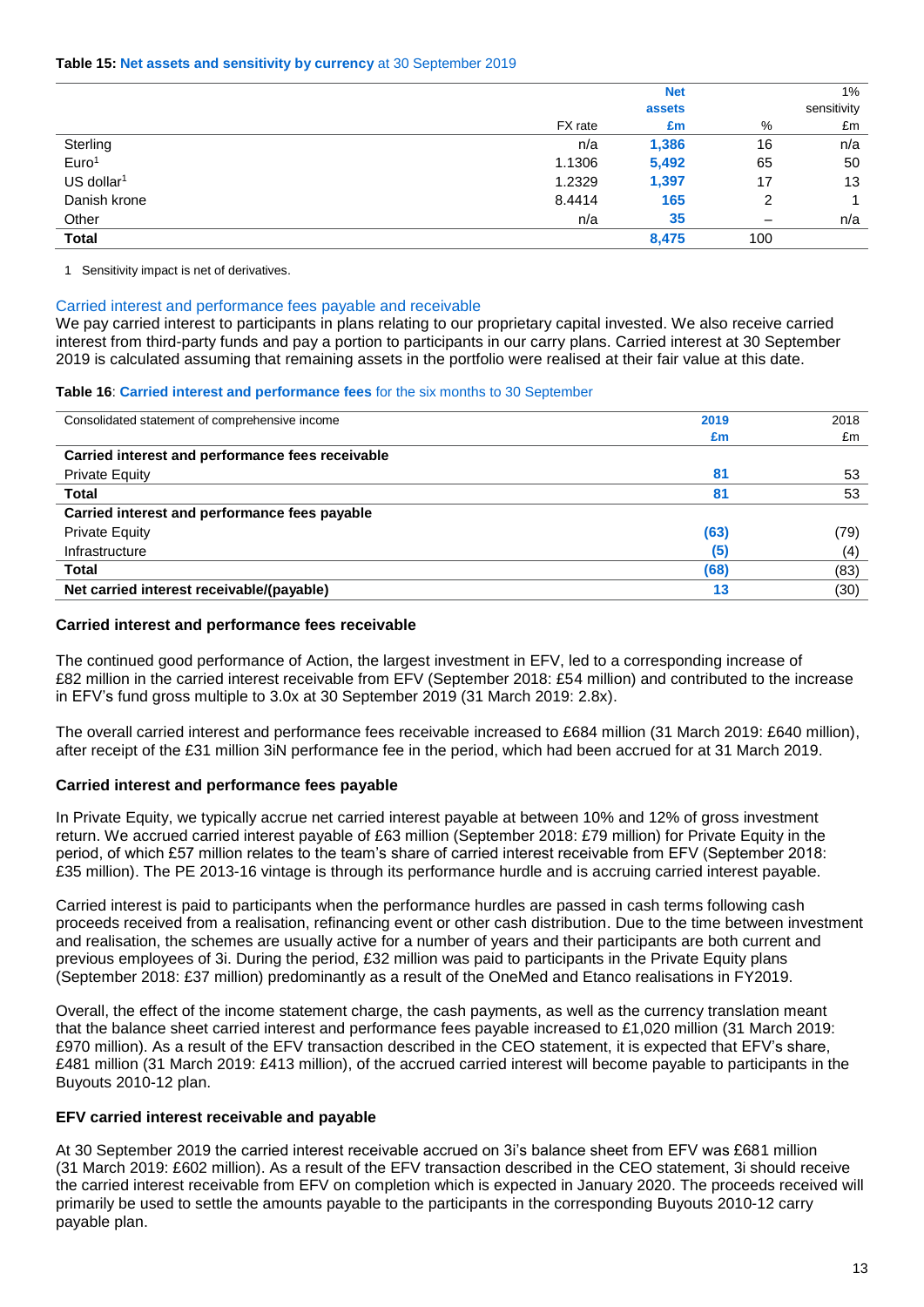#### **Table 17**: **Carried interest and performance fees**

| 31 March                                 |
|------------------------------------------|
| 2019                                     |
| £m                                       |
|                                          |
| 609                                      |
| 31                                       |
| 640                                      |
|                                          |
| (942)                                    |
| (28)                                     |
| (970)                                    |
| <b>30 September</b><br>2019<br>£m<br>684 |

### **Impact of IFRS 15 on the recognition of carried interest receivable**

IFRS 15 introduced the judgement that variable revenue, such as carried interest receivable, can only be recognised if it is highly probable that a significant reversal will not occur. On completion of the EFV transaction described in the CEO statement, EFV will go through its hurdle and it is expected that the EFV carry receivable will be crystallised. This increases the certainty that no significant reversal of carried interest receivable will occur.

## Balance sheet and NAV

#### **Table 18**: **Simplified consolidated balance sheet**

|                                                  | <b>30 September</b> | 31 March |
|--------------------------------------------------|---------------------|----------|
|                                                  | 2019                | 2019     |
| Investment basis                                 | £m                  | £m       |
| <b>Investment portfolio</b>                      | 8,551               | 7,553    |
| Gross debt                                       | (575)               | (575)    |
| Cash and deposits                                | 625                 | 1,070    |
| Net cash                                         | 50                  | 495      |
| Carried interest and performance fees receivable | 684                 | 640      |
| Carried interest and performance fees payable    | (1,020)             | (970)    |
| Other net assets                                 | 210                 | 191      |
| <b>Net assets</b>                                | 8,475               | 7,909    |
| Gearing <sup>1</sup>                             | nil                 | nil      |

1 Gearing is net debt as a percentage of net assets.

Net cash decreased to £50 million at 30 September 2019 (31 March 2019: £495 million) as a result of net investment of £241 million in the period and the payment of the second FY2019 dividend of £194 million.

The investment portfolio value increased to £8,551 million at 30 September 2019 (31 March 2019: £7,553 million) driven by unrealised value growth of £498 million, cash investment and gains on foreign exchange translation.

#### **Table 19**: **Investments and realisations by business line**

| <b>30 September</b>            |       | 31 March |
|--------------------------------|-------|----------|
|                                | 2019  | 2019     |
| Investment basis               | £m    | £m       |
| <b>Cash investment</b>         |       |          |
| <b>Private Equity</b>          | (221) | (332)    |
| Infrastructure                 | (91)  | 2        |
| <b>Corporate Assets</b>        |       | (529)    |
| <b>Total cash investment</b>   | (312) | (859)    |
| <b>Cash realisations</b>       |       |          |
| <b>Private Equity</b>          |       | 1,235    |
| Infrastructure                 |       |          |
| Corporate Assets               | 70    |          |
| <b>Total cash realisations</b> | 71    | 1,242    |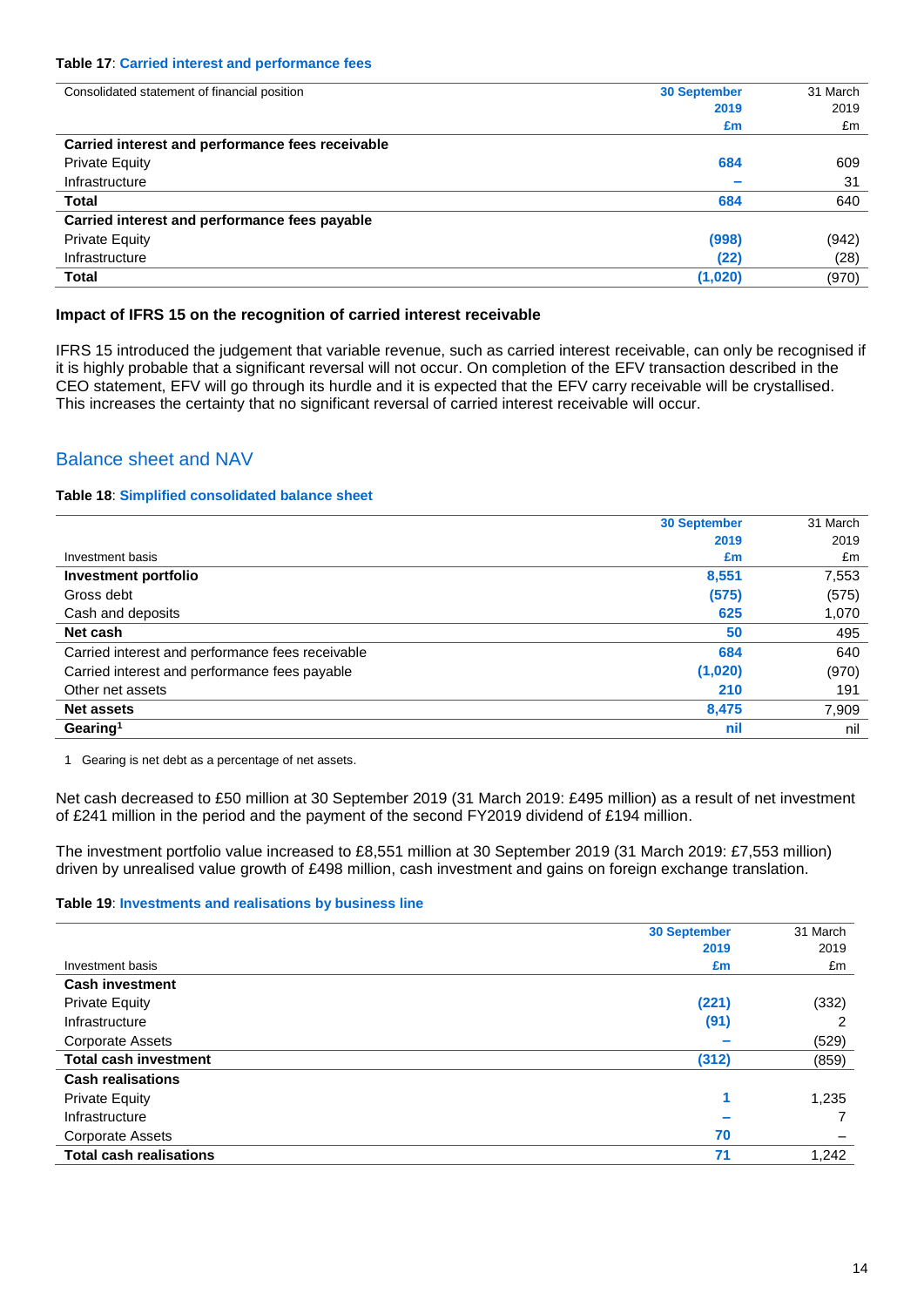Further information on investments and realisations is included in the Private Equity, Infrastructure and Corporate Assets business reviews.

## **Liquidity**

Liquidity reduced to £975 million at 30 September 2019 (31 March 2019: £1,420 million) and comprised cash and deposits of £625 million (31 March 2019: £1,070 million) and undrawn facilities of £350 million (31 March 2019: £350 million).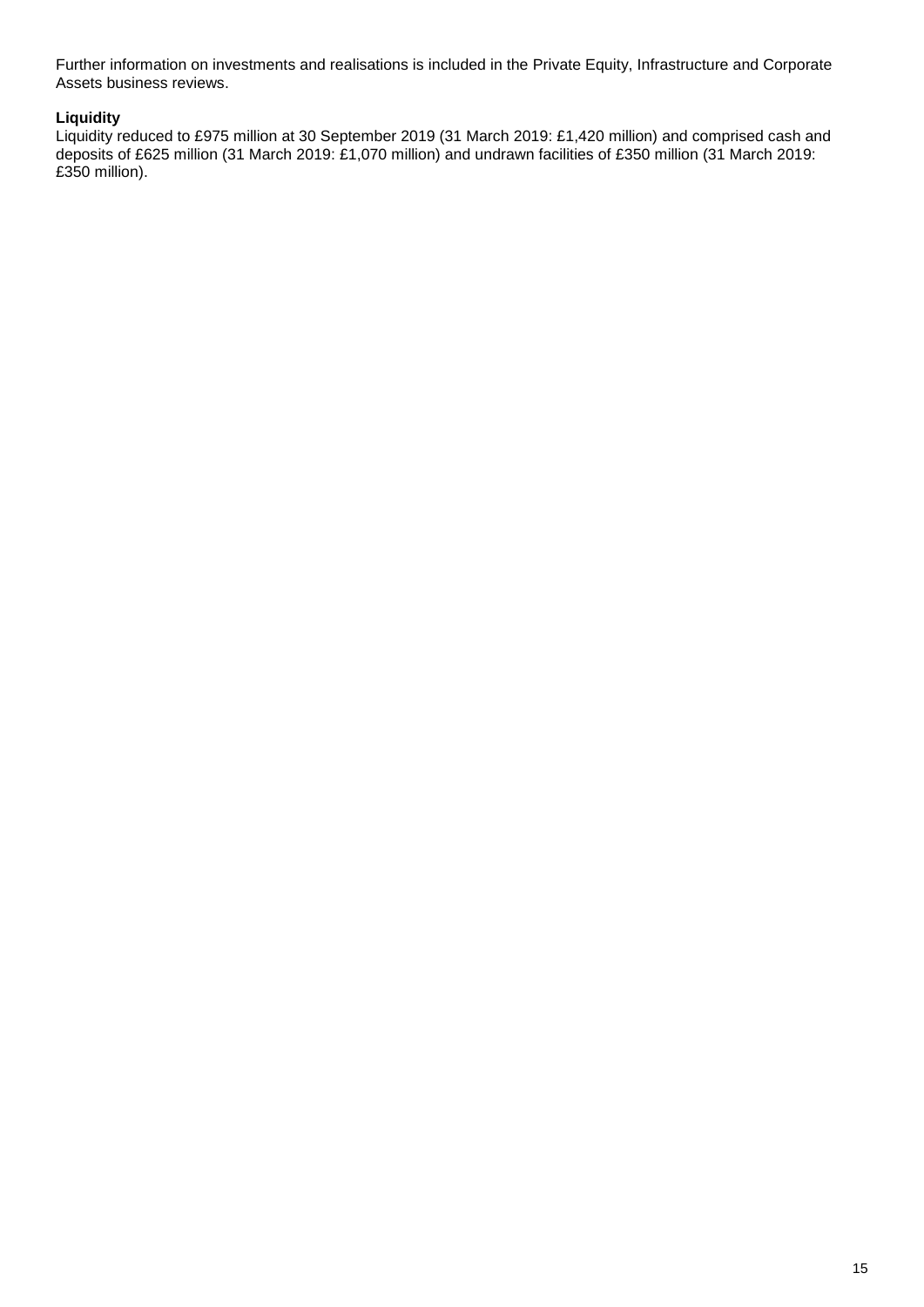## Alternative Performance Measures ("APMs")

We assess our performance using a variety of measures that are not specifically defined under IFRS and are therefore termed APMs. The APMs that we use may not be directly comparable with those used by other companies. Our Investment basis is itself an APM.

The explanation of and rationale for the Investment basis and its reconciliation to IFRS is provided from page 18. The table below defines our additional APMs and should be read in conjunction with the Annual report and accounts 2019.

| <b>APM</b>                                                                      | <b>Purpose</b>                                                                                                                                                                                                                                         | <b>Calculation</b>                                                                                                                                                                                                                                                                                                                                    | <b>Reconciliation to IFRS</b>                                                                                                                                                                                                                                                    |
|---------------------------------------------------------------------------------|--------------------------------------------------------------------------------------------------------------------------------------------------------------------------------------------------------------------------------------------------------|-------------------------------------------------------------------------------------------------------------------------------------------------------------------------------------------------------------------------------------------------------------------------------------------------------------------------------------------------------|----------------------------------------------------------------------------------------------------------------------------------------------------------------------------------------------------------------------------------------------------------------------------------|
| <b>Gross investment return</b><br>as a percentage of<br>opening portfolio value | A measure of the performance of<br>our proprietary investment portfolio.<br>For further information, see the<br>Group KPIs in our Annual report<br>and accounts 2019.                                                                                  | It is calculated as the gross<br>investment return, as shown in<br>the Investment basis<br>Consolidated statement of<br>comprehensive income, as a<br>% of the opening portfolio<br>value.                                                                                                                                                            | The equivalent balances under<br>IFRS and the reconciliation to<br>the Investment basis are<br>shown in the Reconciliation of<br>consolidated statement of<br>comprehensive income and<br>the Reconciliation of<br>consolidated statement of<br>financial position respectively. |
| <b>Cash realisations</b>                                                        | Cash proceeds from our<br>investments support our returns to<br>shareholders, as well as our ability<br>to invest in new opportunities. For<br>further information, see the Group<br>KPIs in our Annual report and<br>accounts 2019.                   | The cash received from the<br>disposal of investments in the<br>period as shown in the<br>Investment basis Consolidated<br>cash flow statement.                                                                                                                                                                                                       | The equivalent balance under<br>IFRS and the reconciliation to<br>the Investment basis is shown<br>in the Reconciliation of<br>consolidated cash flow<br>statement.                                                                                                              |
| <b>Cash investment</b>                                                          | Identifying new opportunities in<br>which to invest proprietary capital is<br>the primary driver of the Group's<br>ability to deliver attractive returns.<br>For further information, see the<br>Group KPIs in our Annual report<br>and accounts 2019. | The cash paid to acquire<br>investments in the period as<br>shown on the Investment basis<br>Consolidated cash flow<br>statement.                                                                                                                                                                                                                     | The equivalent balance under<br>IFRS and the reconciliation to<br>the Investment basis is shown<br>in the Reconciliation of<br>consolidated cash flow<br>statement.                                                                                                              |
| <b>Operating cash</b><br>profit/(loss)                                          | By covering the cash cost of<br>running the business with cash<br>income, we reduce the potential<br>dilution of capital returns. For<br>further information, see the Group<br>KPIs in our Annual report and<br>accounts 2019.                         | The cash income from the<br>portfolio (interest, dividends<br>and fees) together with fees<br>received from external funds<br>less cash operating expenses<br>and leases payments as<br>shown on the Investment basis<br>Consolidated cash flow<br>statement. The calculation is<br>shown in Table 14 of the<br>Overview of financial<br>performance. | The equivalent balance under<br>IFRS and the reconciliation to<br>the Investment basis is shown<br>in the Reconciliation of<br>consolidated cash flow<br>statement.                                                                                                              |
| Net cash/(net debt)                                                             | A measure of the available cash to<br>invest in the business and an<br>indicator of the financial risk in the<br>Group's balance sheet.                                                                                                                | Cash and cash equivalents<br>plus deposits less loans and<br>borrowings as shown on the<br>Investment basis Consolidated<br>statement of financial position.                                                                                                                                                                                          | The equivalent balance under<br>IFRS and the reconciliation to<br>the Investment basis is shown<br>in the Reconciliation of<br>consolidated statement of<br>financial position.                                                                                                  |
| Gearing                                                                         | A measure of the financial risk in<br>the Group's balance sheet.                                                                                                                                                                                       | Net debt (as defined above) as<br>a % of the Group's net assets<br>under the Investment basis. It<br>cannot be less than zero.                                                                                                                                                                                                                        | The equivalent balance under<br>IFRS and the reconciliation to<br>the Investment basis is shown<br>in the Reconciliation of<br>consolidated statement of<br>financial position.                                                                                                  |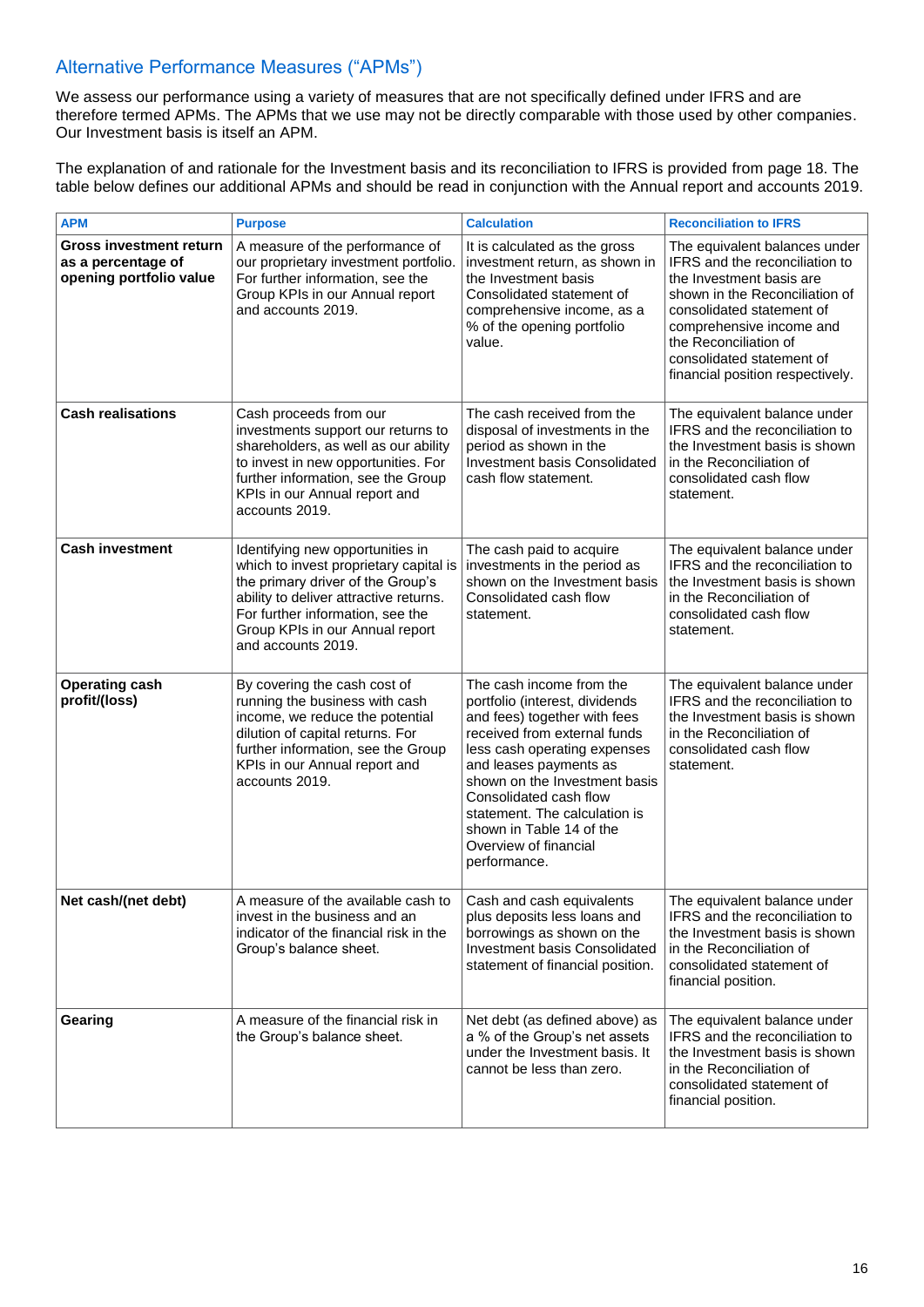# Principal risks and uncertainties

3i's risk appetite statement, approach to risk management and governance structure are set out in the Risk section of the Annual report and accounts 2019, which can be accessed on the Group's website at **www.3i.com**.

The principal risks to the achievement of the Group's strategic objectives for the remaining six months of its financial year are unchanged from those reported on pages 48 to 53 of the Annual report and accounts 2019, except for UK political uncertainty which has been added as a separate risk. Otherwise, there have been no material changes to the impact and likelihood of the Group's other principal risks, which are summarised below. This is not a comprehensive list of all potential risks and uncertainties faced by the Group, but rather a summary of the risks which may have a significant impact on its performance and future prospects.

**External** – Risks arising from external factors including political, legal, regulatory, economic and competitor changes, which affect the Group's operations. There is significant continuing uncertainty in the outlook for the global economy, in addition to the political uncertainty linked to the forthcoming UK general election and UK's planned exit from the EU. Although we cannot be immune to wider market conditions and political instability, our balance sheet is well funded with low holding company debt and a portfolio of international companies, and we believe 3i is better placed than in the past. However, we continue to monitor closely the wider implications of current geo-political uncertainties as they develop.

Given that the longer-term implications of the UK's negotiations to leave the EU have been unclear for some time, we implemented an alternative regulatory strategy in 2018 to ensure continuity of our business across a range of reasonably foreseeable scenarios. This includes permission from the Luxembourg financial regulator, the Commission de Surveillance du Secteur Financier, to establish and operate an Alternative Investment Fund Manager ("AIFM") in Luxembourg. Currently 65% of our portfolio is invested in northern Europe, and our Luxembourg operation enables 3i to continue the Group's activities in the region, if, as expected, the UK leaves the EU.

**Investment** – Risks in respect of specific asset investment decisions, the subsequent performance of an investment or exposure concentrations across business line portfolios.

**Operational** – Risks arising from inadequate or failed processes, people and systems or from external factors affecting these. We continue to review and improve our governance and controls to protect our information and operational infrastructure.

The Half-year report provides an update on 3i's strategy and business performance, as well as on market conditions, which is relevant to the Group's overall risk profile and should be viewed in the context of the Group's risk management framework and principal risks as disclosed in the Annual report and accounts 2019.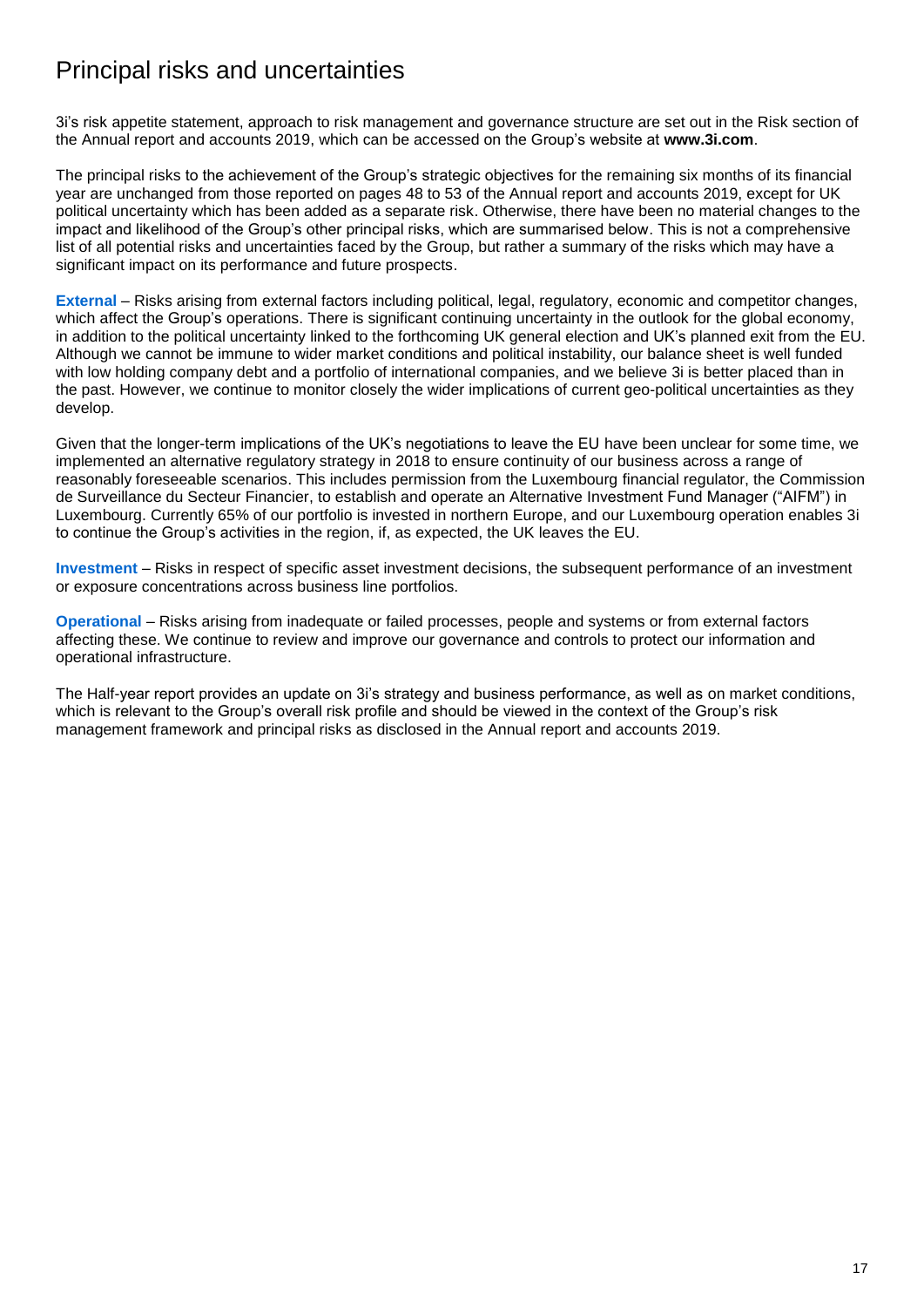# Reconciliation of the Investment basis to IFRS

## Background to Investment basis numbers used in the Half-year report

The Group makes investments in portfolio companies directly, held by 3i Group plc, and indirectly, held through intermediate holding company and partnership structures ("investment entity subsidiaries"). It also has other operational subsidiaries, which provide services and other activities such as employment, regulatory activities, management and advice ("trading subsidiaries"). The application of IFRS 10 requires the Group to fair value a number of investment entity subsidiaries. This fair value approach, applied at the investment entity subsidiary level, effectively obscures the performance of our proprietary capital investments and associated transactions occurring in the investment entity subsidiaries. The financial effect of the underlying portfolio companies and fee income, operating expenses and carried interest transactions occurring in investment entity subsidiaries are aggregated into a single value.

As a result, we include a separate non-GAAP "Investment basis" consolidated statement of comprehensive income, financial position and cash flow to aid understanding of our results. The Investment basis is an APM and the Chief Executive's review and the Business and financial review are prepared using the Investment basis, as we believe it provides a more understandable view of our performance. Total return and net assets are equal under the Investment basis and IFRS; the Investment basis is simply a "look through" of IFRS 10 to present the underlying performance.

A more detailed explanation of the effect of IFRS 10 is provided in the Annual report and accounts 2019 on page 39.

## Reconciliation between Investment basis and IFRS

A detailed reconciliation from the Investment basis to IFRS basis of the consolidated statement of comprehensive income, consolidated statement of financial position and consolidated cash flow statement is shown on pages 19 to 23.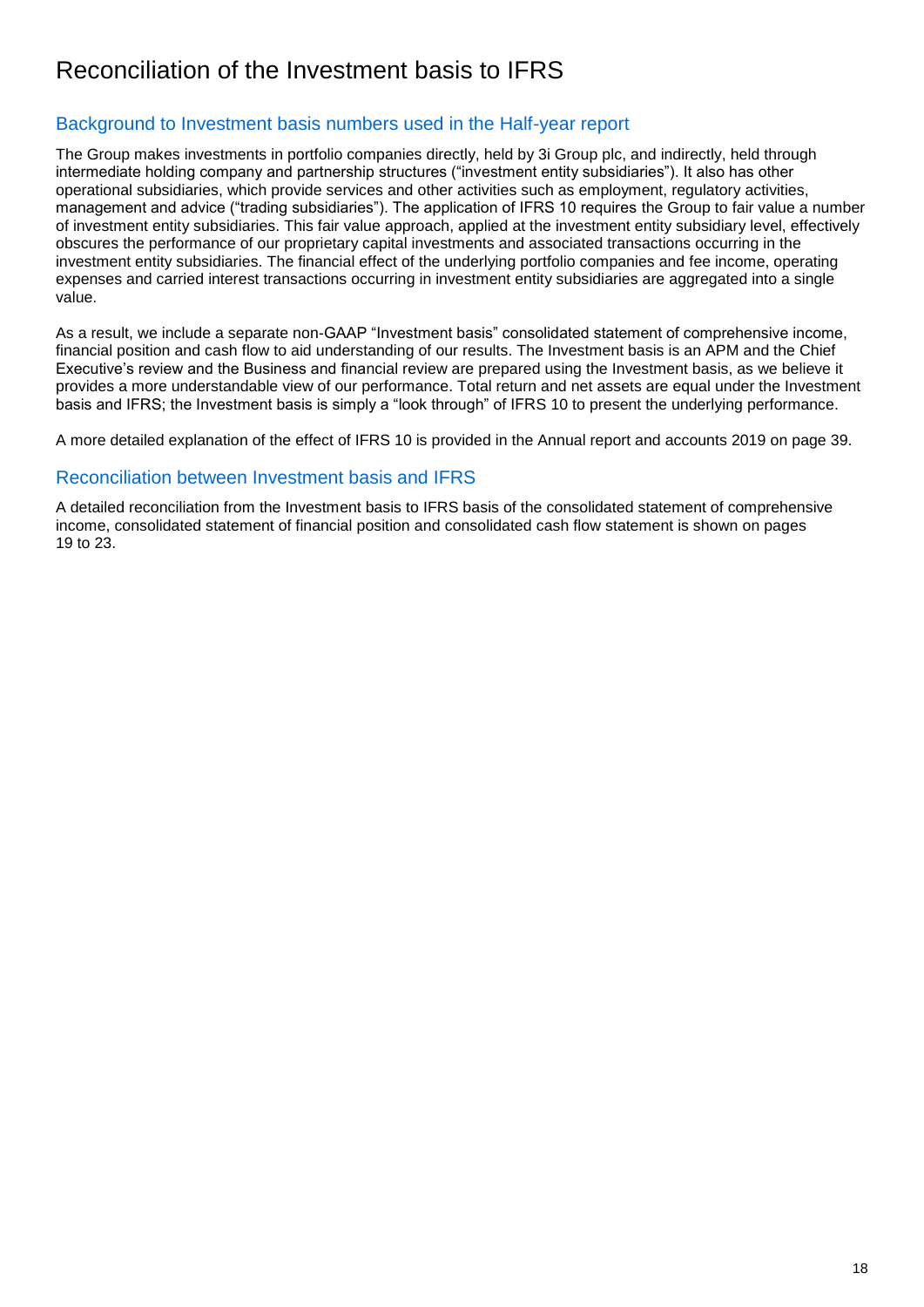# **Reconciliation of consolidated statement of comprehensive income**

|                                                                                |              | Six months to 30 September 2019 |              |                |            | Six months to 30 September 2018 |                |  |
|--------------------------------------------------------------------------------|--------------|---------------------------------|--------------|----------------|------------|---------------------------------|----------------|--|
|                                                                                |              | <b>Investment</b>               | <b>IFRS</b>  | <b>IFRS</b>    | Investment | <b>IFRS</b>                     | <b>IFRS</b>    |  |
|                                                                                |              | <b>basis</b>                    | adjustments  | <b>basis</b>   | basis      | adjustments                     | basis          |  |
|                                                                                |              |                                 |              | (unaudited)    |            |                                 | (unaudited)    |  |
|                                                                                | <b>Notes</b> | £m                              | £m           | £m             | £m         | £m                              | £m             |  |
| Realised profits over value                                                    |              |                                 |              |                |            |                                 |                |  |
| on the disposal of investments                                                 | 1,2          |                                 |              |                | 75         | (44)                            | 31             |  |
| Unrealised profits                                                             |              |                                 |              |                |            |                                 |                |  |
| on the revaluation of investments                                              | 1,2          | 498                             | (436)        | 62             | 478        | (386)                           | 92             |  |
| Fair value movements                                                           |              |                                 |              |                |            |                                 |                |  |
| on investment entity subsidiaries                                              | 1            |                                 | 602          | 602            |            | 502                             | 502            |  |
| Portfolio income                                                               |              |                                 |              |                |            |                                 |                |  |
| <b>Dividends</b>                                                               | 1,2          | 44                              | (31)         | 13             | 33         | (26)                            | 7              |  |
| Interest income from investment                                                |              |                                 |              |                |            |                                 |                |  |
| portfolio                                                                      | 1,2          | 57                              | (39)         | 18             | 57         | (40)                            | 17             |  |
| Fees receivable                                                                | 1,2          | 4                               | 1            | 5              | 7          |                                 | 8              |  |
| Foreign exchange on investments                                                | 1,4          | 209                             | (168)        | 41             | 139        | (108)                           | 31             |  |
| Movement in the fair value of                                                  |              |                                 |              |                |            |                                 |                |  |
| derivatives                                                                    |              | (14)                            |              | (14)           |            |                                 |                |  |
| <b>Gross investment return</b>                                                 |              | 798                             | (71)         | 727            | 789        | (101)                           | 688            |  |
| Fees receivable from external funds                                            |              | 23                              |              | 23             | 26         |                                 | 26             |  |
| Operating expenses                                                             | 1,3          | (60)                            |              | (60)           | (62)       |                                 | (62)           |  |
| Interest received                                                              |              | $\mathbf{2}$                    |              | $\mathbf{2}$   | 1          |                                 | 1              |  |
| Interest paid                                                                  |              | (18)                            |              | (18)           | (17)       |                                 | (17)           |  |
|                                                                                |              | 1                               | 19           | 20             | 6          |                                 | 2              |  |
| Exchange movements                                                             | 1,4          |                                 |              |                |            | (4)                             |                |  |
| Income from investment entity<br>subsidiaries                                  | 1            |                                 | 10           | 10             |            | 10                              | 10             |  |
|                                                                                |              | 3                               |              | $\overline{2}$ |            |                                 |                |  |
| Other income                                                                   |              |                                 | (1)          |                | 1          |                                 | 1              |  |
| <b>Operating profit before carried</b>                                         |              |                                 |              |                |            |                                 |                |  |
| <b>interest</b>                                                                |              | 749                             | (43)         | 706            | 744        | (95)                            | 649            |  |
| Carried interest                                                               |              |                                 |              |                |            |                                 |                |  |
| Carried interest and performance                                               |              |                                 |              |                |            |                                 |                |  |
| fees receivable                                                                | 1,3          | 81                              | (18)         | 63             | 53         | 5                               | 58             |  |
| Carried interest and performance                                               |              |                                 |              |                |            |                                 |                |  |
| fees payable                                                                   | 1,3          | (68)                            | 59           | (9)            | (83)       | 89                              | 6              |  |
| <b>Operating profit before tax</b>                                             |              | 762                             | (2)          | 760            | 714        | (1)                             | 713            |  |
| Income taxes                                                                   | 1,3          | (1)                             | ÷            | (1)            | 2          | (1)                             | $\mathbf{1}$   |  |
| <b>Profit for the period</b>                                                   |              | 761                             | (2)          | 759            | 716        | (2)                             | 714            |  |
| Other comprehensive income that may be<br>reclassified to the income statement |              |                                 |              |                |            |                                 |                |  |
| Exchange differences                                                           |              |                                 |              |                |            |                                 |                |  |
| on translation of foreign operations                                           | 1,4          |                                 | $\mathbf{2}$ | $\mathbf{2}$   |            | $\overline{2}$                  | $\overline{c}$ |  |
| Other comprehensive income that will                                           |              |                                 |              |                |            |                                 |                |  |
| not be reclassified to the income                                              |              |                                 |              |                |            |                                 |                |  |
| statement                                                                      |              |                                 |              |                |            |                                 |                |  |
| Re-measurement of defined                                                      |              |                                 |              |                |            |                                 |                |  |
| benefit plans                                                                  |              | 6                               |              | 6              | 12         |                                 | 12             |  |
| Other comprehensive income for                                                 |              |                                 |              |                |            |                                 |                |  |
| the period                                                                     |              | 6                               | 2            | 8              | 12         | $\overline{c}$                  | 14             |  |
| <b>Total comprehensive income for</b><br>the period ("Total return")           |              | 767                             |              | 767            |            |                                 |                |  |
|                                                                                |              |                                 |              |                | 728        |                                 | 728            |  |

The notes relating to the table above are on the next page.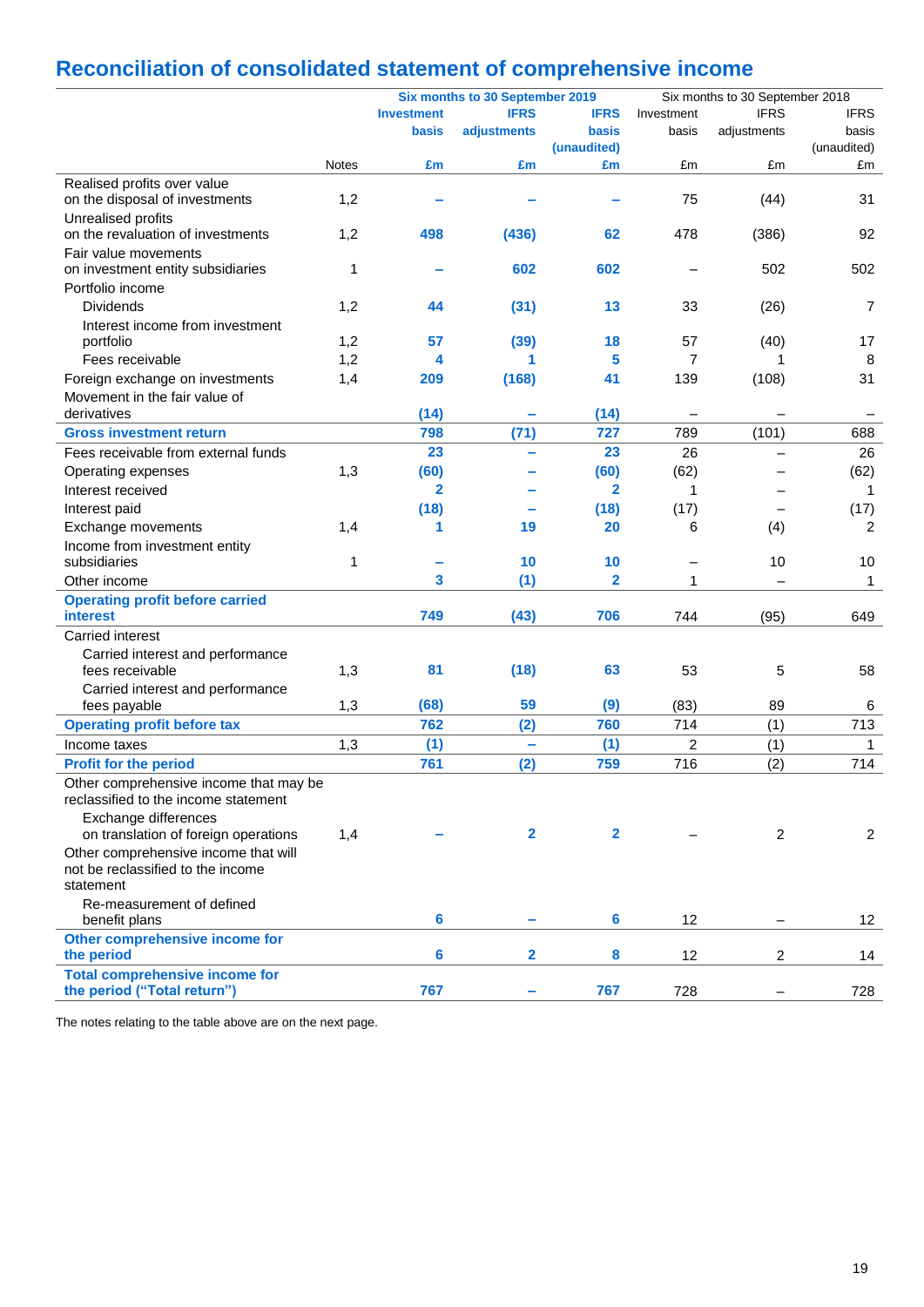## **Reconciliation of consolidated statement of comprehensive income** continued

#### Notes:

- 1 Applying IFRS 10 to the consolidated statement of comprehensive income consolidates the line items of a number of previously consolidated subsidiaries into a single line item "Fair value movements on investment entity subsidiaries". In the Investment basis accounts we have disaggregated these line items to analyse our total return as if these investment entity subsidiaries were fully consolidated, consistent with prior periods. The adjustments simply reclassify the consolidated statement of comprehensive income of the Group, and the total return is equal under the Investment basis and the IFRS basis.
- 2 Realised profits, unrealised profits and portfolio income shown in the IFRS accounts only relate to portfolio companies that are held directly by 3i Group plc and not those portfolio companies held through investment entity subsidiaries. Realised profits, unrealised profits and portfolio income in relation to portfolio companies held through investment entity subsidiaries are aggregated into the single "Fair value movement on investment entity subsidiaries" line. This is the most significant reduction of information in our IFRS accounts.
- 3 Other items also aggregated into the "Fair value movements on investment entity subsidiaries" line include fees receivable from external funds, audit fees, administration expenses, carried interest and tax.
- 4 Foreign exchange movements have been reclassified under the Investment basis as foreign currency asset and liability movements. Movements within the investment entity subsidiaries are included within "Fair value movements on investment entity subsidiaries".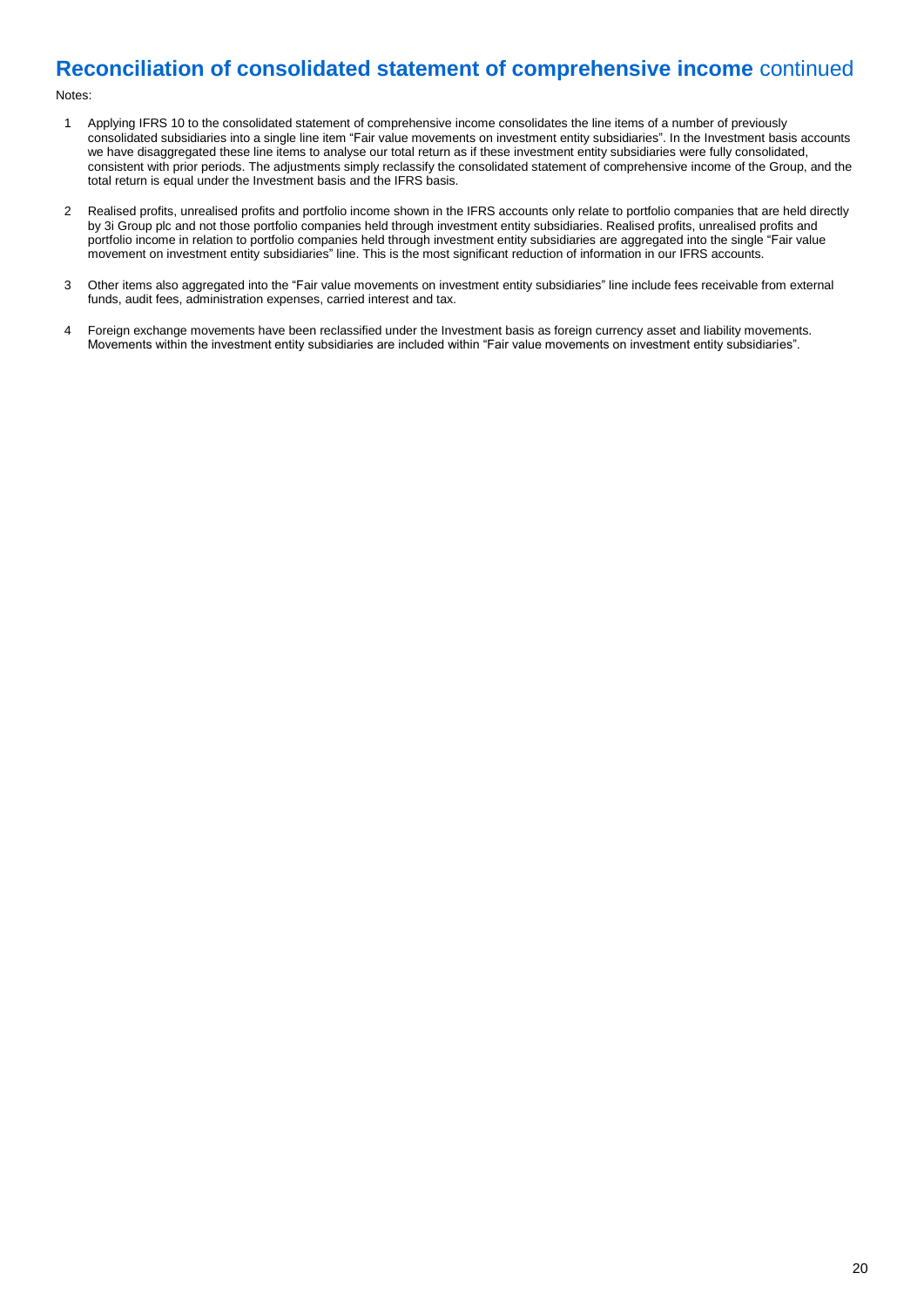# **Reconciliation of consolidated statement of financial position**

|                                               |              |                          | As at 30 September 2019       |             |                | As at 31 March 2019      |                |
|-----------------------------------------------|--------------|--------------------------|-------------------------------|-------------|----------------|--------------------------|----------------|
|                                               |              | <b>Investment</b>        | <b>IFRS</b>                   | <b>IFRS</b> | Investment     | <b>IFRS</b>              | <b>IFRS</b>    |
|                                               |              | basis                    | adjustments                   | basis       | basis          | adjustments              | basis          |
|                                               |              |                          |                               | (unaudited) |                |                          | (audited)      |
|                                               | <b>Notes</b> | £m                       | £m                            | £m          | £m             | £m                       | £m             |
| <b>Assets</b>                                 |              |                          |                               |             |                |                          |                |
| <b>Non-current assets</b>                     |              |                          |                               |             |                |                          |                |
| Investments                                   |              |                          |                               |             |                |                          |                |
| Quoted investments                            | 1            | 1,043                    | (544)                         | 499         | 998            | (529)                    | 469            |
| Unquoted investments                          | 1            | 7,508                    | (6,078)                       | 1,430       | 6,555          | (5, 362)                 | 1,193          |
| Investments in investment entity subsidiaries | 1,2          | $\overline{\phantom{0}}$ | 5,805                         | 5,805       |                | 5,159                    | 5,159          |
| <b>Investment portfolio</b>                   |              | 8,551                    | (817)                         | 7,734       | 7,553          | (732)                    | 6,821          |
| Carried interest and performance              |              |                          |                               |             |                |                          |                |
| fees receivable                               | 1            | 684                      |                               | 684         | 605            |                          | 605            |
| Other non-current assets                      | 1            | 131                      | (106)                         | 25          | 117            | (93)                     | 24             |
| Intangible assets                             |              | 10                       |                               | 10          | 11             |                          | 11             |
| Retirement benefit surplus                    |              | 142                      |                               | 142         | 134            |                          | 134            |
| Property, plant and equipment                 |              | 4                        |                               | 4           | $\overline{4}$ |                          | 4              |
| Right of use asset                            |              | 21                       |                               | 21          |                | $\equiv$                 |                |
| Derivative financial instruments              |              | 5                        |                               | 5           | 11             | $\overline{\phantom{0}}$ | 11             |
| <b>Total non-current assets</b>               |              | 9,548                    | (923)                         | 8,625       | 8,435          | (825)                    | 7,610          |
| <b>Current assets</b>                         |              |                          |                               |             |                |                          |                |
| Carried interest and performance              |              |                          |                               |             |                |                          |                |
| fees receivable                               | 1            |                          | 1                             | 1           | 35             |                          | 35             |
| Other current assets                          | 1            | 30                       | (1)                           | 29          | 29             | (5)                      | 24             |
| Current income taxes                          |              | 1                        |                               | 1           | 12             |                          | 12             |
| Derivative financial instruments              |              | 4                        |                               | 4           | $\overline{7}$ |                          | $\overline{7}$ |
| Deposits                                      |              | 50                       |                               | 50          | 50             |                          | 50             |
| Cash and cash equivalents                     | 1            | 575                      | (10)                          | 565         | 1,020          | (37)                     | 983            |
| <b>Total current assets</b>                   |              | 660                      | (10)                          | 650         | 1,153          | (42)                     | 1,111          |
| <b>Total assets</b>                           |              | 10,208                   | (933)                         | 9,275       | 9,588          | (867)                    | 8,721          |
| <b>Liabilities</b>                            |              |                          |                               |             |                |                          |                |
| <b>Non-current liabilities</b>                |              |                          |                               |             |                |                          |                |
| Trade and other payables                      | 1            | (6)                      | 6                             |             | (8)            | 7                        | (1)            |
| Carried interest and performance              |              |                          |                               |             |                |                          |                |
| fees payable                                  | 1            | (1,014)                  | 926                           | (88)        | (926)          | 840                      | (86)           |
| Loans and borrowings                          |              | (575)                    |                               | (575)       | (575)          |                          | (575)          |
| Derivative financial instruments              |              | (1)                      |                               | (1)         |                |                          |                |
| Lease liability                               |              | (18)                     |                               | (18)        |                |                          |                |
| Retirement benefit deficit                    |              | (27)                     |                               | (27)        | (27)           |                          | (27)           |
| Deferred income taxes                         |              | (1)                      |                               | (1)         | (1)            |                          | (1)            |
| Provisions                                    |              | (1)                      |                               | (1)         | (1)            |                          | (1)            |
| <b>Total non-current liabilities</b>          |              | (1,643)                  | 932                           | (711)       | (1,538)        | 847                      | (691)          |
| <b>Current liabilities</b>                    |              |                          |                               |             |                |                          |                |
| Trade and other payables                      | 1            | (73)                     | 1                             | (72)        | (95)           | 1                        | (94)           |
| Carried interest and performance              |              |                          |                               |             |                |                          |                |
| fees payable                                  | 1            | (6)                      |                               | (6)         | (44)           | 19                       | (25)           |
| Derivative financial instruments              |              | (6)                      |                               | (6)         |                |                          |                |
| Lease liability                               |              | (4)                      |                               | (4)         |                |                          |                |
| Current income taxes                          |              | (1)                      |                               | (1)         | (1)            |                          | (1)            |
| Provisions                                    |              |                          |                               |             | (1)            |                          | (1)            |
| <b>Total current liabilities</b>              |              | (90)                     | 1                             | (89)        | (141)          | 20                       | (121)          |
| <b>Total liabilities</b>                      |              | (1, 733)                 | 933                           | (800)       | (1,679)        | 867                      | (812)          |
| <b>Net assets</b>                             |              | 8,475                    | ÷                             | 8,475       | 7,909          | $\qquad \qquad -$        | 7,909          |
| <b>Equity</b>                                 |              |                          |                               |             |                |                          |                |
| Issued capital                                |              | 719                      |                               | 719         | 719            |                          | 719            |
| Share premium                                 |              | 787                      |                               | 787         | 787            | $\overline{\phantom{0}}$ | 787            |
| Other reserves                                | $\mathbf{3}$ | 7,006                    |                               | 7,006       | 6,445          | $\overline{\phantom{0}}$ | 6,445          |
| Own shares                                    |              | (37)                     |                               | (37)        | (42)           |                          | (42)           |
| <b>Total equity</b>                           |              |                          | -<br>$\overline{\phantom{0}}$ |             | 7,909          | -                        | 7,909          |
|                                               |              | 8,475                    |                               | 8,475       |                | $\overline{\phantom{0}}$ |                |

The notes relating to the table above are on the next page.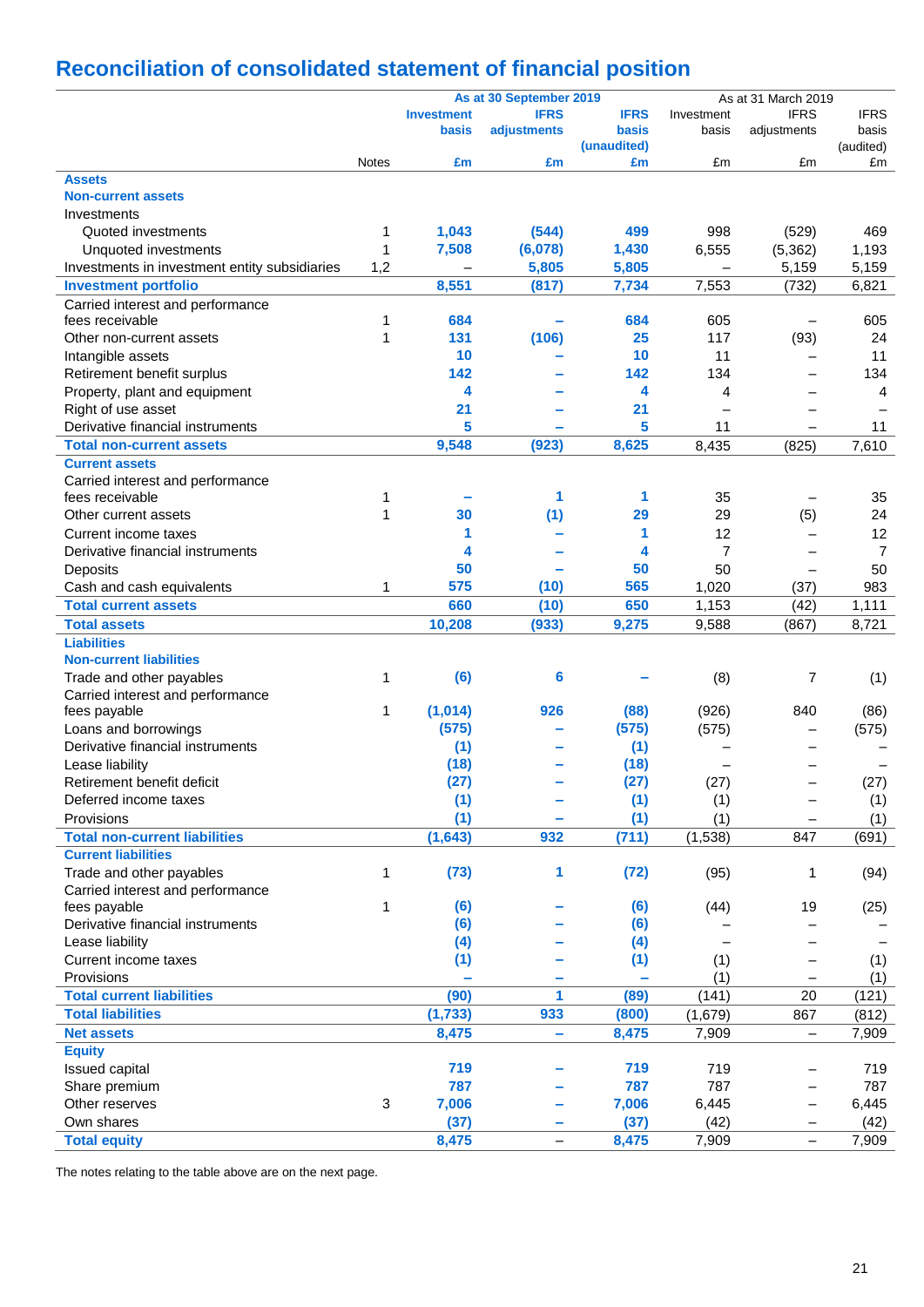## **Reconciliation of consolidated statement of financial position** continued

#### Notes:

1 Applying IFRS 10 to the consolidated statement of financial position aggregates the line items of investment entity subsidiaries into the single line item "Investments in investment entity subsidiaries". In the Investment basis, we have disaggregated these items to analyse our net assets as if the investment entity subsidiaries were consolidated. The adjustment reclassifies items in the consolidated statement of financial position. There is no change to the net assets, although for reasons explained below, gross assets and gross liabilities are different.

The disclosure relating to portfolio companies is significantly reduced by the aggregation, as the fair value of all investments held by investment entity subsidiaries is aggregated into the "Investments in investment entity subsidiaries" line. We have disaggregated this fair value and disclosed the underlying portfolio holding in the relevant line item, ie quoted investments or unquoted investments.

Other items which may be aggregated include carried interest and other payables, and the Investment basis presentation again disaggregates these items.

- 2 Intercompany balances between investment entity subsidiaries and trading subsidiaries also impact the transparency of our results under the IFRS basis. If an investment entity subsidiary has an intercompany balance with a consolidated trading subsidiary of the Group, then the asset or liability of the investment entity subsidiary will be aggregated into its fair value, while the asset or liability of the consolidated trading subsidiary will be disclosed as an asset or liability in the consolidated statement of financial position of the Group.
- 3 Investment basis financial statements are prepared for performance measurement and therefore reserves are not analysed separately under this basis.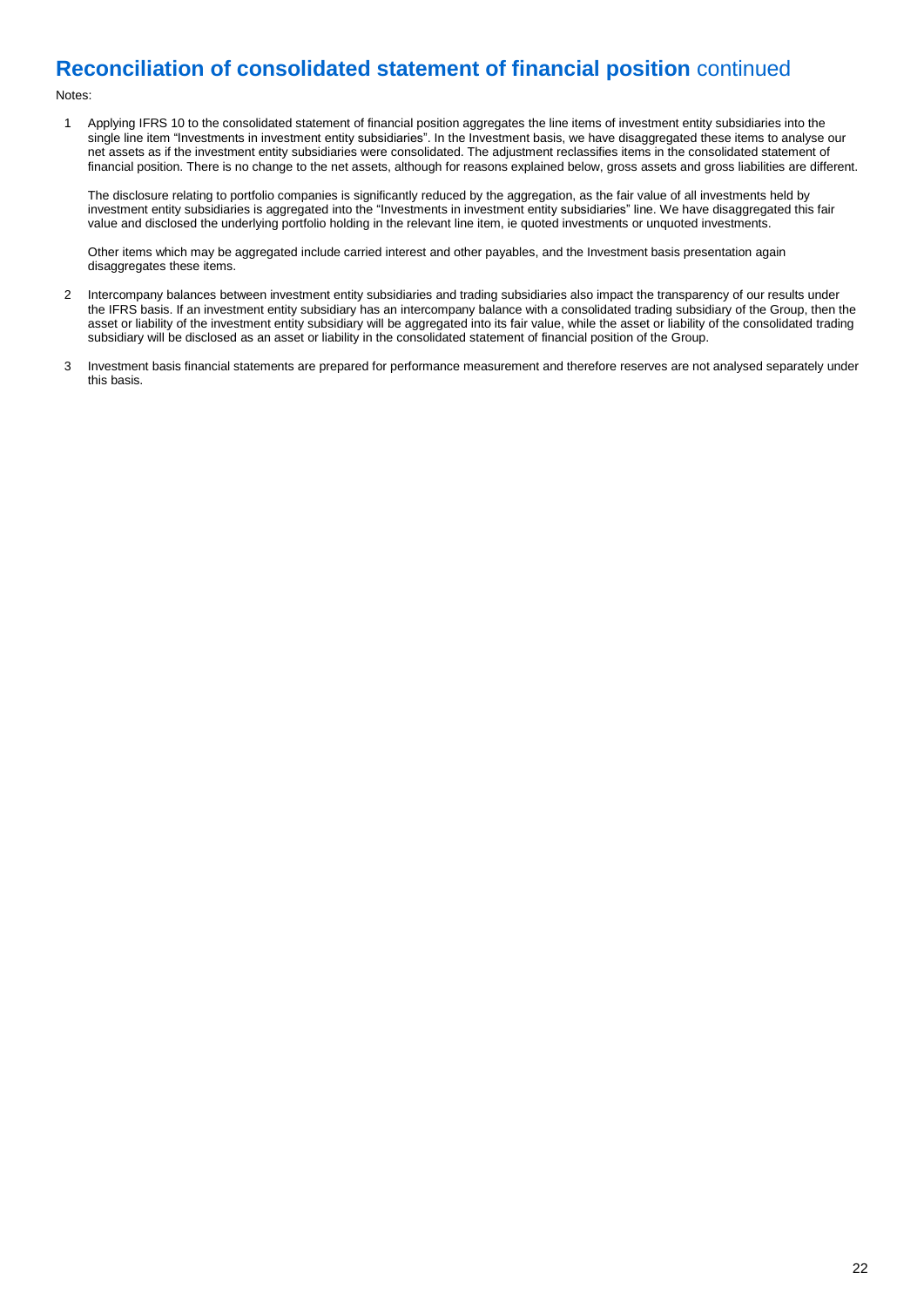## **Reconciliation of consolidated cash flow statement**

|                                            |                |                   | Six months to 30 September 2019 |                         | Six months to 30 September 2018 |             |                |
|--------------------------------------------|----------------|-------------------|---------------------------------|-------------------------|---------------------------------|-------------|----------------|
|                                            |                | <b>Investment</b> | <b>IFRS</b>                     | <b>IFRS</b>             | Investment                      | <b>IFRS</b> | <b>IFRS</b>    |
|                                            |                | basis             | adjustments                     | basis                   | basis                           | adjustments | basis          |
|                                            |                |                   |                                 | (unaudited)             |                                 |             | (unaudited)    |
|                                            | <b>Notes</b>   | £m                | £m                              | £m                      | £m                              | £m          | £m             |
| <b>Cash flow from operating activities</b> |                |                   |                                 |                         |                                 |             |                |
| Purchase of investments                    | 1              | (312)             | 158                             | (154)                   | (779)                           | 686         | (93)           |
| Proceeds from investments                  | 1              | 71                | (71)                            |                         | 985                             | (164)       | 821            |
| Cash outflow to investment entity          |                |                   |                                 |                         |                                 |             |                |
| subsidiaries                               | 1              |                   | (31)                            | (31)                    |                                 | (525)       | (525)          |
| Net cash flow from derivatives             |                | 1                 |                                 | 1                       |                                 |             |                |
| Portfolio interest received                | 1              | 9                 | (3)                             | 6                       | 4                               |             | 4              |
| Portfolio dividends received               | 1              | 46                | (31)                            | 15                      | 33                              | (26)        | 7              |
| Portfolio fees received                    | 1              | 3                 | 1                               | 4                       | 6                               | 1           | $\overline{7}$ |
| Fees received from external                |                |                   |                                 |                         |                                 |             |                |
| funds                                      |                | 19                |                                 | 19                      | 30                              |             | 30             |
| Carried interest and performance           |                |                   |                                 |                         |                                 |             |                |
| fees received                              | 1              | 53                | (19)                            | 34                      | 102                             | (1)         | 101            |
| Carried interest and performance           |                |                   |                                 |                         |                                 |             |                |
| fees paid                                  | 1              | (40)              | 14                              | (26)                    | (46)                            | 36          | (10)           |
| Carried interest held in non-              |                |                   |                                 |                         |                                 |             |                |
| current assets                             | 1              | (11)              | 11                              |                         |                                 |             |                |
| Operating expenses paid                    |                | (77)              |                                 | (77)                    | (69)                            |             | (69)           |
| Co-investment loans                        |                |                   |                                 |                         |                                 |             |                |
| (paid)/received                            | 1              |                   |                                 |                         | (6)                             | 7           | 1              |
| Income taxes received/(paid)               |                | 10                |                                 | 10                      | (10)                            |             | (10)           |
| Other cash income                          |                | $\mathbf{2}$      |                                 | $\overline{\mathbf{2}}$ |                                 |             |                |
| <b>Net cash flow from operating</b>        |                |                   |                                 |                         |                                 |             |                |
| <b>activities</b>                          |                | (226)             | 29                              | (197)                   | 250                             | 14          | 264            |
| <b>Cash flow from financing</b>            |                |                   |                                 |                         |                                 |             |                |
| <b>activities</b>                          |                |                   |                                 |                         |                                 |             |                |
| Purchase of own shares                     |                | (18)              |                                 | (18)                    |                                 |             |                |
| Dividend paid                              |                | (194)             |                                 | (194)                   | (213)                           |             | (213)          |
| Lease payments                             |                | (2)               |                                 | (2)                     |                                 |             |                |
| Interest received                          | 1              | 1                 | 1                               | 2                       | 1                               |             | 1              |
| Interest paid                              |                | (12)              | ÷                               | (12)                    | (12)                            |             | (12)           |
| <b>Net cash flow from financing</b>        |                |                   |                                 |                         |                                 |             |                |
| <b>activities</b>                          |                | (225)             | 1                               | (224)                   | (224)                           |             | (224)          |
| <b>Cash flow from investing</b>            |                |                   |                                 |                         |                                 |             |                |
| <b>activities</b>                          |                |                   |                                 |                         |                                 |             |                |
| Purchase of property, plant and            |                |                   |                                 |                         |                                 |             |                |
| equipment                                  |                | (1)               |                                 | (1)                     | (1)                             |             | (1)            |
| <b>Net cash flow from investing</b>        |                |                   |                                 |                         |                                 |             |                |
| <b>activities</b>                          |                | (1)               |                                 | (1)                     | (1)                             |             | (1)            |
| <b>Change in cash and cash</b>             |                |                   |                                 |                         |                                 |             |                |
| equivalents                                | $\overline{2}$ | (452)             | 30                              | (422)                   | 25                              | 14          | 39             |
| Cash and cash equivalents at               |                |                   |                                 |                         |                                 |             |                |
| the start of the period                    | $\overline{c}$ | 1,020             | (37)                            | 983                     | 1,054                           | (82)        | 972            |
| Effect of exchange rate                    | 1              |                   |                                 |                         |                                 |             |                |
| fluctuations                               |                | $\overline{7}$    | (3)                             | 4                       | 8                               |             | 8              |
| <b>Cash and cash equivalents at</b>        |                |                   |                                 |                         |                                 |             |                |
| the end of the period                      | $\overline{c}$ | 575               | (10)                            | 565                     | 1,087                           | (68)        | 1,019          |
|                                            |                |                   |                                 |                         |                                 |             |                |

Notes:

1 The consolidated cash flow statement is impacted by the application of IFRS 10 as cash flows to and from investment entity subsidiaries are disclosed, rather than the cash flows to and from the underlying portfolio.

Therefore, in our Investment basis financial statements, we have disclosed our consolidated cash flow statement on a "look through" basis, in order to reflect the underlying sources and uses of cash flows and disclose the underlying investment activity.

2 There is a difference between the change in cash and cash equivalents of the Investment basis financial statements and the IFRS financial statements because there are cash balances held in investment entity subsidiaries. Cash held within investment entity subsidiaries will not be shown in the IFRS statements but will be seen in the Investment basis statements.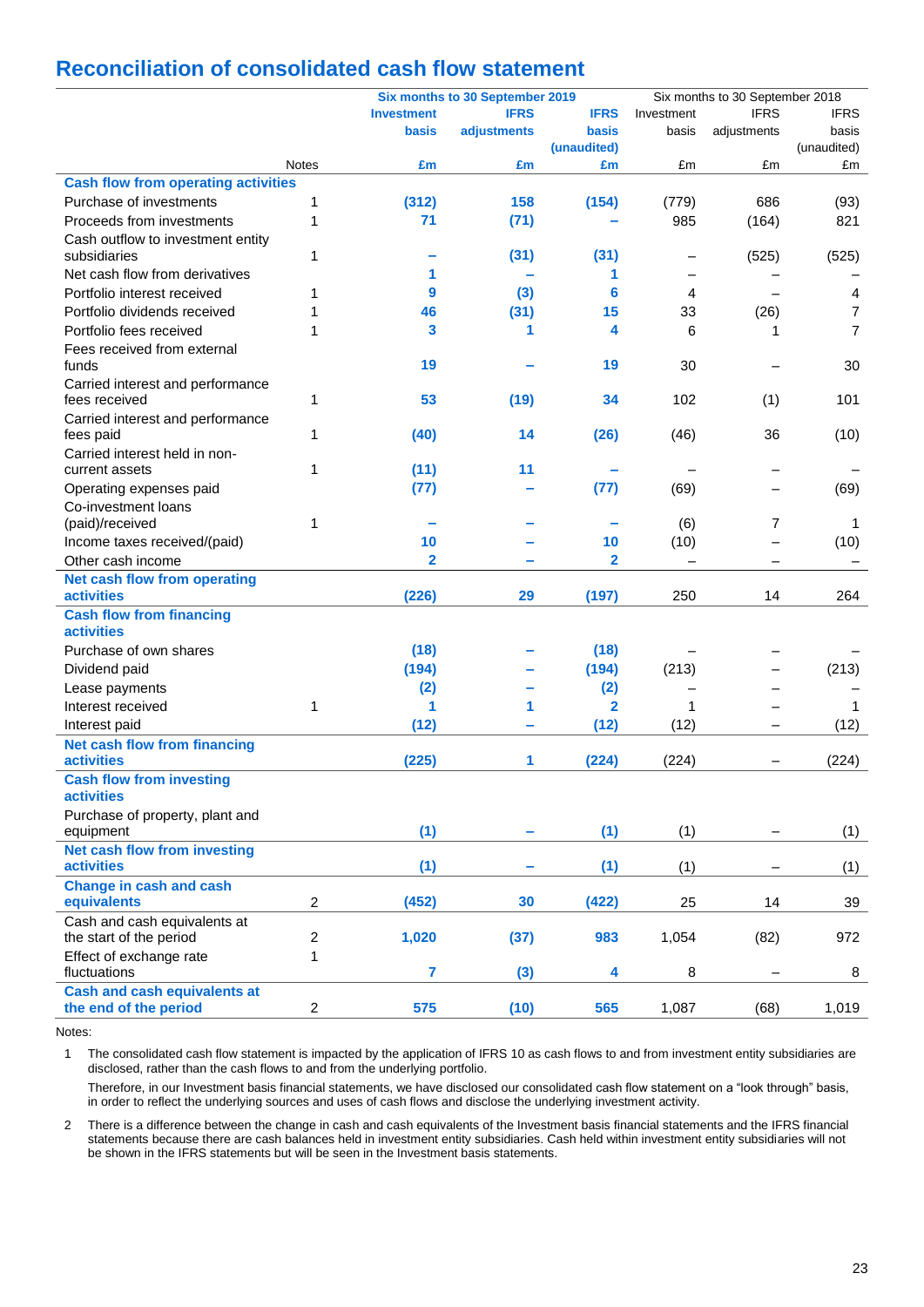# **IFRS Financial statements**

# **Condensed consolidated statement of comprehensive income**

|                                                                                  |              | <b>Six months to</b> | Six months to  |
|----------------------------------------------------------------------------------|--------------|----------------------|----------------|
|                                                                                  |              | <b>30 September</b>  | 30 September   |
|                                                                                  |              | 2019                 | 2018           |
|                                                                                  |              | (unaudited)          | (unaudited)    |
|                                                                                  | <b>Notes</b> | £m                   | £m             |
| Realised profits over value on the disposal of investments                       |              |                      | 31             |
| Unrealised profits on the revaluation of investments                             | 2            | 62                   | 92             |
| Fair value movements on investment entity subsidiaries                           | 7            | 602                  | 502            |
| Portfolio income                                                                 |              |                      |                |
| <b>Dividends</b>                                                                 |              | 13                   | 7              |
| Interest income from investment portfolio                                        |              | 18                   | 17             |
| Fees receivable                                                                  | 3            | 5                    | 8              |
| Foreign exchange on investments                                                  |              | 41                   | 31             |
| Movement in the fair value of derivatives                                        |              | (14)                 |                |
| <b>Gross investment return</b>                                                   |              | 727                  | 688            |
| Fees receivable from external funds                                              | 3            | 23                   | 26             |
| Operating expenses                                                               |              | (60)                 | (62)           |
| Interest received                                                                |              | $\mathbf{2}$         | 1              |
| Interest paid                                                                    |              | (18)                 | (17)           |
| Exchange movements                                                               |              | 20                   | $\overline{2}$ |
| Income from investment entity subsidiaries                                       |              | 10                   | 10             |
| Other income                                                                     |              | 2                    | 1              |
| Carried interest                                                                 |              |                      |                |
| Carried interest and performance fees receivable                                 | 3            | 63                   | 58             |
| Carried interest and performance fees payable                                    |              | (9)                  | 6              |
| <b>Operating profit before tax</b>                                               |              | 760                  | 713            |
| Income taxes                                                                     |              | (1)                  | 1              |
| <b>Profit for the period</b>                                                     |              | 759                  | 714            |
| Other comprehensive income that may be reclassified to the income statement      |              |                      |                |
| Exchange differences on translation of foreign operations                        |              | 2                    | 2              |
| Other comprehensive income that will not be reclassified to the income statement |              |                      |                |
| Re-measurements of defined benefit plans                                         |              | 6                    | 12             |
| Other comprehensive income for the period                                        |              | 8                    | 14             |
| Total comprehensive income for the period ("Total return")                       |              | 767                  | 728            |
|                                                                                  |              |                      |                |
| Earnings per share                                                               |              |                      |                |
| Basic (pence)                                                                    | 4            | 78.4                 | 73.8           |
| Diluted (pence)                                                                  | 4            | 78.2                 | 73.5           |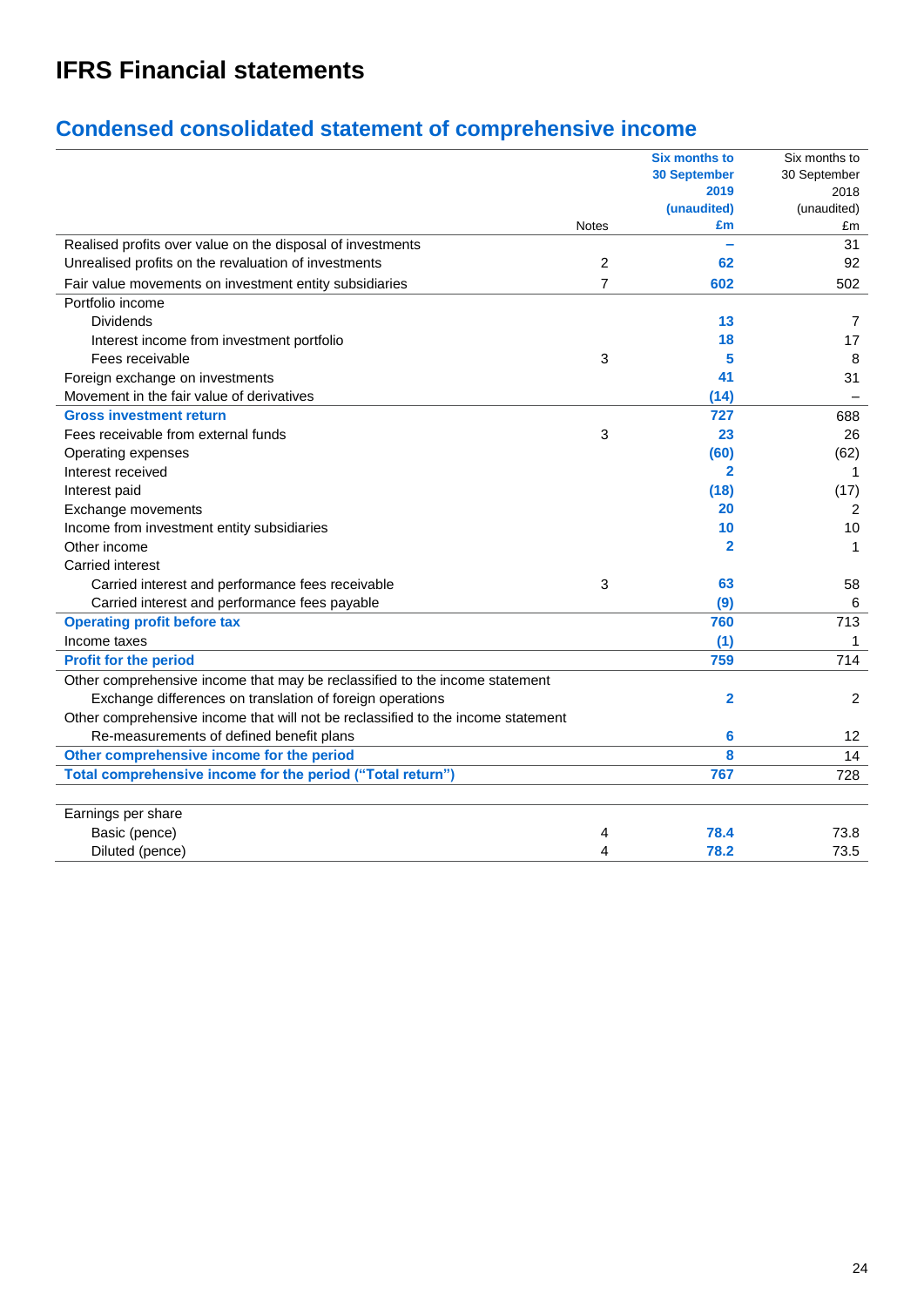# **Condensed consolidated statement of financial position**

|                                                  |              | <b>30 September</b> | 31 March          |
|--------------------------------------------------|--------------|---------------------|-------------------|
|                                                  |              | 2019<br>(unaudited) | 2019<br>(audited) |
|                                                  | <b>Notes</b> | £m                  | £m                |
| <b>Assets</b>                                    |              |                     |                   |
| <b>Non-current assets</b>                        |              |                     |                   |
| Investments                                      |              |                     |                   |
| Quoted investments                               | 6            | 499                 | 469               |
| Unquoted investments                             | 6            | 1,430               | 1,193             |
| Investments in investment entity subsidiaries    | 7            | 5,805               | 5,159             |
| <b>Investment portfolio</b>                      |              | 7,734               | 6,821             |
| Carried interest and performance fees receivable |              | 684                 | 605               |
| Other non-current assets                         |              | 25                  | 24                |
| Intangible assets                                |              | 10                  | 11                |
| Retirement benefit surplus                       |              | 142                 | 134               |
| Property, plant and equipment                    |              | 4                   | 4                 |
| Right of use asset                               |              | 21                  |                   |
| Derivative financial instruments                 |              | 5                   | 11                |
| <b>Total non-current assets</b>                  |              | 8,625               | 7,610             |
| <b>Current assets</b>                            |              |                     |                   |
| Carried interest and performance fees receivable |              | 1                   | 35                |
| Other current assets                             |              | 29                  | 24                |
| Current income taxes                             |              | 1                   | 12                |
| Derivative financial instruments                 |              | 4                   | 7                 |
| Deposits                                         |              | 50                  | 50                |
| Cash and cash equivalents                        |              | 565                 | 983               |
| <b>Total current assets</b>                      |              | 650                 | 1,111             |
| <b>Total assets</b>                              |              | 9,275               | 8,721             |
| <b>Liabilities</b>                               |              |                     |                   |
| <b>Non-current liabilities</b>                   |              |                     |                   |
| Trade and other payables                         |              |                     | (1)               |
| Carried interest and performance fees payable    |              | (88)                | (86)              |
| Loans and borrowings                             |              | (575)               | (575)             |
| Derivative financial instruments                 |              | (1)                 |                   |
| Lease liability                                  |              | (18)                |                   |
| Retirement benefit deficit                       |              | (27)                | (27)              |
| Deferred income taxes                            |              | (1)                 | (1)               |
| Provisions                                       |              | (1)                 | (1)               |
| <b>Total non-current liabilities</b>             |              | (711)               | (691)             |
| <b>Current liabilities</b>                       |              |                     |                   |
| Trade and other payables                         |              | (72)                | (94)              |
| Carried interest and performance fees payable    |              | (6)                 | (25)              |
| Derivative financial instruments                 |              | (6)                 |                   |
| Lease liability                                  |              | (4)                 |                   |
| Current income taxes                             |              | (1)                 | (1)               |
| Provisions                                       |              |                     | (1)               |
| <b>Total current liabilities</b>                 |              | (89)                | (121)             |
| <b>Total liabilities</b>                         |              | (800)               | (812)             |
| <b>Net assets</b>                                |              | 8,475               | 7,909             |
| <b>Equity</b>                                    |              |                     |                   |
| Issued capital                                   |              | 719                 | 719               |
| Share premium                                    |              | 787                 | 787               |
| Capital redemption reserve                       |              | 43                  | 43                |
| Share-based payment reserve                      |              | 31                  | 36                |
| <b>Translation reserve</b>                       |              | (1)                 | (3)               |
| Capital reserve                                  |              | 6,044               | 5,590             |
| Revenue reserve                                  |              | 889                 | 779               |
| Own shares                                       |              | (37)                | (42)              |
| <b>Total equity</b>                              |              | 8,475               | 7,909             |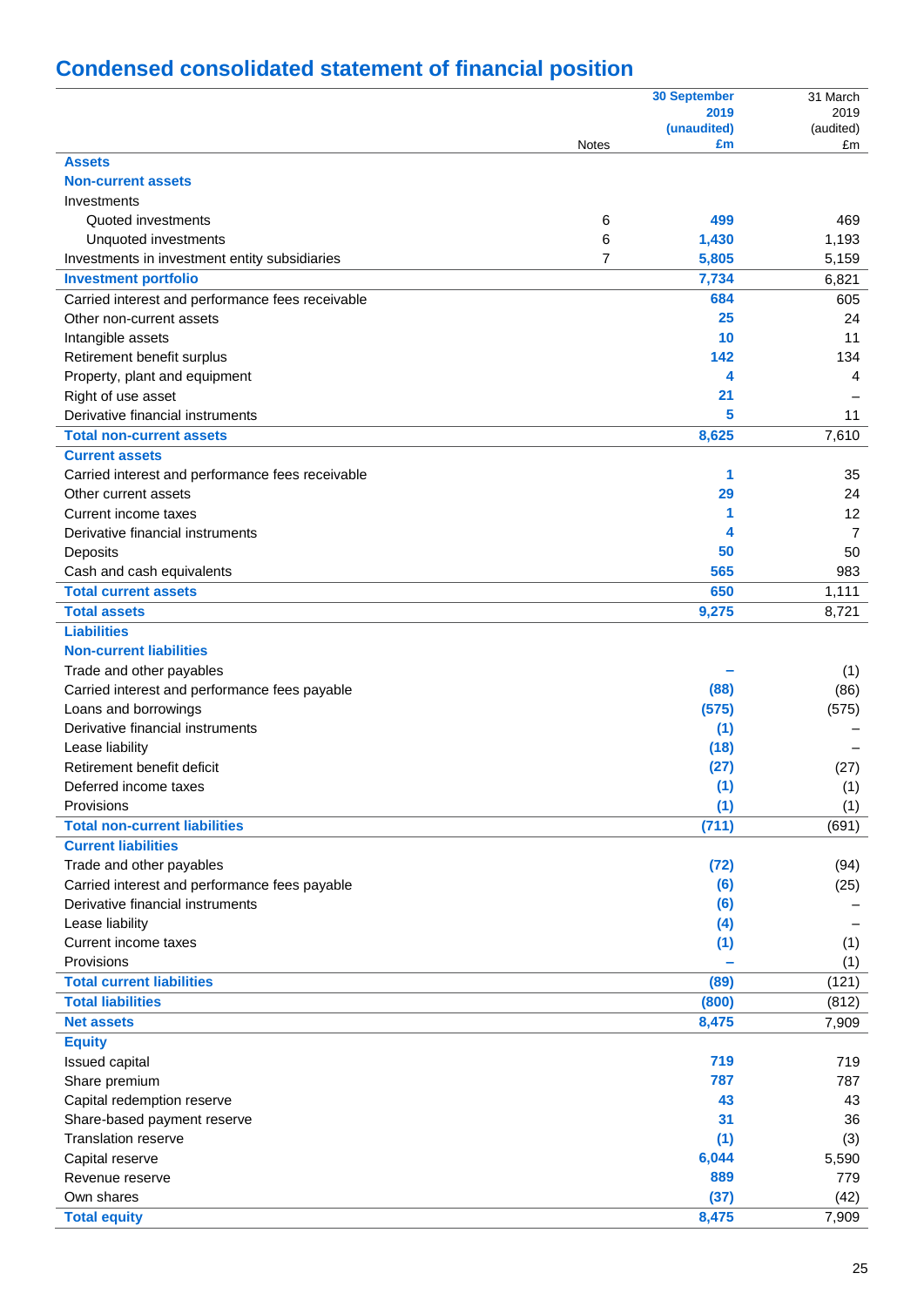# **Condensed consolidated statement of changes in equity**

| For the six months to             |              |              |                | Share-  |                    |                |                          |        |              |
|-----------------------------------|--------------|--------------|----------------|---------|--------------------|----------------|--------------------------|--------|--------------|
| 30 September 2019                 |              |              | <b>Capital</b> | based   |                    |                |                          |        |              |
| (unaudited)                       | <b>Share</b> | <b>Share</b> | redemption     | payment | <b>Translation</b> | <b>Capital</b> | <b>Revenue</b>           | Own    | <b>Total</b> |
|                                   | capital      | premium      | reserve        | reserve | reserve            | reserve        | reserve                  | shares | equity       |
|                                   | £m           | £m           | £m             | £m      | £m                 | £m             | £m                       | £m     | £m           |
| Total equity at the start of      |              |              |                |         |                    |                |                          |        |              |
| the period <sup>1</sup>           | 719          | 787          | 43             | 36      | (3)                | 5,590          | 779                      | (42)   | 7,909        |
| Profit for the period             |              |              |                |         |                    | 665            | 94                       |        | 759          |
| Exchange differences on           |              |              |                |         |                    |                |                          |        |              |
| translation of foreign operations |              |              |                |         | $\mathbf{2}$       |                |                          |        | $\mathbf 2$  |
| Re-measurements of defined        |              |              |                |         |                    |                |                          |        |              |
| benefit plans                     |              |              |                |         |                    | 6              |                          |        | 6            |
| <b>Total comprehensive income</b> |              |              |                |         |                    |                |                          |        |              |
| for the period                    |              |              |                |         | $\mathbf{2}$       | 671            | 94                       |        | 767          |
| Share-based payments              |              |              |                | 11      |                    |                |                          |        | 11           |
| Release on exercise/forfeiture    |              |              |                |         |                    |                |                          |        |              |
| of share awards                   |              |              |                | (16)    |                    |                | 16                       |        |              |
| Exercise of share awards          |              |              |                |         |                    | (23)           | $\overline{\phantom{a}}$ | 23     |              |
| Ordinary dividends                |              |              |                |         |                    | (194)          |                          |        | (194)        |
| Purchase of own shares            |              |              |                |         |                    |                | ÷                        | (18)   | (18)         |
| Total equity at the end of        |              |              |                |         |                    |                |                          |        |              |
| the period                        | 719          | 787          | 43             | 31      | (1)                | 6,044          | 889                      | (37)   | 8,475        |

1 The adoption of IFRS 16 on 1 April 2019 resulted in the recognition of a right of use asset of £23 million and lease liability of £23 million, with nil impact on retained earnings. See page 28 for further details.

| For the six months to             |         |         |            | Share-  |                |         |         |                          |        |
|-----------------------------------|---------|---------|------------|---------|----------------|---------|---------|--------------------------|--------|
| 30 September 2018                 |         |         | Capital    | based   |                |         |         |                          |        |
| (unaudited)                       | Share   | Share   | redemption | payment | Translation    | Capital | Revenue | Own                      | Total  |
|                                   | capital | premium | reserve    | reserve | reserve        | reserve | reserve | shares                   | equity |
|                                   | £m      | £m      | £m         | £m      | £m             | £m      | £m      | £m                       | £m     |
| Total equity at the start of      |         |         |            |         |                |         |         |                          |        |
| the period                        | 719     | 786     | 43         | 32      | (8)            | 4,700   | 778     | (26)                     | 7,024  |
| Profit for the period             |         |         |            |         |                | 622     | 92      |                          | 714    |
| Exchange differences on           |         |         |            |         |                |         |         |                          |        |
| translation of foreign operations |         |         |            |         | $\overline{2}$ |         |         |                          | 2      |
| Re-measurements of defined        |         |         |            |         |                |         |         |                          |        |
| benefit plans                     |         |         |            |         |                | 12      |         |                          | 12     |
| <b>Total comprehensive income</b> |         |         |            |         |                |         |         |                          |        |
| for the period                    |         |         |            |         | 2              | 634     | 92      |                          | 728    |
| Share-based payments              |         |         |            | 9       |                |         |         |                          | 9      |
| Release on exercise/forfeiture    |         |         |            |         |                |         |         |                          |        |
| of share awards                   |         |         |            | (12)    |                |         | 12      |                          |        |
| Exercise of share awards          |         |         |            |         |                | (13)    |         | 13                       |        |
| Ordinary dividends                |         |         |            |         |                | (164)   | (49)    | $\overline{\phantom{0}}$ | (213)  |
| Total equity at the end of        |         |         |            |         |                |         |         |                          |        |
| the period                        | 719     | 786     | 43         | 29      | (6)            | 5,157   | 833     | (13)                     | 7,548  |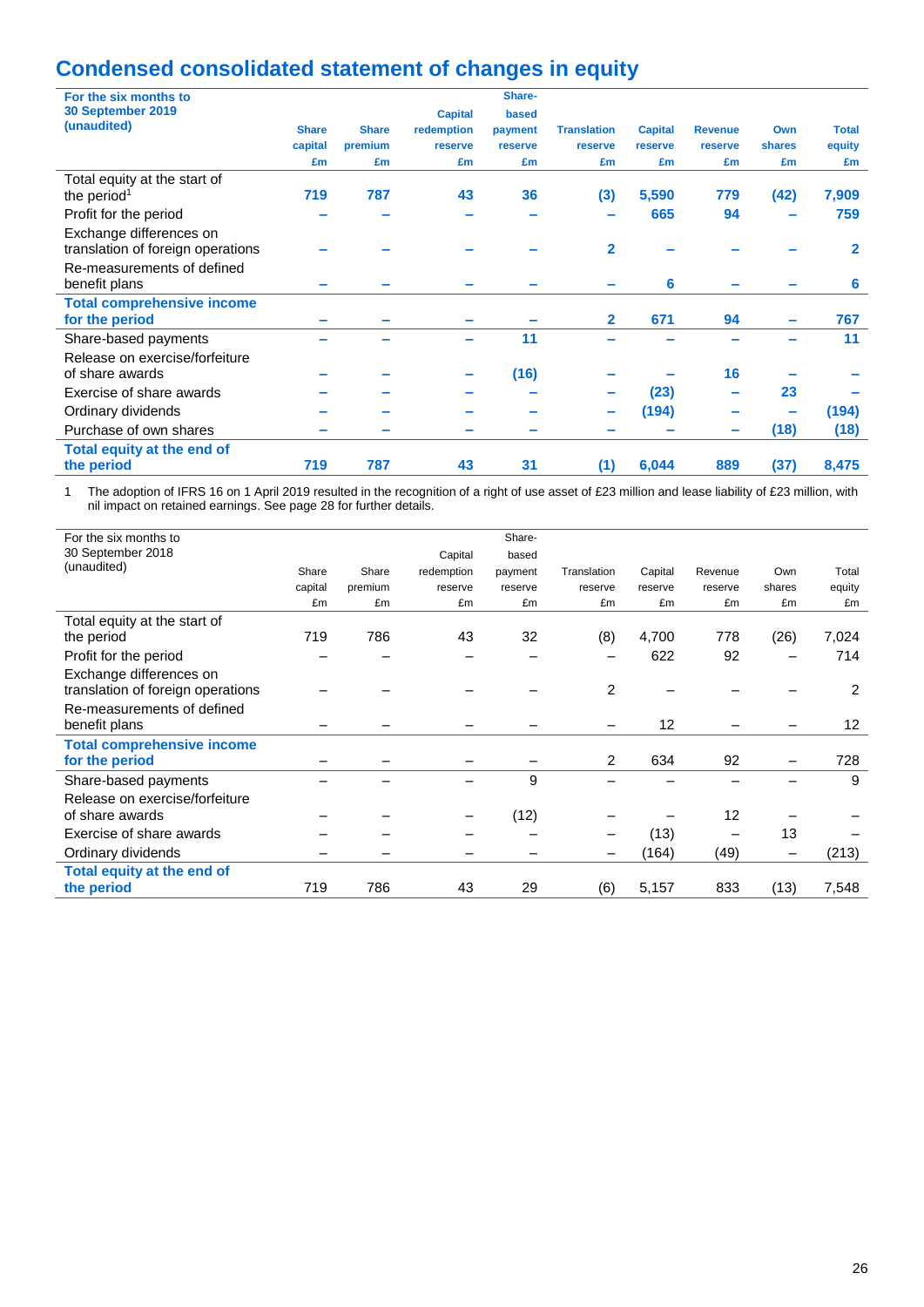# **Condensed consolidated cash flow statement**

|                                                      | <b>Six months to</b>    | Six months to  |
|------------------------------------------------------|-------------------------|----------------|
|                                                      | <b>30 September</b>     | 30 September   |
|                                                      | 2019                    | 2018           |
|                                                      | (unaudited)             | (unaudited)    |
|                                                      | £m                      | £m             |
| <b>Cash flow from operating activities</b>           |                         |                |
| Purchase of investments                              | (154)                   | (93)           |
| Proceeds from investments                            |                         | 821            |
| Cash outflow to investment entity subsidiaries       | (31)                    | (525)          |
| Net cash flow from derivatives                       | 1                       |                |
| Portfolio interest received                          | 6                       | 4              |
| Portfolio dividends received                         | 15                      | 7              |
| Portfolio fees received                              | 4                       | $\overline{7}$ |
| Fees received from external funds                    | 19                      | 30             |
| Carried interest and performance fees received       | 34                      | 101            |
| Carried interest and performance fees paid           | (26)                    | (10)           |
| Operating expenses paid                              | (77)                    | (69)           |
| Co-investment loans received                         |                         | -1             |
| Income taxes received/(paid)                         | 10                      | (10)           |
| Other cash income                                    | $\overline{\mathbf{2}}$ |                |
| Net cash flow from operating activities              | (197)                   | 264            |
|                                                      |                         |                |
| <b>Cash flow from financing activities</b>           |                         |                |
| Purchase of own shares                               | (18)                    |                |
| Dividend paid                                        | (194)                   | (213)          |
| Lease payments                                       | (2)                     |                |
| Interest received                                    | $\overline{2}$          | 1              |
| Interest paid                                        | (12)                    | (12)           |
| Net cash flow from financing activities              | (224)                   | (224)          |
|                                                      |                         |                |
| <b>Cash flow from investing activities</b>           |                         |                |
| Purchase of property, plant and equipment            | (1)                     | (1)            |
| Net cash flow from investing activities              | (1)                     | (1)            |
|                                                      |                         |                |
| <b>Change in cash and cash equivalents</b>           | (422)                   | 39             |
| Cash and cash equivalents at the start of the period | 983                     | 972            |
| Effect of exchange rate fluctuations                 | 4                       | 8              |
| Cash and cash equivalents at the end of the period   | 565                     | 1,019          |
|                                                      |                         |                |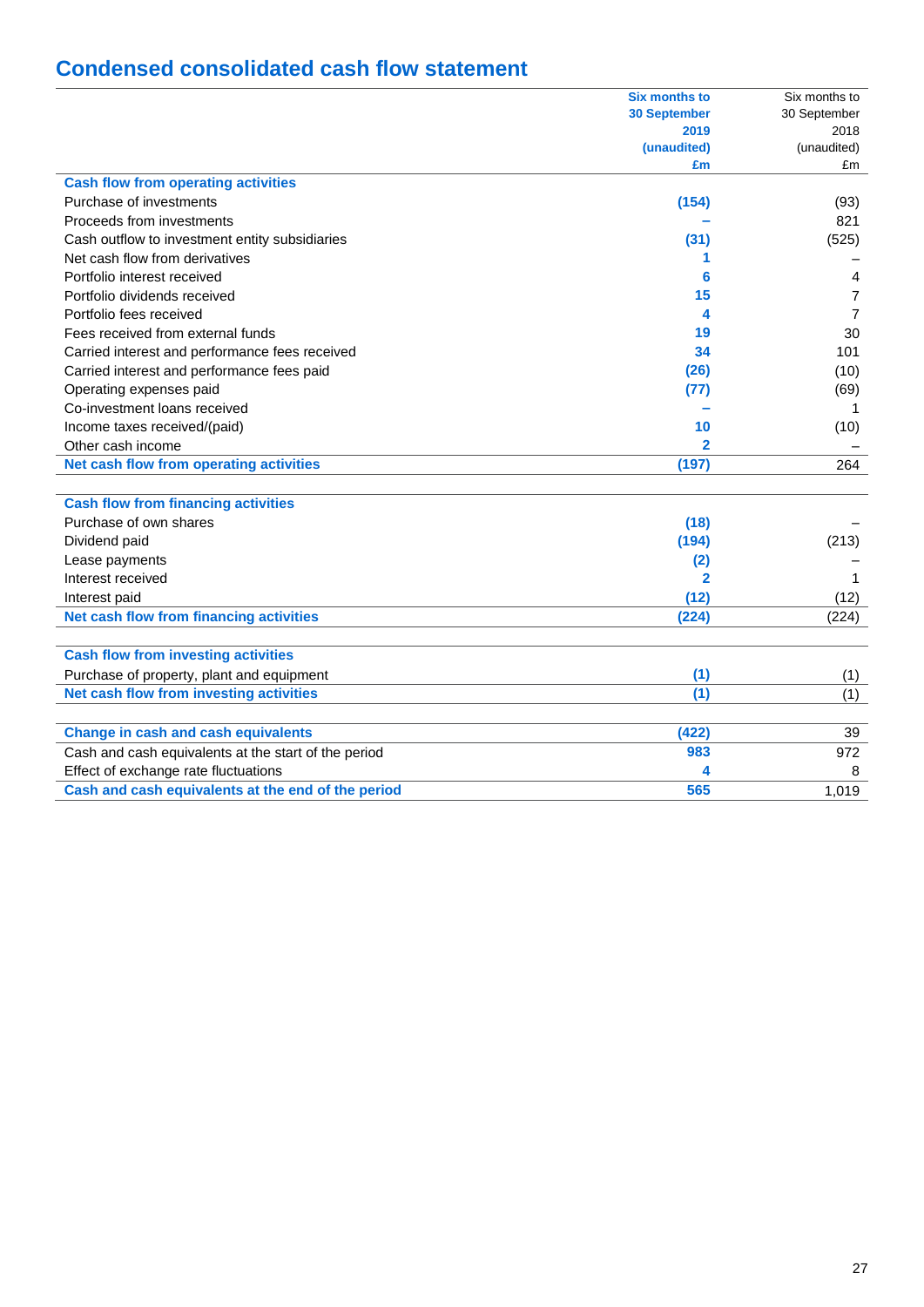# Notes to the financial statements

## **Basis of preparation and accounting policies**

## Compliance with International Financial Reporting Standards ("IFRS")

The Half-year condensed consolidated financial statements of 3i Group plc have been prepared in accordance with the Disclosure Rules and Transparency Rules of the Financial Conduct Authority and IAS 34 Interim Financial Reporting as issued by the International Accounting Standards Board ('IASB') and as endorsed by the European Union. The Half-year condensed consolidated financial statements should be read in conjunction with the Annual report and accounts 2019. The accounting policies applied by 3i Group plc for the Half-year condensed consolidated financial statements are consistent with those described on pages 104 to 144 of the Annual report and accounts 2019, except for the adoption of certain new accounting standards, further details of which are outlined below. There was no change in the current period to the critical accounting estimates and judgements applied in 2019, which are stated on page 106 of the Annual report and accounts 2019.

The financial information for the year ended 31 March 2019 contained within this Half-year report does not constitute statutory accounts as defined in section 434 of the Companies Act 2006. The statutory accounts for the year to 31 March 2019, prepared under IFRS as endorsed by the EU, have been reported on by Ernst & Young LLP and delivered to the Registrar of Companies. The report of the Auditor on these statutory accounts was unqualified and did not contain a statement under section 498(2) or section 498(3) of the Companies Act 2006.

The Half-year condensed consolidated financial statements are prepared on a going concern basis and presented to the nearest million sterling (£m), the functional currency of the Group.

## Accounting developments

On 1 April 2019, the Group adopted IFRS 16 Leases, which replaces IAS 17 Leases.

The only impact on the Group relates to leases for use of office space. These were previously classified as operating leases under IAS 17, with lease rentals charged to operating expenses on a straight line basis over the lease term. IFRS 16 requires lessees to recognise a lease liability, representing the present value of the obligation to make lease payments, and a related right of use ("ROU") asset. The lease liability is calculated based on expected future lease payments, discounted using the relevant incremental borrowing rate. The ROU asset is recognised at cost less accumulated depreciation and impairment losses, with depreciation charged on a straight line basis over the life of the lease. In determining the value of the ROU asset and lease liabilities, the Group considers whether any leases contain lease extensions or termination options that the Group is reasonably certain to exercise.

The Group has applied the simplified retrospective approach to IFRS 16 and therefore comparative information has not been restated. On adoption of IFRS 16, the Group recognised an additional £23 million ROU asset and £23 million lease liability, with nil impact on retained earnings at 1 April 2019. When measuring the lease liability at 1 April 2019, future lease payments were discounted using a range of incremental borrowing rates between 0.75% and 3.35%, with a weighted average incremental borrowing rate of 2.04%. A reconciliation of the operating lease commitment as at 31 March 2019 (Note 24 in our Annual report and accounts 2019) to the opening lease liability at 1 April 2019 is presented below:

|                                                                                    | £m |
|------------------------------------------------------------------------------------|----|
| Operating lease commitments at 31 March 2019 as disclosed in the Annual report and |    |
| accounts 2019 (Note 24)                                                            |    |
| Impact of discounting using incremental borrowing rates at 1 April 2019            |    |
| <b>Opening lease liability at 1 April 2019</b>                                     |    |

During the period, £2 million was recognised in operating expenses relating to depreciation of the ROU asset and nil was recognised in interest paid relating to effective interest on the lease liability, these amounts are not materially different to the amounts which would have been recognised under IAS 17.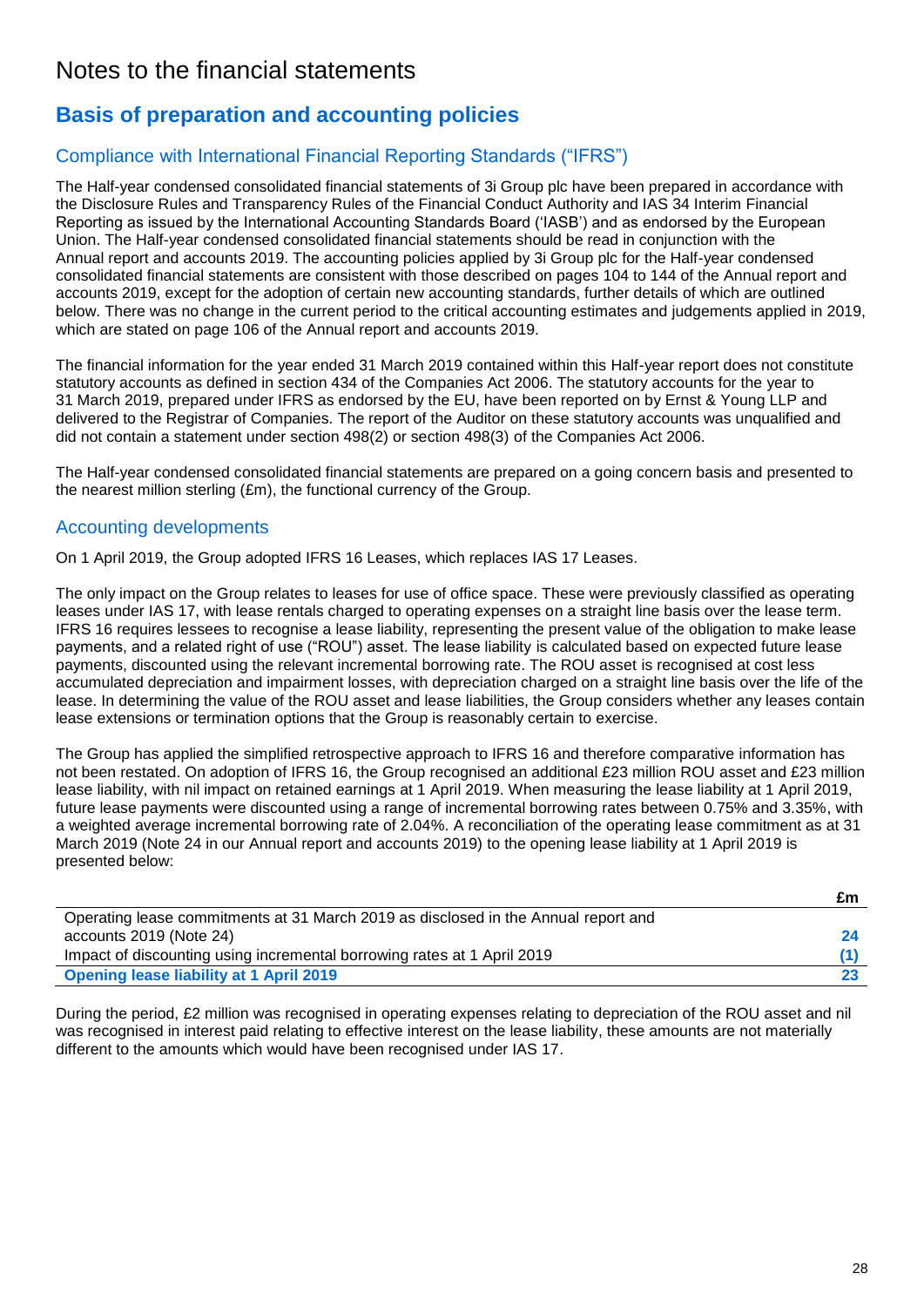## **1 Segmental analysis**

The tables below are presented on the Investment basis which is the basis used by the chief operating decision maker, the Chief Executive, to monitor the performance of the Group. A description of the Investment basis and a reconciliation of the Investment basis to the IFRS financial statements is provided on pages 18 to 23. Further detail on the Group's segmental analysis can be found on pages 108 to 110 of the Annual report and accounts 2019. The remaining Notes are prepared on an IFRS basis.

| <b>Investment basis</b>                                       |                |                       |                  |              |
|---------------------------------------------------------------|----------------|-----------------------|------------------|--------------|
|                                                               | <b>Private</b> |                       | <b>Corporate</b> |              |
|                                                               | <b>Equity</b>  | <b>Infrastructure</b> | <b>Assets</b>    | <b>Total</b> |
| Six months to 30 September 2019                               | £m             | £m                    | £m               | £m           |
| Realised profits over value on the disposal<br>of investments |                |                       |                  |              |
| Unrealised profits/(losses) on the revaluation                | 429            | 59                    | 10               | 498          |
| of investments                                                |                |                       |                  |              |
| Portfolio income                                              |                |                       |                  |              |
| Dividends                                                     | 5              | 12                    | 27               | 44           |
| Interest income from investment portfolio                     | 52             | 5                     |                  | 57           |
| Fees receivable                                               | 4              |                       |                  | 4            |
| Foreign exchange on investments                               | 176            | 17                    | 16               | 209          |
| Movement in the fair value of derivatives                     |                | (5)                   | (9)              | (14)         |
| <b>Gross investment return</b>                                | 666            | 88                    | 44               | 798          |
| Fees receivable from external funds                           | 1              | 22                    |                  | 23           |
| Operating expenses                                            | (38)           | (21)                  | (1)              | (60)         |
| Interest received                                             |                |                       |                  | 2            |
| Interest paid                                                 |                |                       |                  | (18)         |
| Exchange movements                                            |                |                       |                  | 1            |
| Other income                                                  |                |                       |                  | 3            |
| <b>Operating profit before carried interest</b>               |                |                       |                  | 749          |
| Carried interest                                              |                |                       |                  |              |
| Carried interest and performance fees receivable              | 81             |                       |                  | 81           |
| Carried interest and performance fees payable                 | (63)           | (5)                   |                  | (68)         |
| <b>Operating profit</b>                                       |                |                       |                  | 762          |
| Income taxes                                                  |                |                       |                  | (1)          |
| Other comprehensive income                                    |                |                       |                  |              |
| Re-measurements of defined benefit plans                      |                |                       |                  | 6            |
| <b>Total return</b>                                           |                |                       |                  | 767          |
| <b>Net divestment/(investment)</b>                            |                |                       |                  |              |
| Realisations                                                  | 1              |                       | 70               | 71           |
| Cash investment                                               | (221)          | (91)                  |                  | (312)        |
|                                                               | (220)          | (91)                  | 70               | (241)        |
| <b>Balance sheet</b>                                          |                |                       |                  |              |
| Opening portfolio value at 1 April 2019                       | 6,023          | 1,001                 | 529              | 7,553        |
| Investment <sup>1</sup>                                       | 289            | 91                    |                  | 380          |
| Value disposed                                                | (1)            |                       | (70)             | (71)         |
| Unrealised value movement                                     | 429            | 59                    | 10               | 498          |
| Other movement (including foreign exchange)                   | 163            | 12                    | 16               | 191          |
| <b>Closing portfolio value at 30 September 2019</b>           | 6,903          | 1,163                 | 485              | 8,551        |

1 Includes capitalised interest and other non-cash investment.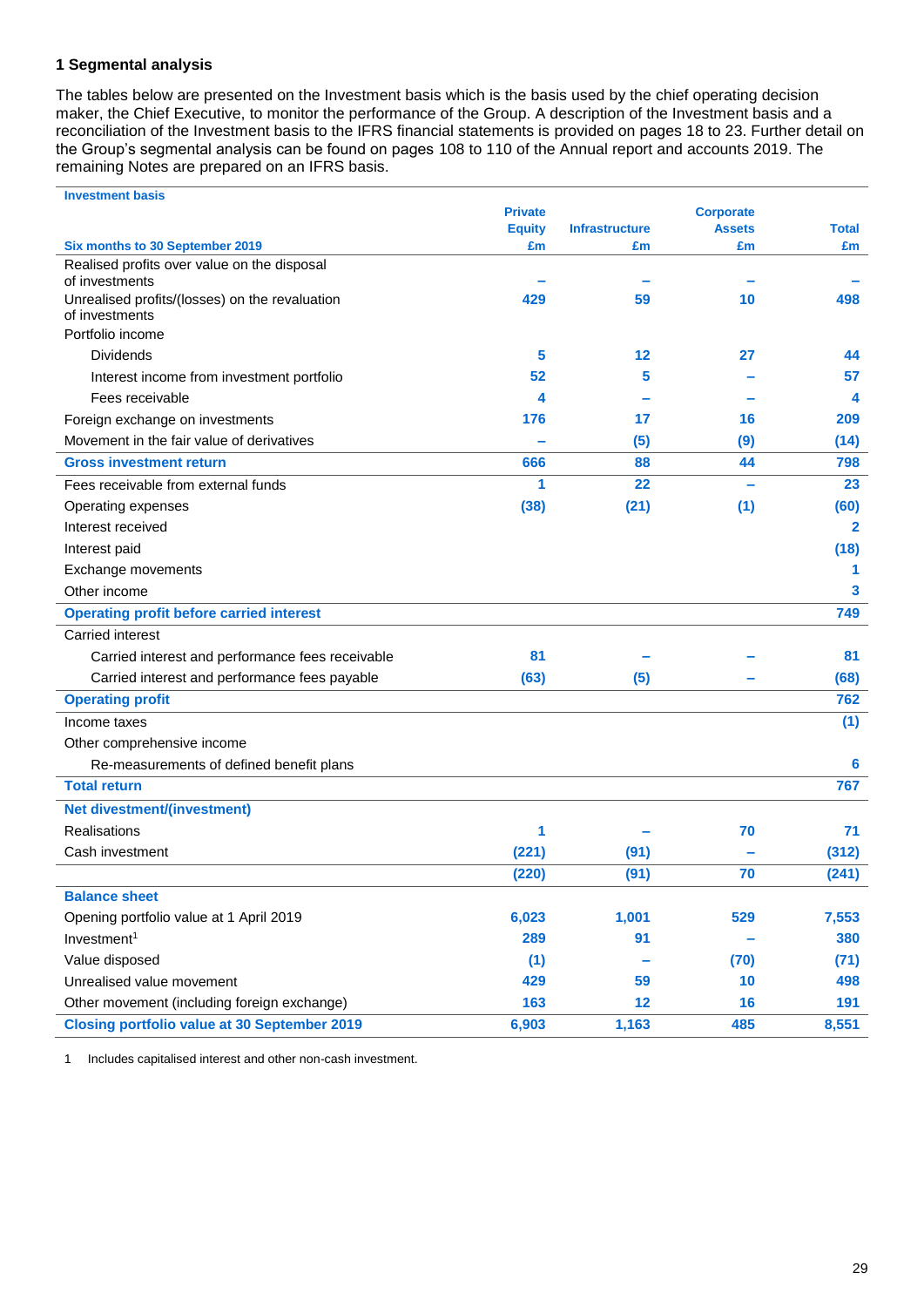## **1 Segmental analysis** continued

| <b>Investment basis</b>                                          |         |                |           |                |
|------------------------------------------------------------------|---------|----------------|-----------|----------------|
|                                                                  | Private |                | Corporate |                |
|                                                                  | Equity  | Infrastructure | Assets    | Total          |
| Six months to 30 September 2018                                  | £m      | £m             | £m        | £m             |
| Realised profits over value on the disposal<br>of investments    | 75      |                |           | 75             |
| Unrealised profits/(losses) on the revaluation<br>of investments | 417     | 76             | (15)      | 478            |
| Portfolio income                                                 |         |                |           |                |
| <b>Dividends</b>                                                 |         | 11             | 22        | 33             |
| Interest income from investment portfolio                        | 52      | 5              |           | 57             |
| Fees receivable                                                  | 7       |                |           | $\overline{7}$ |
| Foreign exchange on investments                                  | 116     | 15             | 8         | 139            |
| <b>Gross investment return</b>                                   | 667     | 107            | 15        | 789            |
| Fees receivable from external funds                              | 3       | 23             |           | 26             |
| Operating expenses                                               | (39)    | (23)           |           | (62)           |
| Interest received                                                |         |                |           | 1              |
| Interest paid                                                    |         |                |           | (17)           |
| Exchange movements                                               |         |                |           | 6              |
| Other income                                                     |         |                |           | 1              |
| <b>Operating profit before carried interest</b>                  |         |                |           | 744            |
| Carried interest                                                 |         |                |           |                |
| Carried interest and performance fees receivable                 | 53      |                |           | 53             |
| Carried interest and performance fees payable                    | (79)    | (4)            |           | (83)           |
| <b>Operating profit</b>                                          |         |                |           | 714            |
| Income taxes                                                     |         |                |           | 2              |
| Other comprehensive income                                       |         |                |           |                |
| Re-measurements of defined benefit plans                         |         |                |           | 12             |
| <b>Total return</b>                                              |         |                |           | 728            |
| <b>Net divestment/(investment)</b>                               |         |                |           |                |
| Realisations <sup>1,2</sup>                                      | 1,052   | 5              |           | 1,057          |
| Cash investment <sup>2</sup>                                     | (254)   | 4              | (529)     | (779)          |
|                                                                  | 798     | 9              | (529)     | 278            |
| <b>Balance sheet</b>                                             |         |                |           |                |
| Opening portfolio value at 1 April 2018                          | 5,825   | 832            |           | 6,657          |
| Investment <sup>3</sup>                                          | 320     | (4)            | 529       | 845            |
| Value disposed                                                   | (977)   | (5)            |           | (982)          |
| Unrealised value movement                                        | 417     | 76             | (15)      | 478            |
| Other movement (including foreign exchange)                      | 101     | 13             | 7         | 121            |
| <b>Closing portfolio value at 30 September 2018</b>              | 5,686   | 912            | 521       | 7,119          |

1 Investment basis Cash flow statement differs due to the timing of realisation cash flows in Private Equity.

2 The Scandlines transaction is presented gross in realisations (Private Equity: £835 million) and cash investment (Corporate Assets: £529 million). Total realisations, net of the Scandlines reinvestment, are £528 million and total net cash investment is £250 million.

3 Includes capitalised interest and other non-cash investment.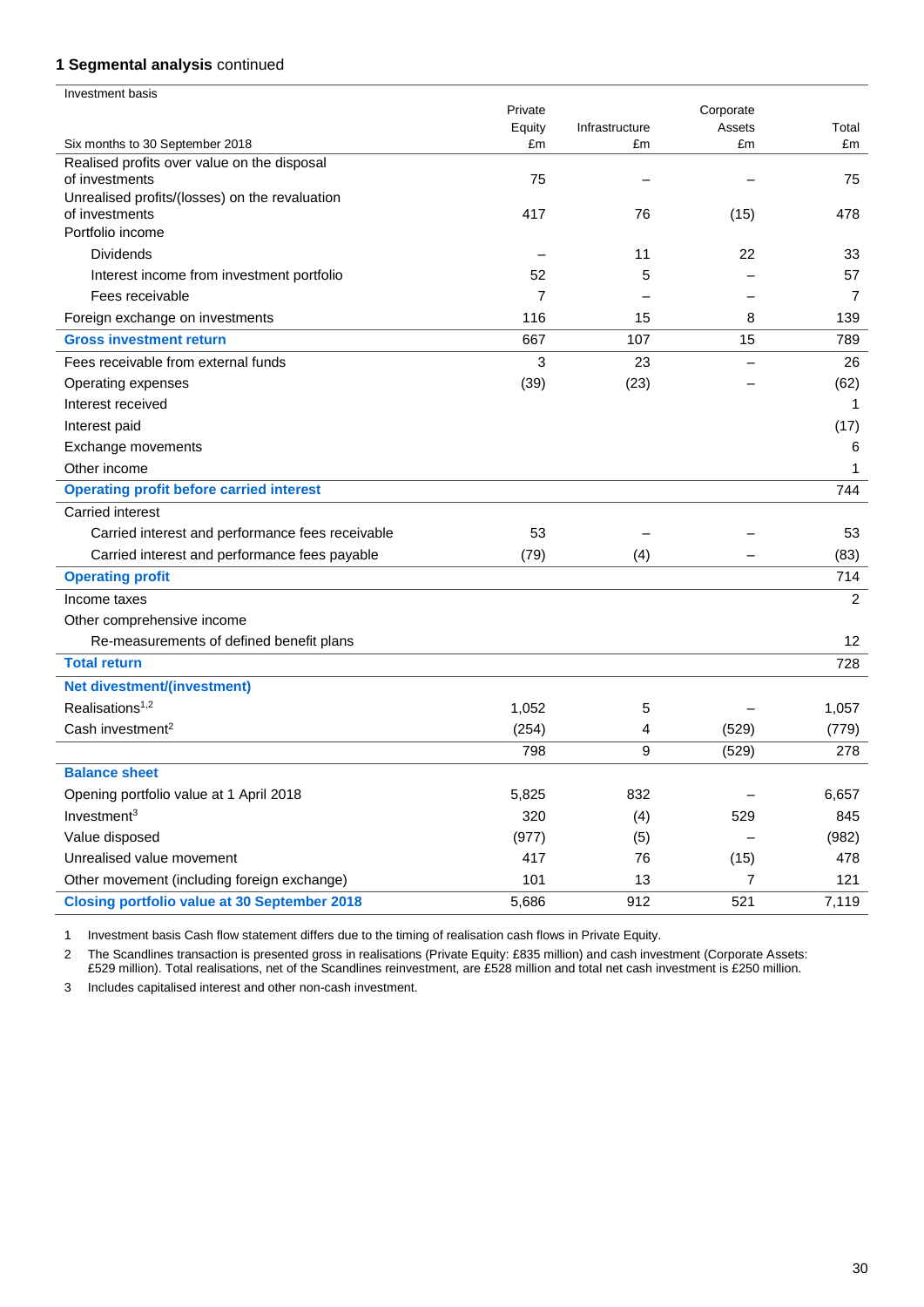## **2 Unrealised profits/(losses) on the revaluation of investments**

| Six months to 30 September 2019           | <b>Unquoted</b>    | Quoted             |       |
|-------------------------------------------|--------------------|--------------------|-------|
|                                           | <b>investments</b> | <b>investments</b> | Total |
|                                           | £m                 | £m                 | £m    |
| Movement in the fair value of investments | 29                 | 33                 | 62    |
| Of which:                                 |                    |                    |       |
| - unrealised gains                        | 60                 | 33                 | 93    |
| - unrealised losses                       | (31)               |                    | (31)  |
|                                           | 29                 | 33                 | 62    |
|                                           |                    |                    |       |
| Six months to 30 September 2018           | Unquoted           | Quoted             |       |
|                                           | investments        | investments        | Total |
|                                           | £m                 | £m                 | £m    |
| Movement in the fair value of investments | 44                 | 48                 | 92    |
| Of which:                                 |                    |                    |       |
| - unrealised gains                        | 71                 | 48                 | 119   |
| - unrealised losses                       | (27)               |                    | (27)  |
|                                           | 44                 | 48                 | 92    |

### **3 Revenue**

Items from the Consolidated statement of comprehensive income which fall within the scope of IFRS 15 are included in the table below:

|                                                               | <b>Private</b> |                          |                |
|---------------------------------------------------------------|----------------|--------------------------|----------------|
|                                                               | <b>Equity</b>  | <b>Infrastructure</b>    | <b>Total</b>   |
| Six months to 30 September 2019                               | £m             | £m                       | £m             |
| Total revenue by geography <sup>1</sup>                       |                |                          |                |
| <b>UK</b>                                                     | 64             | 21                       | 85             |
| Northern Europe                                               | 2              | 1                        | 3              |
| North America                                                 | 3              |                          | 3              |
| Total                                                         | 69             | 22                       | 91             |
| <b>Revenue by type</b>                                        |                |                          |                |
| Fees receivable <sup>2</sup> from portfolio                   | 5              |                          | 5              |
| Fees receivable from external funds                           |                | 22                       | 23             |
| Carried interest and performance fees receivable <sup>2</sup> | 63             |                          | 63             |
| <b>Total</b>                                                  | 69             | 22                       | 91             |
|                                                               | Private        |                          |                |
|                                                               |                |                          |                |
|                                                               | Equity         | Infrastructure           | Total          |
| Six months to 30 September 2018                               | £m             | £m                       | £m             |
| Total revenue by geography <sup>1</sup>                       |                |                          |                |
| <b>UK</b>                                                     | 61             | $\overline{7}$           | 68             |
| Northern Europe                                               | 4              | 16                       | 20             |
| North America                                                 | 4              |                          | $\overline{4}$ |
| Total                                                         | 69             | 23                       | 92             |
| <b>Revenue by type</b>                                        |                |                          |                |
| Fees receivable <sup>2</sup> from portfolio                   | 8              |                          | 8              |
| Fees receivable from external funds                           | 3              | 23                       | 26             |
| Carried interest and performance fees receivable <sup>2</sup> | 58             | $\overline{\phantom{0}}$ | 58             |
| <b>Total</b>                                                  | 69             | 23                       | 92             |

1 For fees receivable from external funds and carried interest and performance fees receivable the geography is based on the domicile of the fund.

2 Fees receivable and carried interest receivable above are different to the Investment basis figures included in Note 1. This is due to the fact that Note 1 is disclosed on the Investment basis and the table above is shown on the IFRS basis. For an explanation of the Investment basis and a reconciliation between Investment basis and IFRS basis see pages 18 to 23.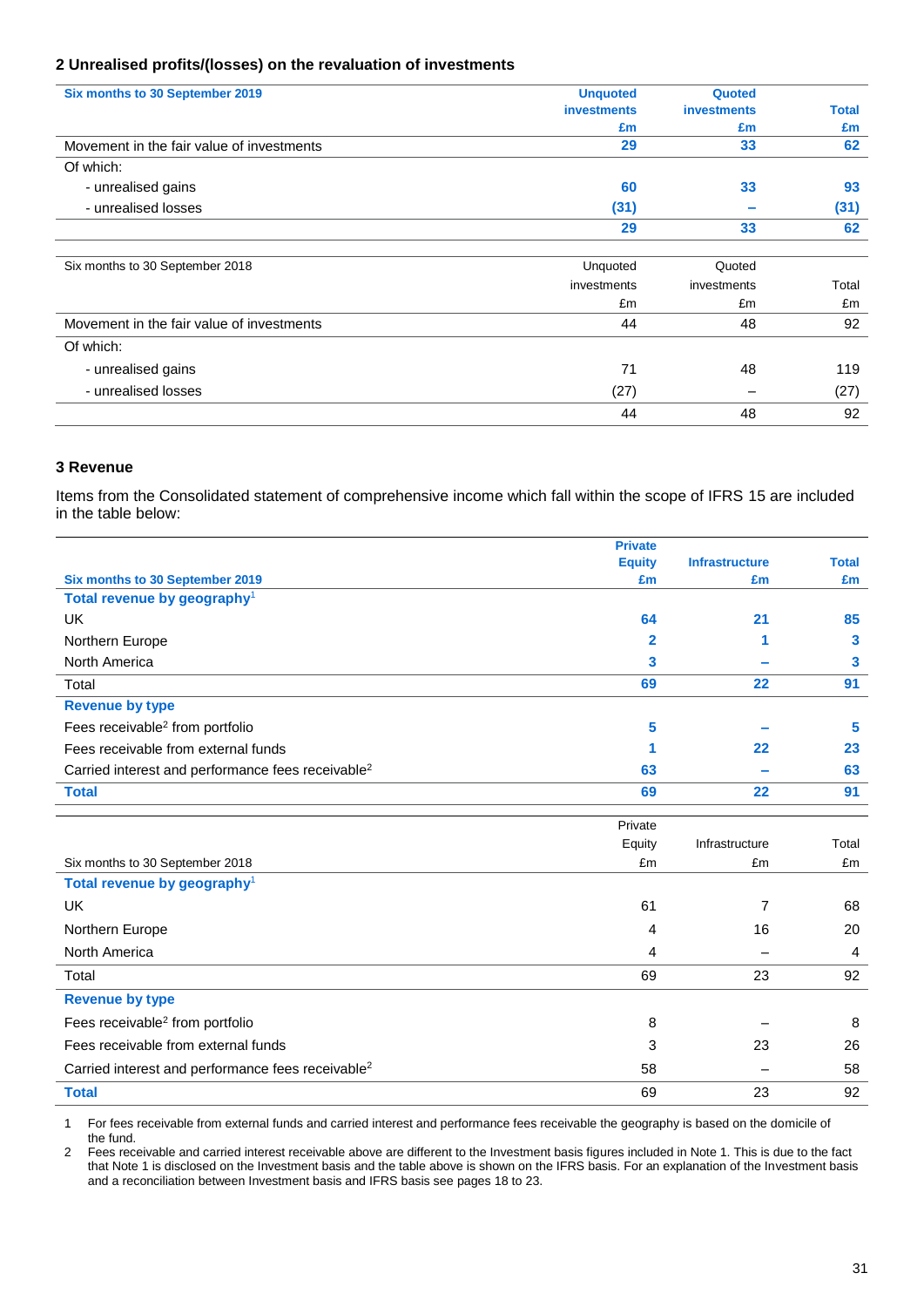### **4 Per share information**

The calculation of basic net assets per share is based on the net assets and the number of shares in issue. When calculating the diluted net assets per share, the number of shares in issue is adjusted for the effect of all dilutive share awards.

|                                                          | <b>30 September</b> | 31 March    |
|----------------------------------------------------------|---------------------|-------------|
|                                                          | 2019                | 2019        |
| Net assets per share (£)                                 |                     |             |
| Basic                                                    | 8.75                | 8.19        |
| <b>Diluted</b>                                           | 8.73                | 8.15        |
| Net assets (£m)                                          |                     |             |
| Net assets attributable to equity holders of the Company | 8,475               | 7,909       |
|                                                          |                     |             |
|                                                          | <b>30 September</b> | 31 March    |
|                                                          | 2019                | 2019        |
| Number of shares in issue                                |                     |             |
| Ordinary shares                                          | 973,041,002         | 973,000,665 |
| Own shares                                               | (4,764,635)         | (7,014,008) |
|                                                          | 968,276,367         | 965,986,657 |
| <b>Effect of dilutive potential ordinary shares</b>      |                     |             |
| Share awards                                             | 2,420,256           | 3,994,492   |
| <b>Diluted shares</b>                                    | 970,696,623         | 969,981,149 |

The calculation of basic earnings per share is based on the profit attributable to shareholders and the weighted average number of shares in issue. When calculating the diluted earnings per share, the weighted average number of shares in issue is adjusted for the effect of all dilutive share awards.

|                                                                     | 6 months<br>to 30 September<br>2019 | 6 months<br>to 30 September<br>2018 |
|---------------------------------------------------------------------|-------------------------------------|-------------------------------------|
| Earnings per share (pence)                                          |                                     |                                     |
| Basic                                                               | 78.4                                | 73.8                                |
| <b>Diluted</b>                                                      | 78.2                                | 73.5                                |
| Earnings (£m)                                                       |                                     |                                     |
| Profit for the period attributable to equity holders of the Company | 759                                 | 714                                 |

Basic earnings per share is calculated on weighted average shares in issue of 968,015,436 for the period to 30 September 2019 (2018: 967,256,411). Diluted earnings per share is calculated on diluted weighted average shares of 970,176,172 for the period to 30 September 2019 (2018: 971,004,710).

### **5 Dividends**

|                                     | 6 months to         | 6 months to         | 6 months to  | 6 months to  |
|-------------------------------------|---------------------|---------------------|--------------|--------------|
|                                     | <b>30 September</b> | <b>30 September</b> | 30 September | 30 September |
|                                     | 2019                | 2019                | 2018         | 2018         |
|                                     | pence               |                     | pence        |              |
|                                     | per share           | £m                  | per share    | £m           |
| Declared and paid during the period |                     |                     |              |              |
| Second dividend                     | <b>20.0</b>         | 194                 | 22.0         | 213          |
|                                     | 20.0                | 194                 | 22.0         | 213          |
| Proposed first dividend             | 17.5                | 169                 | 15.0         | 145          |

The dividend can be paid out of either the capital reserve or the revenue reserve subject to the investment trust rules. The distributable reserves of the parent company as at 31 March 2019 were £2,226 million (31 March 2018: £1,941 million) and the Board reviews the distributable reserves bi-annually, including consideration of any material changes since the most recent audited accounts, ahead of proposing any dividend. The Board also reviews the proposed dividends in the context of the requirements of being an approved investment trust. Shareholders are given the opportunity to approve the total dividend for the year at the Company's Annual General Meeting. Details of the Group's continuing viability and going concern can be found in the Risk management section of the Annual report and accounts 2019.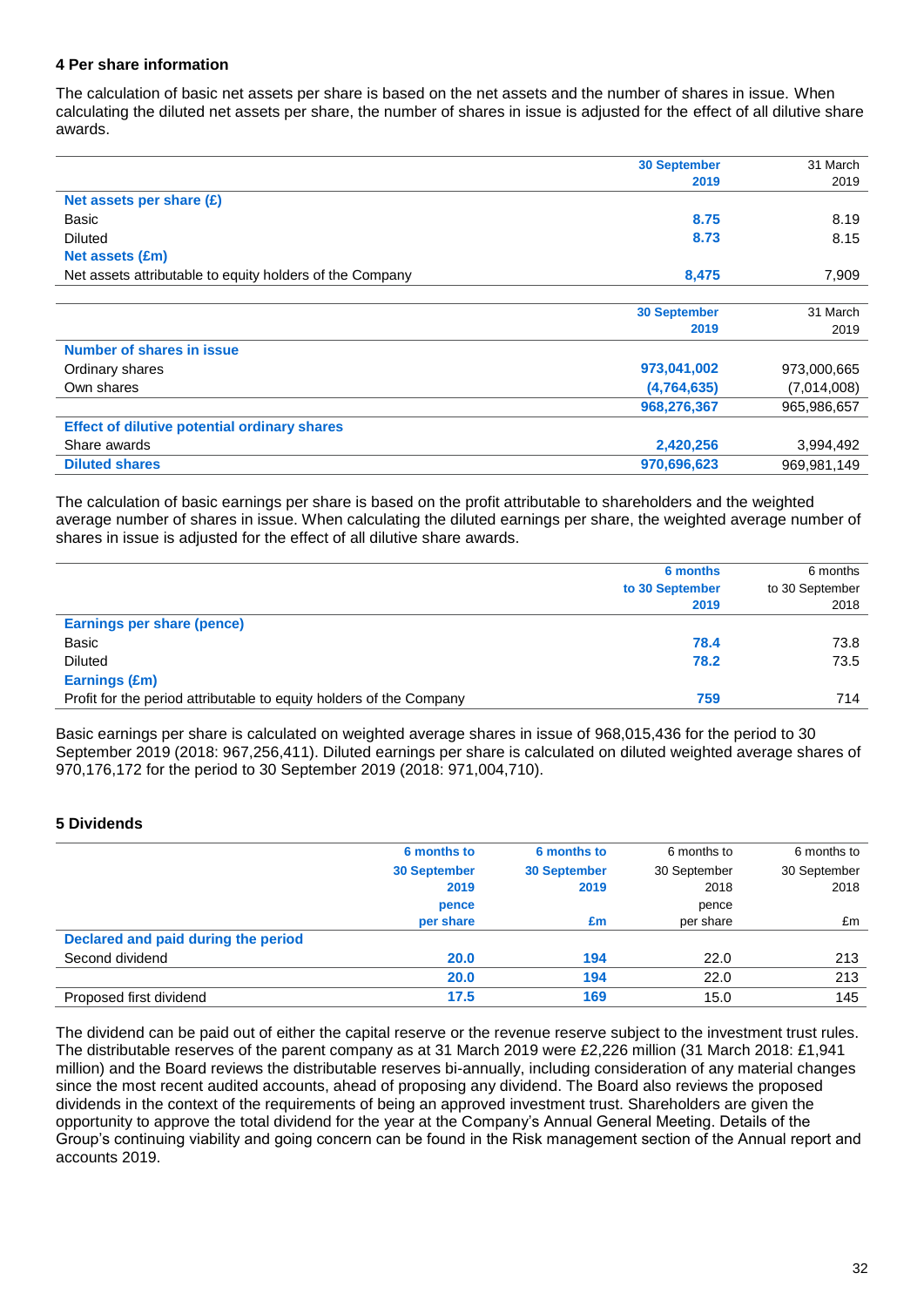### **6 Investment portfolio**

This section should be read in conjunction with Note 11 on page 117 of the Annual report and accounts 2019, which provides more detail about initial recognition and subsequent measurement of investments at fair value.

|                                                     | 6 months to       | Year to       |
|-----------------------------------------------------|-------------------|---------------|
|                                                     | 30 September 2019 | 31 March 2019 |
| <b>Non-current</b>                                  | £m                | £m            |
| Opening fair value                                  | 1,662             | 2,096         |
| Additions                                           | 173               | 150           |
| - of which loan notes with nil value                | (6)               | (5)           |
| Disposals, repayments and write offs                |                   | (793)         |
| Fair value movement <sup>1</sup>                    | 62                | 168           |
| Other movements and net cash movements <sup>2</sup> | 38                | 46            |
| Closing fair value                                  | 1,929             | 1,662         |
| Quoted investments                                  | 499               | 469           |
| Unquoted investments                                | 1,430             | 1,193         |
| Closing fair value                                  | 1,929             | 1,662         |

1 All fair value movements relate to assets held at the end of the period.

2 Other movements includes the impact of foreign exchange and transfers of investments to/from investment entity subsidiaries.

The holding period of 3i's investment portfolio is on average greater than one year. For this reason the portfolio is classified as non-current. It is not possible to identify with certainty investments that will be sold within one year.

Additions include cash investment of £154 million (31 March 2019: £125 million) and £19 million (31 March 2019: £25 million) in capitalised interest received by way of loan notes, of which £6 million (31 March 2019: £5 million) was written down in the period to nil.

Included within the Consolidated statement of comprehensive income is £18 million (31 March 2019: £33 million) of interest income. This comprised the £19 million of capitalised interest noted above, £6 million (31 March 2019: £6 million) of cash income and the capitalisation of prior year accrued income and non-capitalised income of  $E(7)$  million (2019: £7 million).

Quoted investments are classified as Level 1 in the fair value hierarchy and unquoted investments are classified as Level 3 in the fair value hierarchy; see Note 8 for details.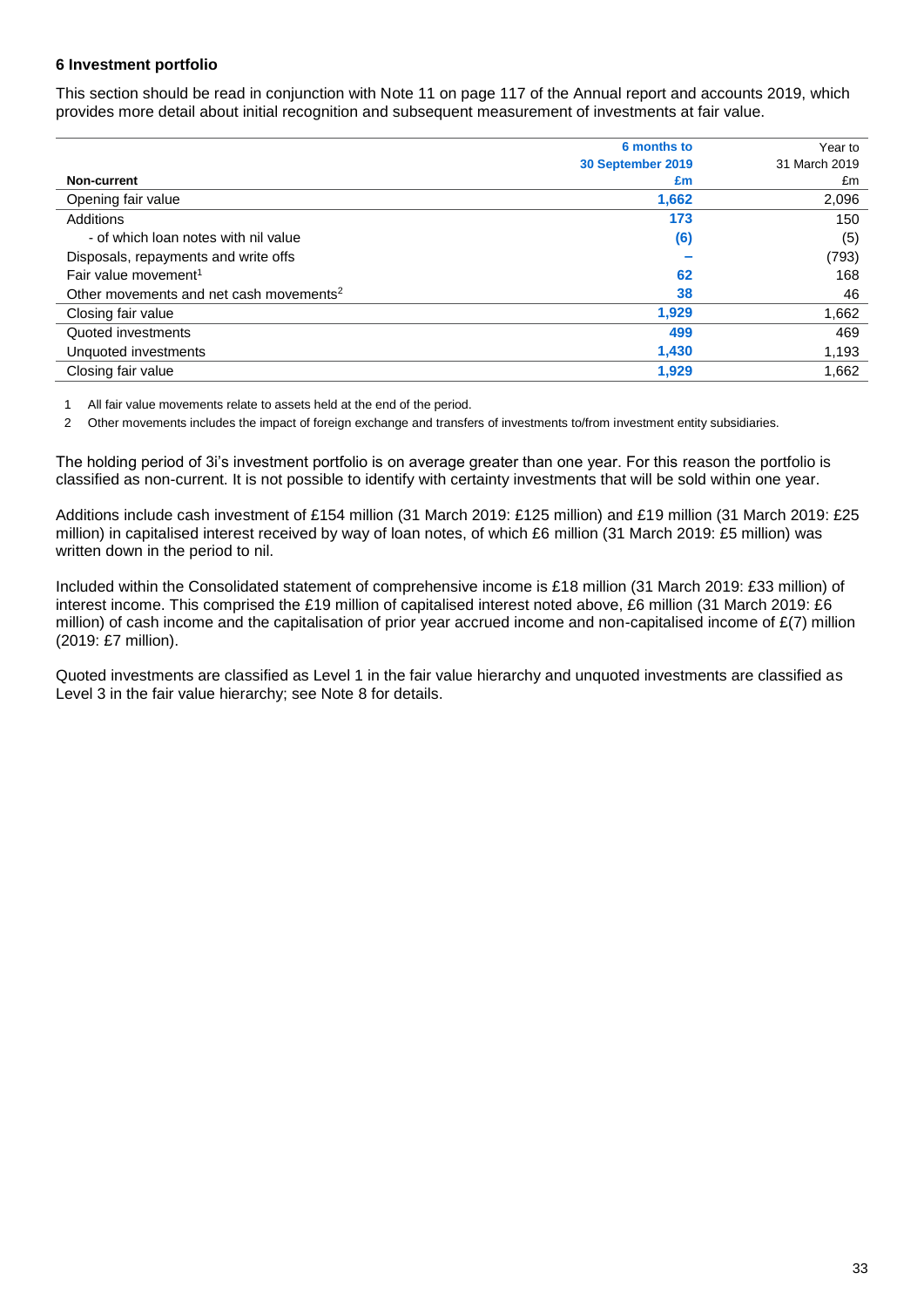## **7 Investments in investment entity subsidiaries**

Investments in investment entity subsidiaries are accounted for as financial instruments at fair value through profit and loss in accordance with IFRS 9. We determine that in the ordinary course of business, the net asset value of investment entity subsidiaries is considered to be the most appropriate to determine fair value. At each reporting period, we consider whether any additional fair value adjustments need to be made to the net asset value of the investment entity subsidiaries. These adjustments may be required to reflect market participants' considerations about fair value that may include, but are not limited to, liquidity and the portfolio effect of holding multiple investments within the investment entity subsidiary. There was no particular circumstance to indicate that a fair value adjustment was required and, after due consideration, we concluded that the net asset values were the most appropriate reflection of fair value at 30 September 2019.

### **Level 3 fair value reconciliation – investments in investment entity subsidiaries**

|                                                       | 6 months to       | Year to       |
|-------------------------------------------------------|-------------------|---------------|
|                                                       | 30 September 2019 | 31 March 2019 |
| Non-current                                           | £m                | £m            |
| Opening fair value                                    | 5,159             | 4.034         |
| Net cash flow to investment entities                  | 31                | 264           |
| Fair value movement on investment entity subsidiaries | 602               | 827           |
| Transfer of assets to investment entity subsidiaries  | 13                | 34            |
| Closing fair value                                    | 5.805             | 5.159         |

All investment entity subsidiaries are classified as Level 3 in the fair value hierarchy, see Note 8 for details.

A 5% movement in the closing fair value of investments in investment entity subsidiaries would have an impact of £290 million (31 March 2019: £258 million).

## **Restrictions**

3i Group plc, the ultimate parent company, receives dividend income from its subsidiaries. There are no restrictions on the ability to transfer funds from these subsidiaries to the Group except for a cash balance of £106 million (31 March 2019: £93 million) held on escrow in investment entity subsidiaries for carried interest payable.

### **Support**

3i Group plc provides, where necessary, ongoing support to its investment entity subsidiaries for the purchase of portfolio investments. During the period, there were net cash flows from the Group to investment entity subsidiaries as noted in the table above.

## **8 Fair values of assets and liabilities**

This section should be read in conjunction with Note 13 on pages 119 to 121 of the Annual report and accounts 2019 which provides more detail about accounting policies adopted, the definitions of the three levels of fair value hierarchy, valuation methods used in calculating fair value, and the valuation framework which governs oversight of valuations. There have been no changes in the accounting policies adopted or the valuation methodologies used.

### **Valuation**

The Group classifies financial instruments measured at fair value according to the following hierarchy:

| Level   | Fair value input description                                                                                                                     | <b>Financial instruments</b>                        |
|---------|--------------------------------------------------------------------------------------------------------------------------------------------------|-----------------------------------------------------|
| Level 1 | Quoted prices (unadjusted) from active markets                                                                                                   | Quoted equity instruments                           |
| Level 2 | Inputs other than quoted prices included in Level 1 that are observable<br>either directly (ie as prices) or indirectly (ie derived from prices) | Derivative financial instruments                    |
| Level 3 | Inputs that are not based on observable market data                                                                                              | Unquoted equity instruments and<br>loan instruments |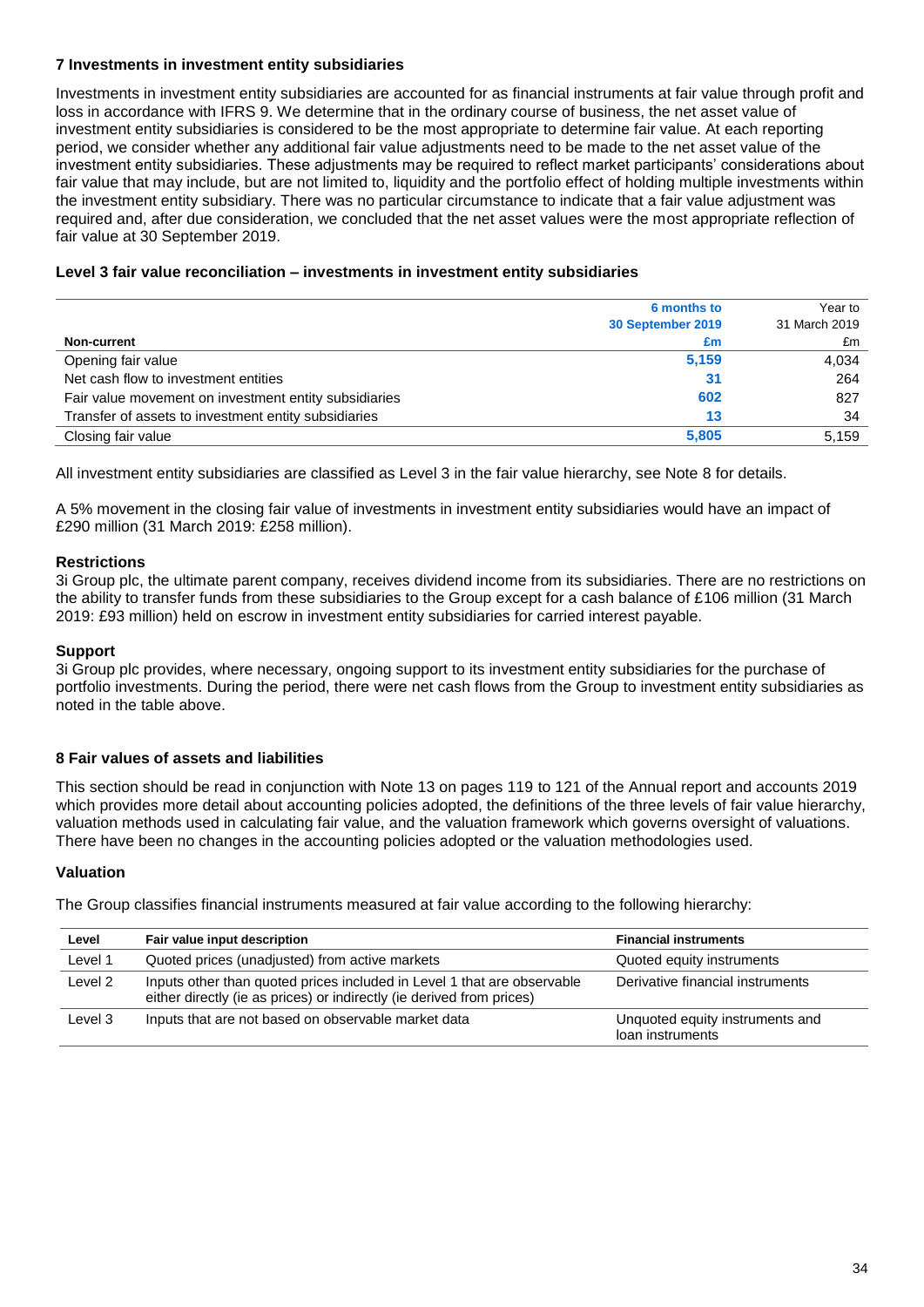### **8 Fair values of assets and liabilities** continued

The table below shows the classification of financial instruments held at fair value into the valuation hierarchy at 30 September 2019:

|                                  | As at 30 September 2019  |                    |                    |              |                          | As at 31 March 2019 |         |       |  |
|----------------------------------|--------------------------|--------------------|--------------------|--------------|--------------------------|---------------------|---------|-------|--|
|                                  | Level 1                  | Level <sub>2</sub> | Level <sub>3</sub> | <b>Total</b> | Level 1                  | Level 2             | Level 3 | Total |  |
|                                  | £m                       | £m                 | £m                 | £m           | £m                       | £m                  | £m      | £m    |  |
| <b>Assets</b>                    |                          |                    |                    |              |                          |                     |         |       |  |
| Quoted investments               | 499                      |                    |                    | 499          | 469                      |                     |         | 469   |  |
| Unquoted investments             |                          |                    | 1,430              | 1,430        | -                        | -                   | 1,193   | 1,193 |  |
| Investments in investment entity |                          |                    |                    |              |                          |                     |         |       |  |
| subsidiaries                     |                          |                    | 5,805              | 5,805        |                          | -                   | 5,159   | 5,159 |  |
| Other financial assets           | $\overline{\phantom{a}}$ | 9                  | 36                 | 45           | —                        | 18                  | 34      | 52    |  |
| <b>Total</b>                     | 499                      | 9                  | 7,271              | 7,779        | 469                      | 18                  | 6,386   | 6,873 |  |
| <b>Liabilities</b>               |                          |                    |                    |              |                          |                     |         |       |  |
| Other financial liabilities      | $\overline{\phantom{a}}$ |                    |                    |              | $\overline{\phantom{0}}$ |                     |         |       |  |
| <b>Total</b>                     | $\overline{\phantom{a}}$ |                    |                    | 7            |                          |                     |         |       |  |

We determine that in the ordinary course of business, the net asset value of an investment entity subsidiary is considered to be the most appropriate to determine fair value. The underlying portfolio is valued under the same methodology as directly held investments, with any other assets or liabilities within investment entity subsidiaries fair valued in accordance with the Group's accounting policies. Note 7 details the Directors' considerations about the fair value of the investment entity subsidiaries.

The fair values of the Group's other financial assets and liabilities are not materially different from their carrying values with the exception of loans and borrowings. At 30 September 2019 the fair value of loans and borrowings was £737 million (31 March 2019: £709 million), determined with reference to their published market prices and the carrying value of the loans and borrowings was £575 million (31 March 2019: £575 million).

#### **Level 3 fair value reconciliation – unquoted investments**

|                                        | <b>Six months to</b> | Year to  |
|----------------------------------------|----------------------|----------|
|                                        | <b>30 September</b>  | 31 March |
|                                        | 2019                 | 2019     |
|                                        | £m                   | £m       |
| Opening fair value                     | 1,193                | 1,751    |
| Additions                              | 173                  | 150      |
| - of which loan notes with nil value   | (6)                  | (5)      |
| Disposals and repayments               |                      | (793)    |
| Fair value movement                    | 29                   | 66       |
| Other movements and net cash movements | 41                   | 24       |
| <b>Closing fair value</b>              | 1,430                | 1,193    |

Unquoted investments valued using Level 3 inputs also had the following impact on the Consolidated statement of comprehensive income: realised profits over value on disposal of investment of nil (September 2018: £31 million), dividend income of £6 million (September 2018: £1 million) and foreign exchange gains of £42 million (September 2018: £31 million).

Level 3 inputs are sensitive to assumptions made when ascertaining fair value as described in the Portfolio valuation – an explanation section on pages 157 to 158 of the Annual report and accounts 2019. On an IFRS basis, of the unquoted assets held at 30 September 2019 classified as Level 3, 74% (31 March 2019: 77%) were valued using a multiple of earnings and the remaining 26% (31 March 2019: 23%) were valued using alternative valuation methodologies. Of the underlying portfolio held by investment entity subsidiaries, 90% (31 March 2019: 88%) were valued using a multiple of earnings and the remaining 10% (31 March 2019: 12%) were valued using alternative valuation methodologies.

Assets move between Level 1 and Level 3 when an unquoted equity investment lists on a quoted market exchange. There were no transfers into or out of Level 3 in the period.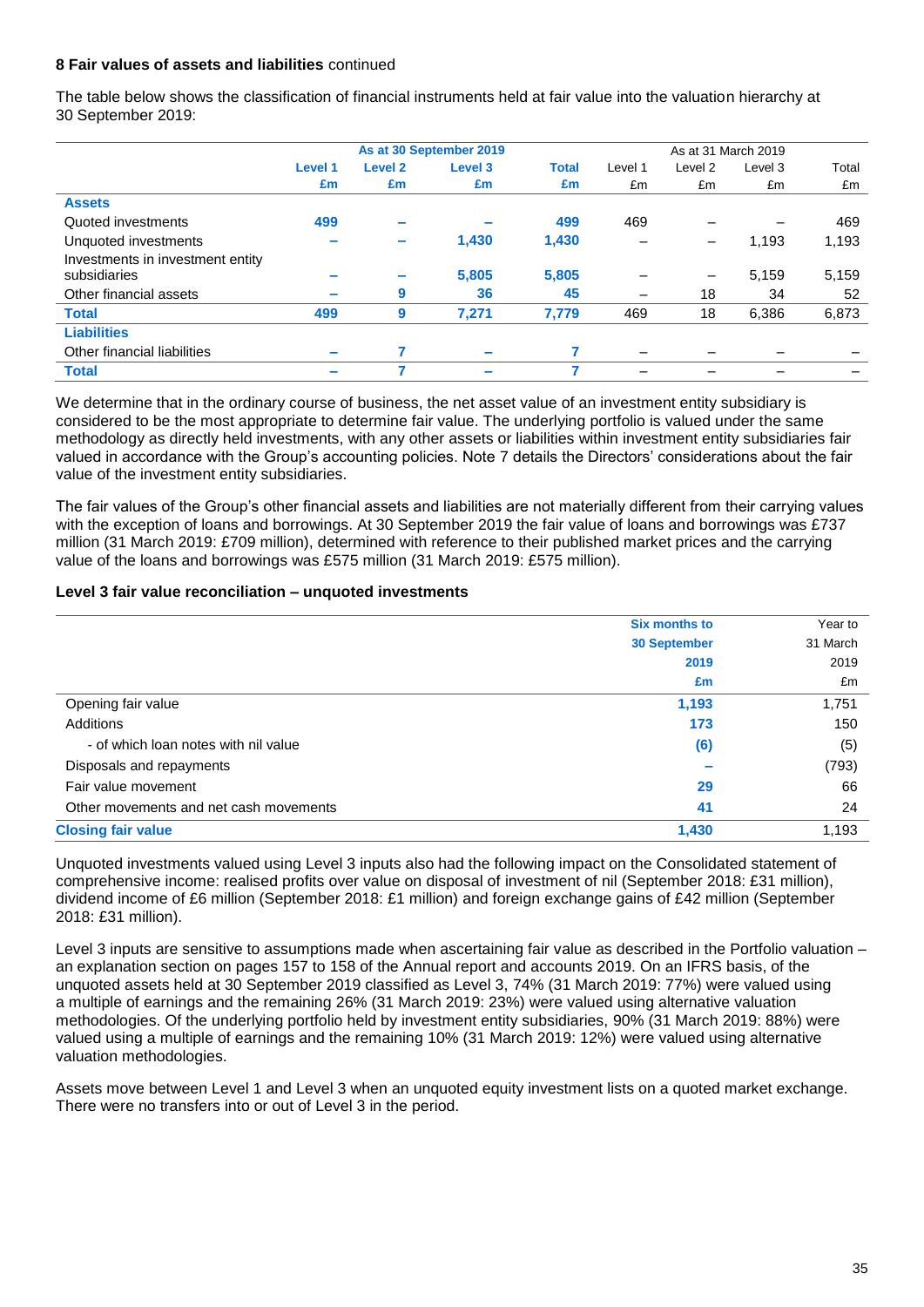### **8 Fair values of assets and liabilities** continued

**Valuation multiple** – The valuation multiple is the main assumption applied to a multiple of earnings based valuation. The multiple is derived from comparable listed companies or relevant market transaction multiples. Companies in the same industry and geography and, where possible, with a similar business model and profile are selected and multiples are then adjusted for factors including liquidity risk, growth potential and relative performance. They are also adjusted to represent our longer term view of performance through the cycle or our exit assumptions. The value weighted average post discount earnings multiple used when valuing the portfolio at 30 September 2019 was 12.0x (31 March 2019: 12.1x).

If the multiple used to value each unquoted investment valued on an earnings multiple basis as at 30 September 2019 decreased by 5%, the investment portfolio value would decrease by £69 million (31 March 2019: £57 million) or 4% (31 March 2019: 3%). If the same sensitivity was applied to the underlying portfolio held by investment entity subsidiaries, this would have a negative value impact of £364 million (31 March 2019: £318 million) or 5% (31 March 2019: 5%).

If the multiple increased by 5% then the investment portfolio value would increase by £68 million (31 March 2019: £57 million) or 4% (31 March 2019: 3%). If the same sensitivity was applied to the underlying portfolio held by investment entity subsidiaries, this would have a positive value impact of £362 million (31 March 2019: £318 million) or 5% (31 March 2019: 5%).

**Alternative valuation methodologies** – There are a number of alternative investment valuation methodologies used by the Group, for reasons specific to individual assets. The details of such valuation methodologies, and inputs that are used, are given in the Portfolio valuation – an explanation section on pages 157 to 158 of the Annual report and accounts 2019. Each methodology is used for a proportion of assets by value, and at 30 September 2019 the following techniques were used under an IFRS basis: 13% DCF (31 March 2019: 7%), 9% industry metric (31 March 2019: 11%) and 4% other (31 March 2019: 5%).

If the value of all of the investments valued under alternative methodologies moved by 5%, this would have an impact on the investment portfolio value of £19 million (31 March 2019: £14 million) or 1% (31 March 2019: 1%). If the same sensitivity was applied to the underlying portfolio held by investment entity subsidiaries, this would have a value impact of £31 million (31 March 2019: £33 million) or 0.5% (31 March 2019: 0.6%).

## **9 Contingent liabilities**

The Company has provided a guarantee to the Trustees of the 3i Group Pension Plan in respect of liabilities of 3i plc to the Plan. 3i plc is the sponsor of the 3i Group Pension Plan. On 4 April 2012 the Company transferred eligible assets (£150 million of ordinary shares in 3i Infrastructure plc) as defined by the agreement to a wholly owned subsidiary of the Group. The Company will retain all income and capital rights in relation to the 3i Infrastructure plc shares, as eligible assets, unless the Company becomes insolvent or fails to comply with material obligations in relation to the agreement with the Trustees, all of which are under its control. The fair value of eligible assets held by this subsidiary at 30 September 2019 was £295 million (31 March 2019: £275 million). As part of the latest triennial valuation of the Plan, the Company has agreed to pay up to £50 million to the Plan if the Group's gearing increases above 20%, gross debt rises above £1 billion or net assets fall below £2 billion. In addition, if the gearing, gross debt or net asset limits noted are reached, the Group may also be required to increase the potential cover provided by the contingent asset arrangement until the gearing, gross debt or net assets improve.

At 30 September 2019, there was no material litigation outstanding against the Company or any of its subsidiary undertakings.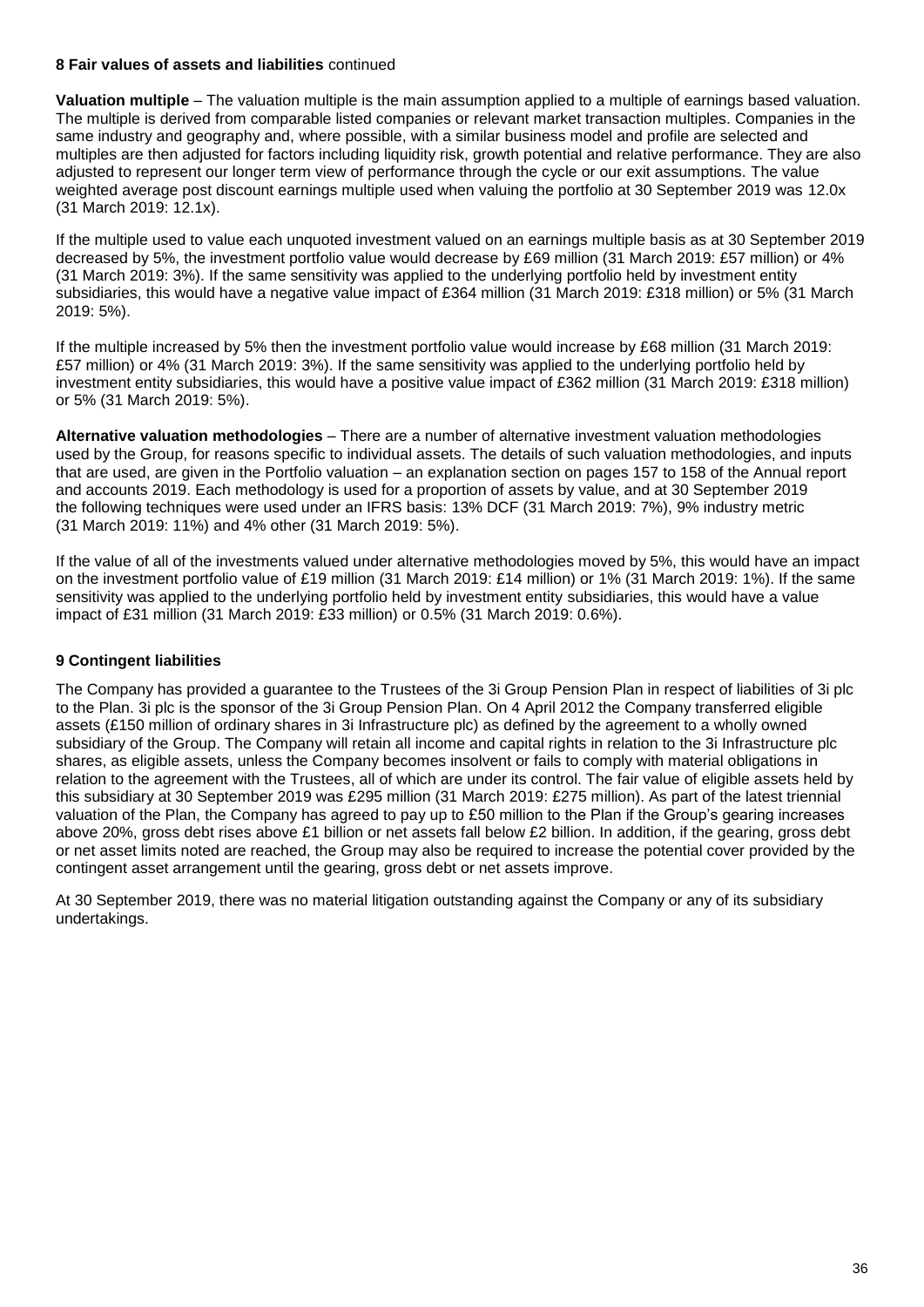## **10 Related parties**

All related party transactions that took place in the six months ending 30 September 2019 are consistent in nature with the disclosures in Note 30 on pages 137 to 139 of the Annual report and accounts 2019. Related party transactions which took place in the period and materially affected performance or the financial position of the Group, together with any material changes in related party transactions as described in the Annual report and accounts 2019 that could materially affect the performance or the financial position of the Group are detailed below.

### **Limited partnerships**

The Group manages a number of external funds which invest through limited partnerships. Group companies act as the general partners of these limited partnerships and exert significant influence over them. The following amounts have been recognised in respect of these limited partnerships:

| Consolidated statement of comprehensive income   | Six months to       | Six months to |  |
|--------------------------------------------------|---------------------|---------------|--|
|                                                  | <b>30 September</b> | 30 September  |  |
|                                                  | 2019                | 2018          |  |
|                                                  | £m                  | £m            |  |
| Carried interest and performance fees receivable | 63                  | 58            |  |
| Fees receivable from external funds              | 6                   | 10            |  |
| Consolidated statement of financial position     | <b>30 September</b> | 31 March      |  |
|                                                  | 2019                | 2019          |  |
|                                                  | £m                  | £m            |  |
| Carried interest and performance fees receivable | 685                 | 609           |  |

#### **Investments**

The Group makes investments in the equity of unquoted and quoted investments where it does not have control but may be able to participate in the financial and operating policies of that company. IFRS presumes that it is possible to exert significant influence when the equity holding is greater than 20%. The Group has taken the investment entity exception as permitted by IFRS 10 and has not equity accounted for these investments, in accordance with IAS 28, but they are related parties. The total amounts included for investments where the Group has significant influence but not control are as follows:

| Consolidated statement of comprehensive income       | <b>Six months to</b> | Six months to |  |
|------------------------------------------------------|----------------------|---------------|--|
|                                                      | <b>30 September</b>  | 30 September  |  |
|                                                      | 2019                 | 2018          |  |
|                                                      | £m                   | £m            |  |
| Unrealised profits on the revaluation of investments | 18                   | 25            |  |
| Portfolio income                                     | 5                    |               |  |
| Consolidated statement of financial position         | <b>30 September</b>  | 31 March      |  |
|                                                      | 2019                 | 2019          |  |
|                                                      | £m                   | £m            |  |
| Unquoted investments                                 | 440                  | 415           |  |

#### **Management arrangements**

The Group acted as Investment Manager to 3i Infrastructure plc ("3iN"), which is listed on the London Stock Exchange, for the period to 30 September 2019. During the prior period, the Group acted as an adviser until 3iN's decision to move its tax residence and management to the UK, effective from 15 October 2018. The following amounts have been recognised in respect of the management and advisory relationship:

| Consolidated statement of comprehensive income       | <b>Six months to</b> | Six months to |
|------------------------------------------------------|----------------------|---------------|
|                                                      | <b>30 September</b>  | 30 September  |
|                                                      | 2019                 | 2018          |
|                                                      | £m                   | £m            |
| Unrealised profits on the revaluation of investments | 33                   | 48            |
| <b>Dividends</b>                                     |                      | 6             |
| Fees receivable from external funds                  | 16                   | 15            |
| Consolidated statement of financial position         | <b>30 September</b>  | 31 March      |
|                                                      | 2019                 | 2019          |
|                                                      | £m                   | £m            |
| Quoted equity investments                            | 499                  | 469           |
| Performance fees receivable                          |                      | 31            |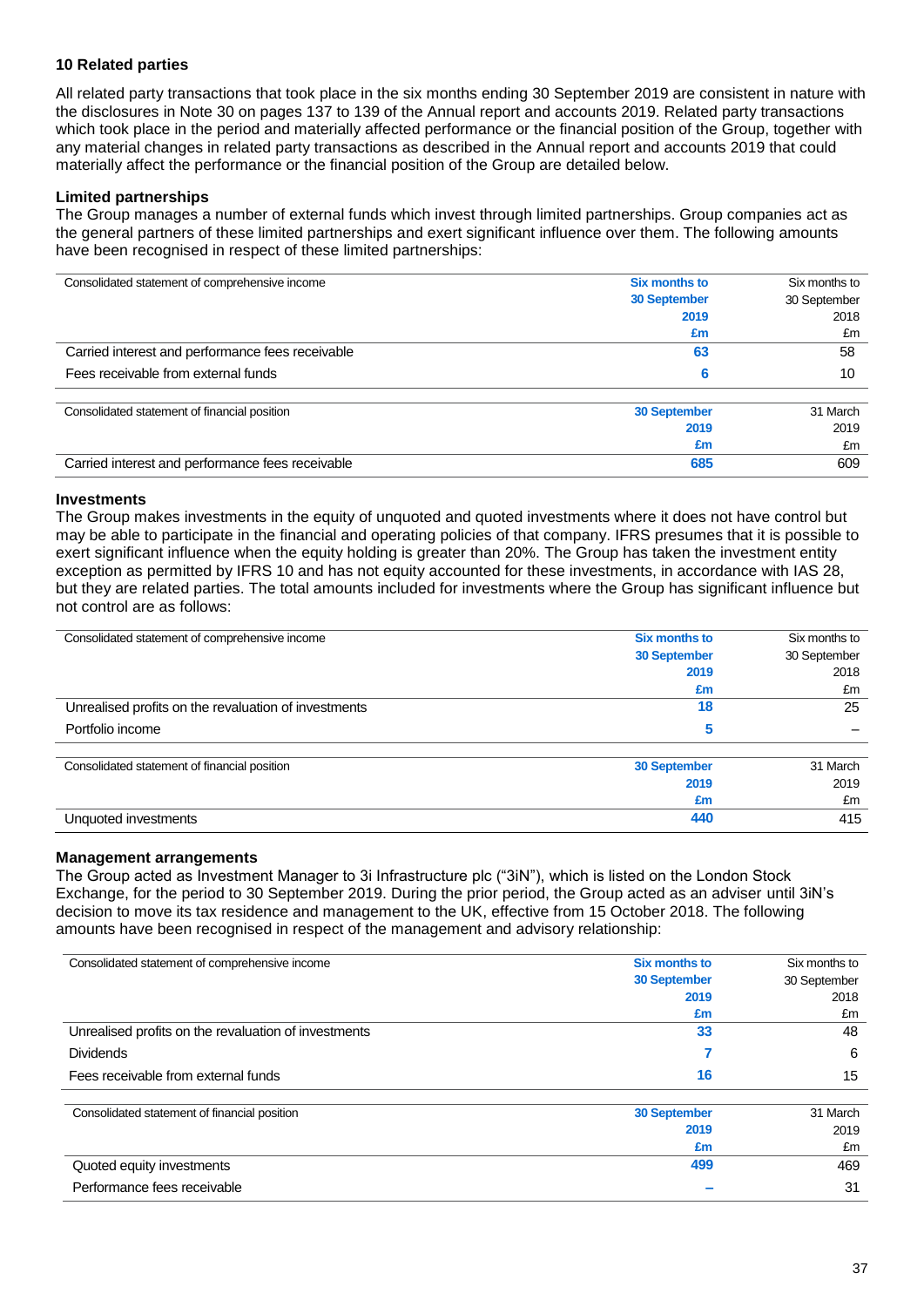## Independent review report to 3i Group plc

## **Introduction**

We have been engaged by 3i Group plc (the 'Company' or the 'Group') to review the condensed consolidated financial statements in the Half-year report for the six months ended 30 September 2019 which comprises the Condensed consolidated statement of comprehensive income, the Condensed consolidated statement of financial position, the Condensed consolidated statement of changes in equity, the Condensed consolidated cash flow statement, Basis of preparation and accounting policies and the related notes 1 to 10 (together the 'condensed consolidated financial statements'). We have read the other information contained in the Half-year report and considered whether it contains any apparent misstatements or material inconsistencies with the information in the condensed consolidated financial statements.

This report is made solely to the Company in accordance with guidance contained in International Standard on Review Engagements 2410 (UK and Ireland) "Review of Interim Financial Information Performed by the Independent Auditor of the Entity" issued by the Auditing Practices Board. To the fullest extent permitted by law, we do not accept or assume responsibility to anyone other than the Company, for our work, for this report, or for the conclusions we have formed.

## **Directors' Responsibilities**

The Half-year report is the responsibility of, and has been approved by, the directors. The directors are responsible for preparing the Half-year report in accordance with the Disclosure Guidance and Transparency Rules of the United Kingdom's Financial Conduct Authority.

As disclosed in the Basis of preparation and accounting policies, the annual financial statements of the Group are prepared in accordance with International Financial Reporting Standards as adopted by the European Union. The condensed consolidated financial statements included in this Half-year report have been prepared in accordance with International Accounting Standard 34, "Interim Financial Reporting", as adopted by the European Union.

## **Our Responsibility**

Our responsibility is to express to the Company a conclusion on the condensed consolidated financial statements in the Half-year report based on our review.

## **Scope of Review**

We conducted our review in accordance with International Standard on Review Engagements (UK and Ireland) 2410, "Review of Interim Financial Information Performed by the Independent Auditor of the Entity" issued by the Auditing Practices Board for use in the United Kingdom. A review of interim financial information consists of making inquiries, primarily of persons responsible for financial and accounting matters, and applying analytical and other review procedures. A review is substantially less in scope than an audit conducted in accordance with International Standards on Auditing (UK) and consequently does not enable us to obtain assurance that we would become aware of all significant matters that might be identified in an audit. Accordingly, we do not express an audit opinion.

## **Conclusion**

Based on our review, nothing has come to our attention that causes us to believe that the condensed consolidated financial statements in the Half-year report for the six months ended 30 September 2019 are not prepared, in all material respects, in accordance with International Accounting Standard 34 as adopted by the European Union and the Disclosure Guidance and Transparency Rules of the United Kingdom's Financial Conduct Authority.

**Ernst & Young LLP** London, United Kingdom 13 November 2019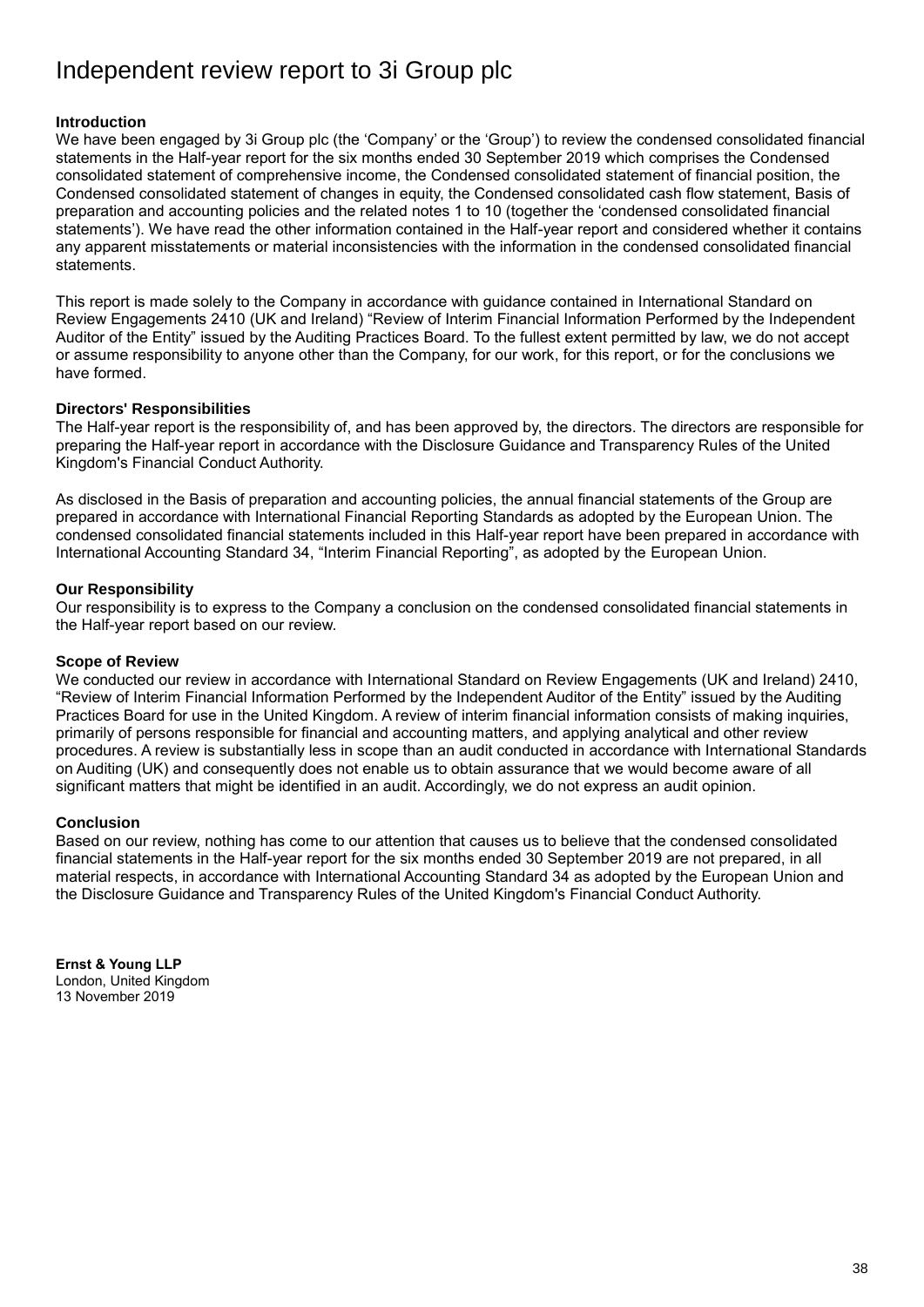## Statement of Directors' responsibilities

The Directors, who are required to prepare the financial statements on a going concern basis unless it is not appropriate, are satisfied that the Group has the resources to continue in business for the foreseeable future. In making this assessment, the Directors have considered information relating to present and future conditions, including future projections of profitability and cash flows.

The Directors confirm that to the best of their knowledge:

- a) the condensed set of financial statements has been prepared in accordance with IAS 34 "Interim Financial Reporting" as adopted by the EU;
- b) the Half-year report includes a fair review of the information required by:
- i) DTR 4.2.7R of the Disclosure Rules and Transparency Rules, being an indication of important events that have occurred during the first six months of the financial year ending 31 March 2020 and their impact on the condensed set of financial statements; and a description of the principal risks and uncertainties for the remaining six months of the financial year; and
- ii) DTR 4.2.8R of the Disclosure Rules and Transparency Rules, being (i) related party transactions that have taken place in the first six months of the financial year ending 31 March 2020 which have materially affected the financial position or performance of 3i Group during that period; and (ii) any changes in the related party transactions described in the Annual report and accounts 2019 that could materially affect the financial position or performance of 3i Group during the first six months of the financial year ending 31 March 2020.

The Directors of 3i Group plc and their functions are listed below.

The report is authorised for issue by order of the Board.

**K J Dunn**, Secretary 13 November 2019

## List of Directors and their functions

The Directors of the Company and their functions are listed below:

Simon Thompson, Chairman and Chairman of the Nominations Committee Simon Borrows, Chief Executive and Executive Director Julia Wilson, Group Finance Director and Executive Director Jonathan Asquith, non-executive Director, Deputy Chairman and Chairman of the Remuneration Committee Caroline Banszky, non-executive Director and Chairman of the Audit and Compliance Committee Stephen Daintith, non-executive Director Peter Grosch, non-executive Director David Hutchison, non-executive Director and Chairman of the Valuations Committee Coline McConville, non-executive Director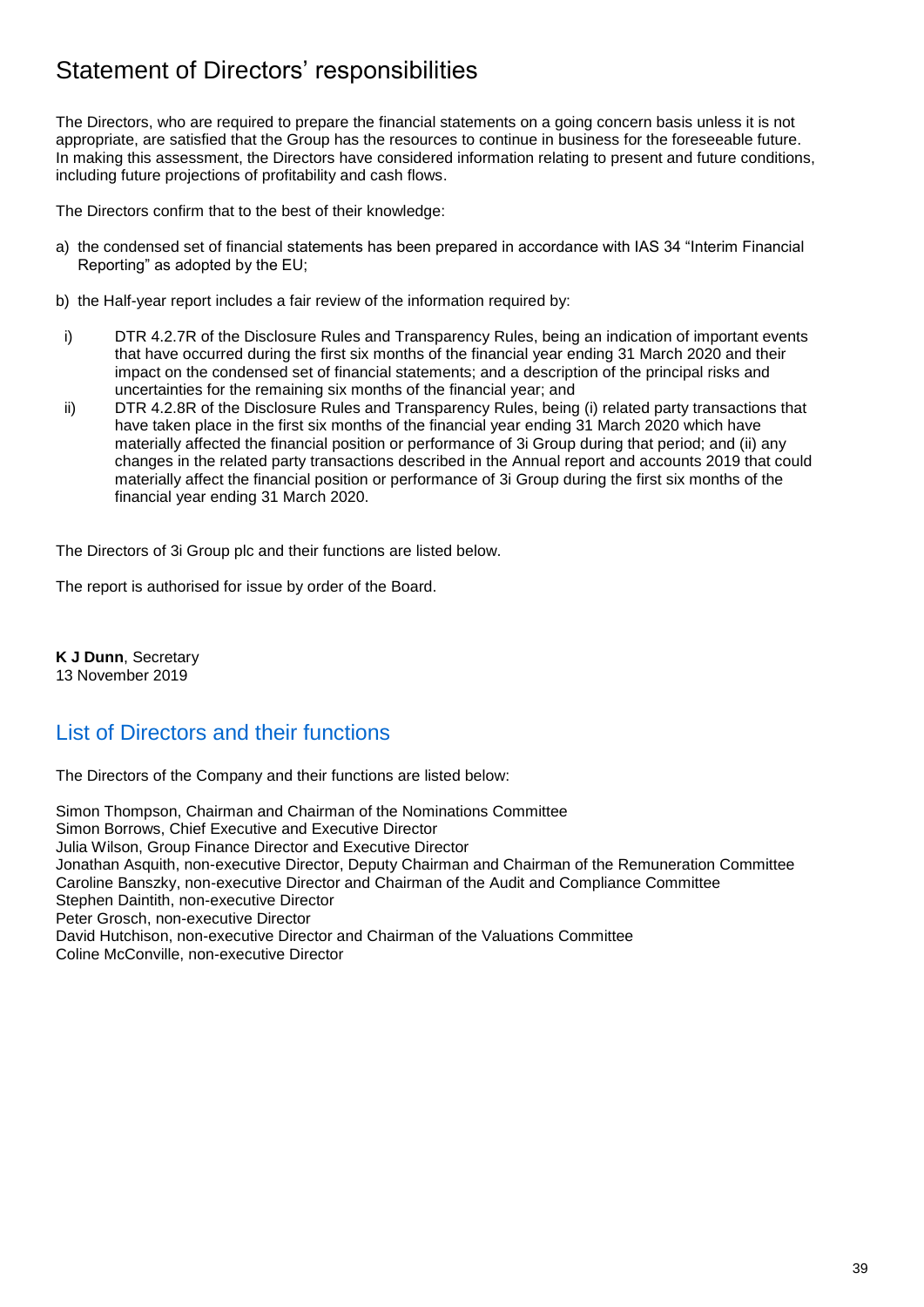# Portfolio and other information

## **20 large investments**

The 20 investments listed below account for 92% of the portfolio value at 30 September 2019 (31 March 2019: 94%). One investment has been excluded for commercial reasons.

|                                               |                         | Residual          | <b>Residual</b>   |           |                  |                                                      |
|-----------------------------------------------|-------------------------|-------------------|-------------------|-----------|------------------|------------------------------------------------------|
|                                               | <b>Business line</b>    | cost <sup>1</sup> | cost <sup>1</sup> | Valuation | <b>Valuation</b> |                                                      |
|                                               | Geography               | March             | <b>September</b>  | March     | <b>September</b> |                                                      |
| <b>Investment</b>                             | First invested in       | 2019              | 2019              | 2019      | 2019             | Relevant transactions                                |
| Description of business                       | Valuation basis         | £m                | £m                | £m        | £m               | in the period                                        |
| <b>Action*</b>                                | <b>Private Equity</b>   | 24                | 24                | 2,731     | 3,243            |                                                      |
| Non-food discount retailer                    | Netherlands             |                   |                   |           |                  |                                                      |
|                                               | 2011                    |                   |                   |           |                  |                                                      |
|                                               | Earnings                |                   |                   |           |                  |                                                      |
| 3i Infrastructure plc*                        | Infrastructure          | 307               | 305               | 744       | 794              |                                                      |
| Quoted investment                             | <b>UK</b><br>2007       |                   |                   |           |                  |                                                      |
| company, investing                            | Quoted                  |                   |                   |           |                  |                                                      |
| in infrastructure<br><b>Scandlines</b>        |                         |                   |                   |           |                  |                                                      |
|                                               | <b>Corporate Assets</b> | 529               | 529               | 529       | 485              | Completed refinancing in<br>August 2019 and returned |
| Ferry operator between<br>Denmark and Germany | Denmark/Germany<br>2018 |                   |                   |           |                  | £91 million to 3i.                                   |
|                                               | <b>DCF</b>              |                   |                   |           |                  |                                                      |
| <b>Hans Anders*</b>                           | <b>Private Equity</b>   | 250               | 262               | 246       | 303              |                                                      |
| Value-for-money                               | Netherlands             |                   |                   |           |                  |                                                      |
| optical retailer                              | 2017                    |                   |                   |           |                  |                                                      |
|                                               | Earnings                |                   |                   |           |                  |                                                      |
| Q Holding*                                    | <b>Private Equity</b>   | 162               | 162               | 241       | 277              |                                                      |
| Manufacturer of precision                     | US                      |                   |                   |           |                  |                                                      |
| engineered elastomeric                        | 2014                    |                   |                   |           |                  |                                                      |
| components                                    | Earnings                |                   |                   |           |                  |                                                      |
| <b>Audley Travel*</b>                         | <b>Private Equity</b>   | 189               | 198               | 270       | 270              |                                                      |
| Provider of experiential                      | UK                      |                   |                   |           |                  |                                                      |
| tailor-made travel                            | 2015                    |                   |                   |           |                  |                                                      |
|                                               | Earnings                |                   |                   |           |                  |                                                      |
| <b>Cirtec Medical*</b>                        | <b>Private Equity</b>   | 172               | $\overline{172}$  | 248       | 262              |                                                      |
| Outsourced medical                            | US                      |                   |                   |           |                  |                                                      |
| device manufacturing                          | 2017                    |                   |                   |           |                  |                                                      |
|                                               | Earnings                |                   |                   |           |                  |                                                      |
| WP*                                           | <b>Private Equity</b>   | 187               | 196               | 241       | 253              |                                                      |
| Supplier of plastic                           | <b>Netherlands</b>      |                   |                   |           |                  |                                                      |
| packaging solutions                           | 2015                    |                   |                   |           |                  |                                                      |
|                                               | Earnings                |                   |                   |           |                  |                                                      |
| <b>Basic-Fit</b>                              | <b>Private Equity</b>   | 8                 | 8                 | 254       | 249              |                                                      |
| Discount gyms operator                        | Netherlands             |                   |                   |           |                  |                                                      |
|                                               | 2013                    |                   |                   |           |                  |                                                      |
|                                               | Quoted                  |                   |                   |           |                  |                                                      |
| <b>Smarte Carte*</b>                          | Infrastructure          | 164               | 164               | 181       | 194              |                                                      |
| Provider of self-serve                        | US                      |                   |                   |           |                  |                                                      |
| vended luggage carts,                         | 2017                    |                   |                   |           |                  |                                                      |
| electronic lockers and                        | <b>DCF</b>              |                   |                   |           |                  |                                                      |
| concession carts                              |                         |                   |                   |           |                  |                                                      |
| Havea*                                        | <b>Private Equity</b>   | 147               | 153               | 174       | 187              | <b>Acquired Pasquali</b>                             |
| (formerly Ponroy Santé)                       | France                  |                   |                   |           |                  | Healthcare in May 2019.                              |
| Manufacturer of natural                       | 2017                    |                   |                   |           |                  |                                                      |
| healthcare and cosmetics                      | Earnings                |                   |                   |           |                  |                                                      |
| products                                      |                         |                   |                   |           |                  |                                                      |
| <b>AES Engineering</b>                        | <b>Private Equity</b>   | 30                | 30                | 172       | 178              |                                                      |
| Manufacturer of mechanical                    | UK                      |                   |                   |           |                  |                                                      |
| seals and support systems                     | 1996                    |                   |                   |           |                  |                                                      |
|                                               | Earnings                |                   |                   |           |                  |                                                      |
| <b>Formel D*</b>                              | <b>Private Equity</b>   | 147               | 152               | 169       | 177              |                                                      |
| Quality assurance provider                    | Germany                 |                   |                   |           |                  |                                                      |
| for the automotive                            | 2017                    |                   |                   |           |                  |                                                      |
| industry                                      | Earnings                |                   |                   |           |                  |                                                      |
| <b>BoConcept*</b>                             | <b>Private Equity</b>   | 156               | 164               | 152       | 165              |                                                      |
| Urban living designer                         | Denmark                 |                   |                   |           |                  |                                                      |
|                                               | 2016                    |                   |                   |           |                  |                                                      |
|                                               | Earnings                |                   |                   |           |                  |                                                      |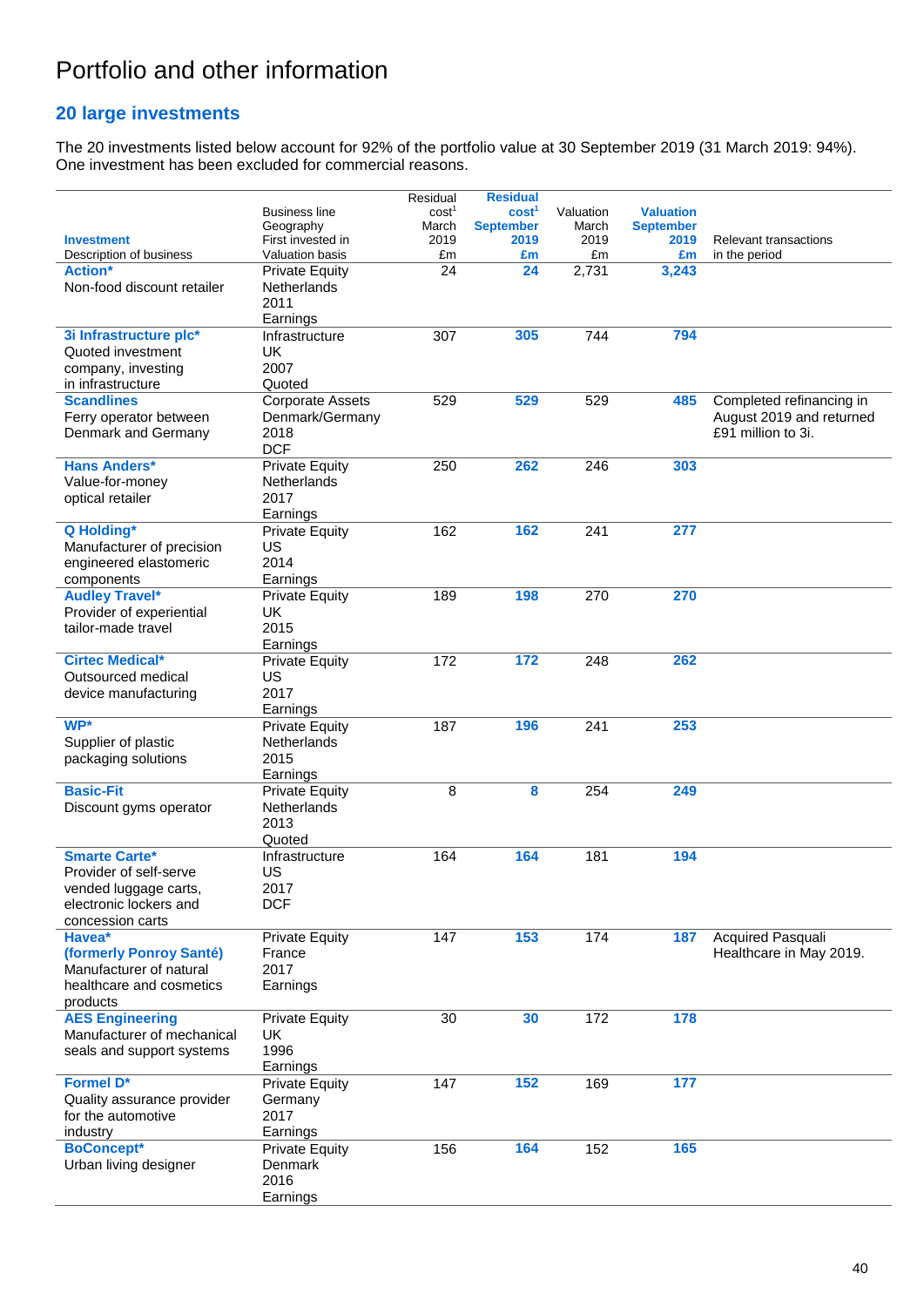## **20 large investments** continued

|                             |                        | Residual          | <b>Residual</b>   |           |                  |                       |
|-----------------------------|------------------------|-------------------|-------------------|-----------|------------------|-----------------------|
|                             | <b>Business line</b>   | cost <sup>1</sup> | cost <sup>1</sup> | Valuation | <b>Valuation</b> |                       |
|                             | Geography              | March             | <b>September</b>  | March     | <b>September</b> |                       |
| <b>Investment</b>           | First invested in      | 2019              | 2019              | 2019      | 2019             | Relevant transactions |
| Description of business     | <b>Valuation basis</b> | £m                | £m                | £m        | £m               | in the period         |
| <b>Royal Sanders*</b>       | <b>Private Equity</b>  | 135               | 135               | 147       | 163              |                       |
| Private label and contract  | <b>Netherlands</b>     |                   |                   |           |                  |                       |
| manufacturing producer of   | 2018                   |                   |                   |           |                  |                       |
| personal care products      | Earnings               |                   |                   |           |                  |                       |
| ICE*                        | <b>Private Equity</b>  | 129               | 129               | 155       | 156              |                       |
| Global travel and loyalty   | US                     |                   |                   |           |                  |                       |
| company that connects       | 2018                   |                   |                   |           |                  |                       |
| leading brands, travel      | Earnings               |                   |                   |           |                  |                       |
| suppliers and end           |                        |                   |                   |           |                  |                       |
| consumers                   |                        |                   |                   |           |                  |                       |
| <b>Magnitude Software*</b>  | <b>Private Equity</b>  | $\blacksquare$    | 139               |           | 145              | New investment.       |
| Leading provider of unified | US                     |                   |                   |           |                  |                       |
| application data            | 2019                   |                   |                   |           |                  |                       |
| management solutions        | Earnings               |                   |                   |           |                  |                       |
| <b>Tato</b>                 | <b>Private Equity</b>  | $\overline{2}$    | $\overline{2}$    | 117       | 139              | £5m dividend          |
| Manufacturer and seller of  | UK                     |                   |                   |           |                  | received.             |
| speciality chemicals        | 1989                   |                   |                   |           |                  |                       |
|                             | Earnings               |                   |                   |           |                  |                       |
| Lampenwelt*                 | <b>Private Equity</b>  | 101               | $\overline{111}$  | 119       | 128              |                       |
| Online lighting             | Germany                |                   |                   |           |                  |                       |
| specialist retailer         | 2017                   |                   |                   |           |                  |                       |
|                             | Earnings               |                   |                   |           |                  |                       |
| <b>ACR</b>                  | <b>Private Equity</b>  | 105               | 105               | 129       | 125              |                       |
| Pan-Asian non-life          | Singapore              |                   |                   |           |                  |                       |
| reinsurance                 | 2006                   |                   |                   |           |                  |                       |
|                             | Industry metric        |                   |                   |           |                  |                       |
|                             |                        |                   |                   |           |                  |                       |

\* Controlled in accordance with IFRS.

1 Residual cost includes capitalised interest.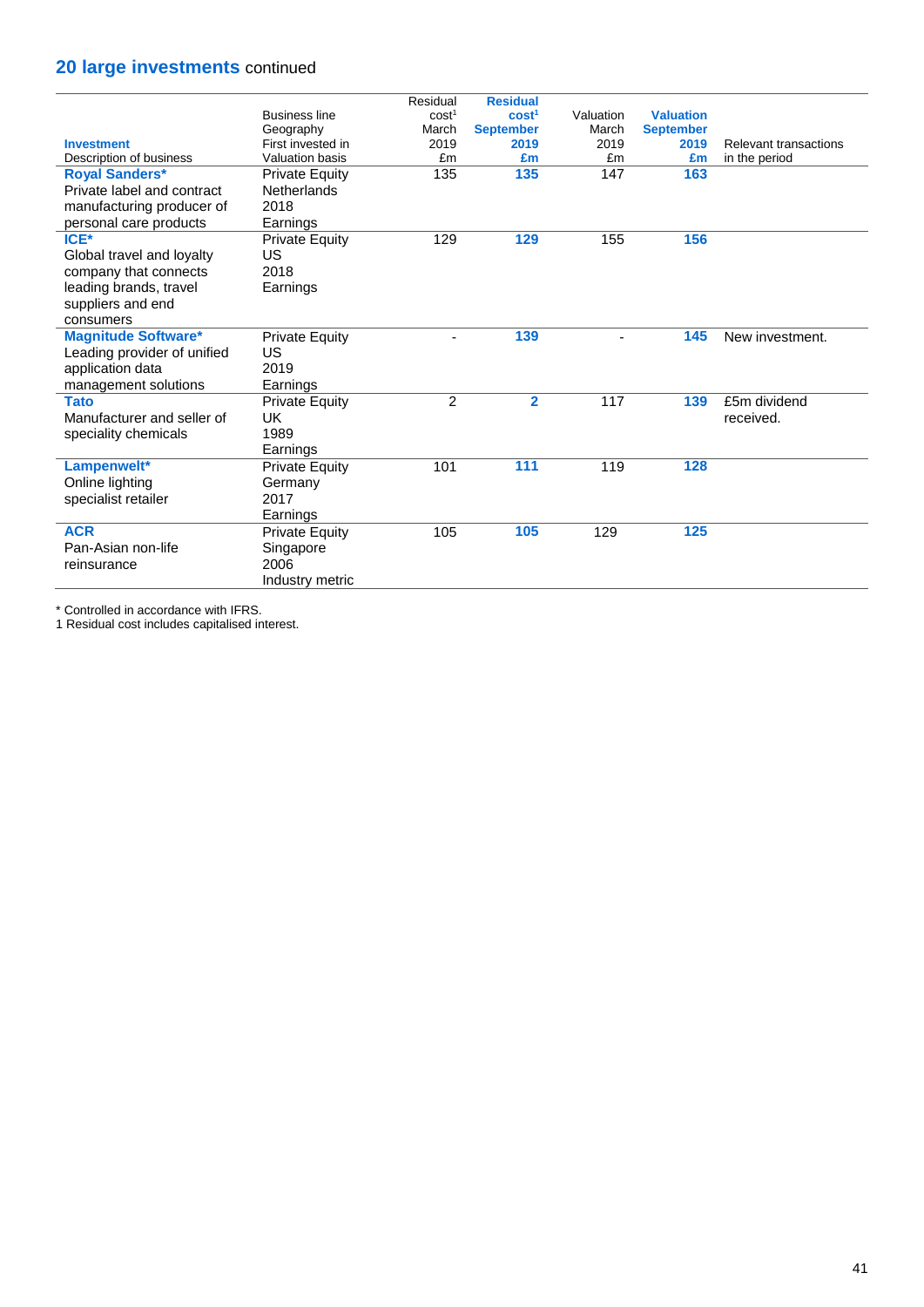## **Glossary**

**2013-2016 vintage** includes Aspen Pumps, Audley Travel, Basic-Fit, Dynatect, Euro-Diesel, ATESTEO, JMJ, Q Holding, WP, Scandlines further (completed in December 2013), Christ, Geka, Óticas Carol and Blue Interactive.

**2016-2019 vintage** includes BoConcept, Cirtec, Formel D, Hans Anders, ICE, Lampenwelt, Magnitude Software, Ponroy Santé, Royal Sanders and Schlemmer.

**Approved Investment Trust Company** This is a particular UK tax status maintained by 3i Group plc, the parent company of 3i Group. An approved Investment Trust company is a UK company which meets certain conditions set out in the UK tax rules which include a requirement for the company to undertake portfolio investment activity that aims to spread investment risk and for the company's shares to be listed on an approved exchange. The "approved" status for an investment trust must be agreed by the UK tax authorities and its benefit is that certain profits of the company, principally its capital profits, are not taxable in the UK.

**Assets under management ("AUM")** A measure of the total assets that 3i has to invest or manages on behalf of shareholders and third-party investors for which it receives a fee. AUM is measured at fair value. In the absence of a third-party fund in Private Equity, it is not a measure of fee generating capability.

**Buyouts 2010-2012 vintage** includes Action, Amor, Christ, Element, Etanco, Hilite, OneMed and Trescal.

**Capital redemption reserve** is established in respect of the redemption of the Company's ordinary shares.

**Capital reserve** recognises all profits that are capital in nature or have been allocated to capital. Following changes to the Companies Act, the Company amended its Articles of Association at the 2012 Annual General Meeting to allow these profits to be distributable by way of a dividend.

**Carried interest payable** is accrued on the realised and unrealised profits generated taking relevant performance hurdles into consideration, assuming all investments were realised at the prevailing book value. Carried interest is only actually paid when the relevant performance hurdles are met and the accrual is discounted to reflect expected payment periods.

**Carried interest receivable** The Group earns a share of profits from funds which it manages on behalf of third parties. These profits are earned when the funds meet certain performance conditions and are paid by the fund once these conditions have been met on a cash basis. The carried interest receivable may be subject to clawback provisions if the performance of the fund deteriorates following carried interest being paid.

**Company** 3i Group plc.

**Discounting** The reduction in present value at a given date of a future cash transaction at an assumed rate, using a discount factor reflecting the time value of money.

**EBITDA** is defined as earnings before interest, taxation, depreciation and amortisation and is used as the typical measure of portfolio company performance.

**EBITDA multiple** Calculated as the enterprise value over EBITDA, it is used to determine the value of a company.

**Fair value movements on investment entity subsidiaries** The movement in the carrying value of Group subsidiaries, classified as investment entities under IFRS 10, between the start and end of the accounting period converted into sterling using the exchange rates at the date of the movement.

**Fee income (or Fees receivable)** is earned for providing services to 3i's portfolio companies and predominantly falls into one of two categories. Negotiation and other transaction fees are earned for providing transaction related services. Monitoring and other ongoing service fees are earned for providing a range of services over a period of time.

**Fees receivable from external funds** Fees receivable from external funds are earned for providing management and advisory services to a variety of fund partnerships and other entities. Fees are typically calculated as a percentage of the cost or value of the assets managed during the year and are paid quarterly, based on the assets under management to date.

**Gross investment return ("GIR")** includes profit and loss on realisations, increases and decreases in the value of the investments we hold at the end of a period, any income received from the investments such as interest, dividends and fee income, movements in the fair value of derivatives and foreign exchange movements. GIR is measured as a percentage of the opening portfolio value.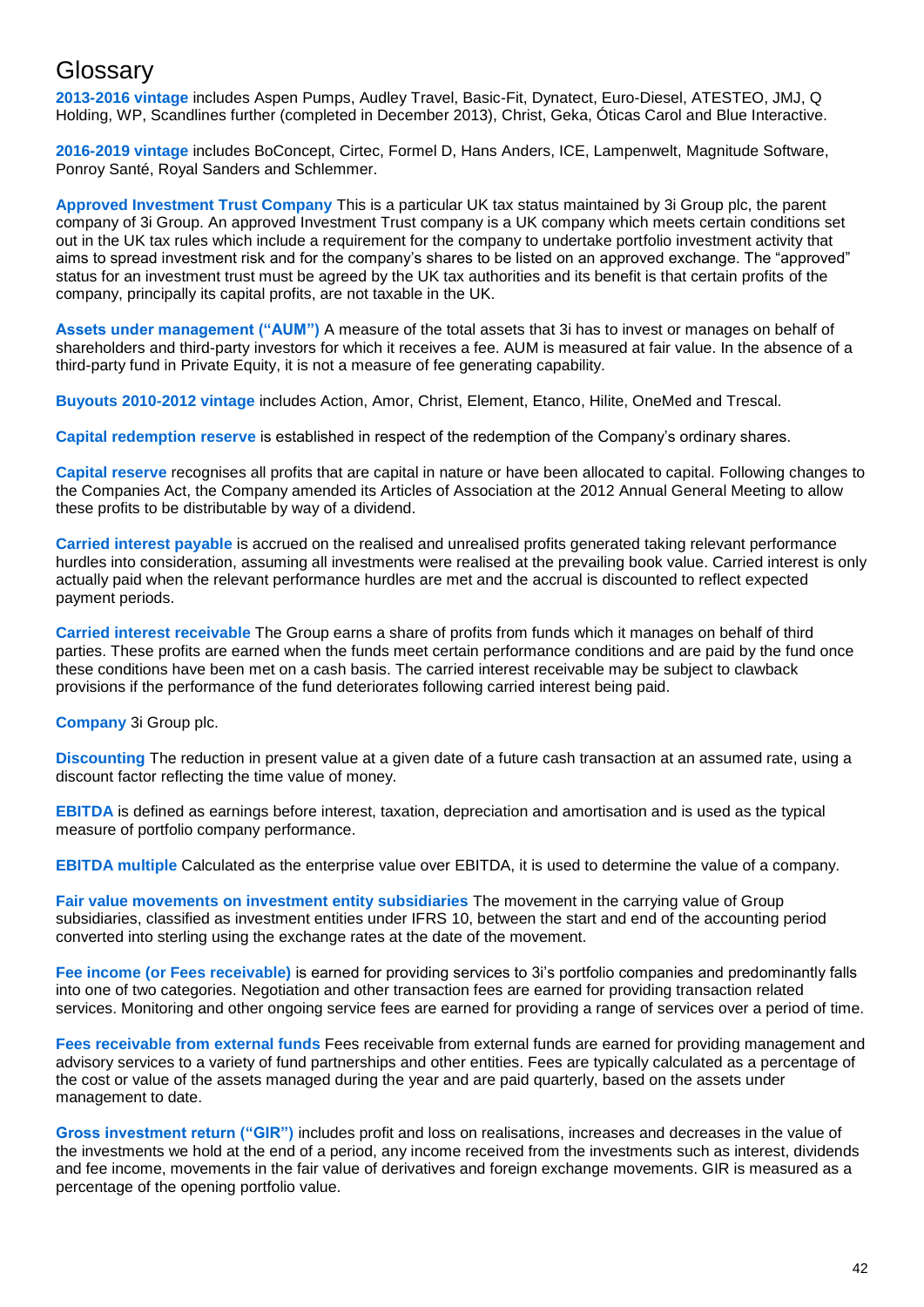**Growth 2010-2012 vintage** includes Element, Hilite, BVG, Go Outdoors, Loxam, Touchtunes and WFCI.

**Interest income from investment portfolio** is recognised as it accrues. When the fair value of an investment is assessed to be below the principal value of a loan, the Group recognises a provision against any interest accrued from the date of the assessment going forward until the investment is assessed to have recovered in value.

**Investment basis** Accounts prepared assuming that IFRS 10 had not been introduced. Under this basis, we fair value portfolio companies at the level we believe provides the most comprehensive financial information.

**Money multiple** is calculated as the cumulative distributions plus any residual value divided by paid-in capital.

**Net asset value ("NAV")** is a measure of the fair value of our proprietary investments and the net costs of operating the business.

**Operating cash profit / loss** is the difference between our cash income (consisting of portfolio interest received, portfolio dividends received, portfolio fees received and fees received from external funds as per the Investment basis Consolidated cash flow statement) and our operating expenses and lease payments (as per the Investment basis Consolidated cash flow statement).

**Operating profit** Includes gross investment return, management fee income generated from managing external funds, the costs of running our business, net interest payable, other losses and carried interest.

**Performance fee receivable** The Group earns a performance fee from the investment management services it provides to 3i Infrastructure plc ("3iN") when 3iN's total return for the year exceeds a specified threshold. This fee is calculated on an annual basis and paid in cash early in the next financial year. A new fee arrangement came into place on 1 April 2019.

**Portfolio income** is that which is directly related to the return from individual investments. It is comprised of dividend income, income from loans and receivables and fee income.

**Proprietary Capital** Shareholders' capital which is available to invest to generate profits.

**Revenue reserve** recognises all profits that are revenue in nature or have been allocated to revenue.

**Total shareholder return ("TSR")** is the measure of the overall return to shareholders and includes the movement in the share price and any dividends paid, assuming that all dividends are reinvested on their ex-dividend date.

**Translation reserve** comprises all exchange differences arising from the translation of the financial statements of international operations.